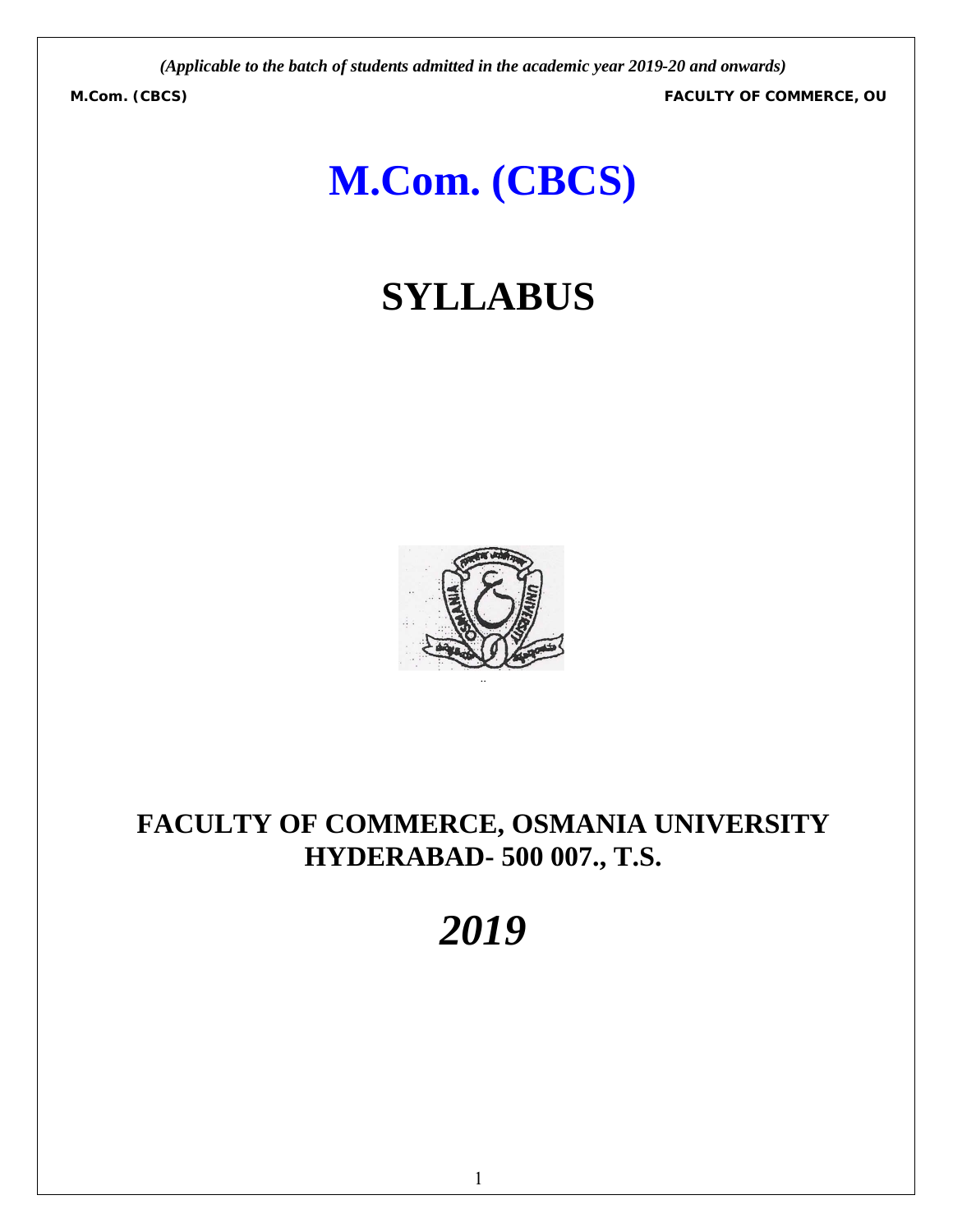**M.Com. (CBCS) FACULTY OF COMMERCE, OU**

# **DEPARTMENT OF COMMERCE, O.U.**

# **M.Com. COURSE STRUCTURE (CBCS)**

#### **FIRST SEMESTER**

| SI.              |                           |                           |             |                |                | <b>Marks</b>             |                 |                  |              |  |
|------------------|---------------------------|---------------------------|-------------|----------------|----------------|--------------------------|-----------------|------------------|--------------|--|
| No.              | Code                      | <b>Title of the Paper</b> | <b>THPW</b> | <b>Credits</b> | <b>DESE</b>    | <b>IA</b>                | Assign-<br>ment | End-Sem.<br>Exam | <b>Total</b> |  |
| (1)              | (2)                       | (3)                       | (4)         | (5)            | (6)            | (7)                      | (8)             | (9)              | (10)         |  |
| 1.               | Com 1:<br>$Core-I$        | Managerial Economics      | 5           | 4              | 3 Hrs          | 15                       | 5               | 80               | 100          |  |
| 2.               | Com 2:<br>$Core-II$       | Principles of Marketing   | 5           | 4              | 3 Hrs          | 15                       | 5               | 80               | 100          |  |
| $\overline{3}$ . | Com 3:<br>$Core-III$      | OT & OB                   | 5           | 4              | 3 Hrs          | 15                       | 5               | 80               | 100          |  |
| 4.               | Com 4:<br>Elective $-I$ : | Specialization **         | 5           | 5.             | 3 Hrs          | 15                       | 5               | 80               | 100          |  |
| 5.               | Com 5:<br>$Elective-II:$  | Specialization **         | 5           | 5.             | 3 Hrs          | 15                       | 5               | 80               | 100          |  |
|                  | Seminar:                  |                           |             |                | $\blacksquare$ | $\overline{\phantom{0}}$ |                 | $25*$            | 25           |  |
|                  |                           | <b>Total</b>              | 27          | 23             |                | 75                       | 25              | 425              | 525          |  |

**\*25=15W+10PR**

#### **SECOND SEMESTER**

| SI. |                            |                                                           |                |                |             |                          |                 | <b>Marks</b>     |              |
|-----|----------------------------|-----------------------------------------------------------|----------------|----------------|-------------|--------------------------|-----------------|------------------|--------------|
| No. | Code                       | <b>Title of the Paper</b>                                 | <b>THPW</b>    | <b>Credits</b> | <b>DESE</b> | <b>IA</b>                | Assign-<br>ment | End-Sem.<br>Exam | <b>Total</b> |
| (1) | (2)                        | (3)                                                       | (4)            | (5)            | (6)         | (7)                      | (8)             | (9)              | (10)         |
| 6.  | Com $6$ :<br>$Core-I$      | <b>International Business and Business</b><br>Environment | 5              | 4              | 3 Hrs       | 15                       | 5               | 80               | 100          |
| 7.  | Com 7:<br>$Core-II$        | Marketing Management                                      | 5              | 4              | 3 Hrs       | 15                       | 5               | 80               | 100          |
| 8.  | Com $8$ :<br>$Core-III$    | Human Resource Management                                 | 5              | 4              | 3 Hrs       | 15                       | 5               | 80               | 100          |
| 9.  | Com 9:<br>Elective-I:      | Specialization **                                         | 5              | 5              | 3 Hrs       | 15                       | 5               | 80               | 100          |
| 10. | Com $10$ :<br>Elective-II: | Specialization **                                         | 5              | 5              | 3 Hrs       | 15                       | 5               | 80               | 100          |
|     | Seminar:                   |                                                           | $\overline{2}$ |                | ۰           | $\overline{\phantom{a}}$ |                 | $25*$            | 25           |
|     |                            | <b>Total</b>                                              | 27             | 23             | ٠           | 75                       | 25              | 425              | 525          |

**\*25=15W+10PR**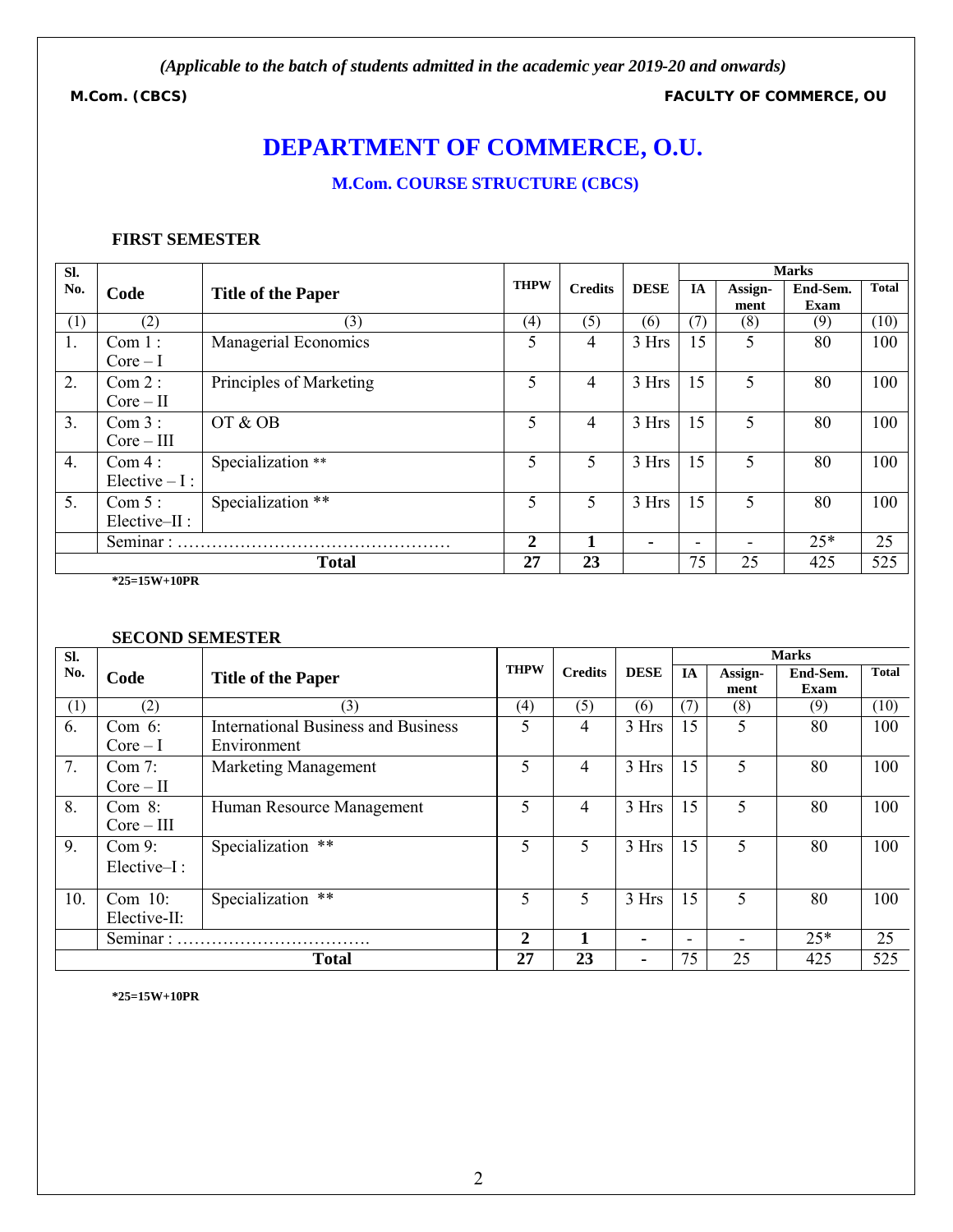**M.Com. (CBCS) FACULTY OF COMMERCE, OU**

#### **THIRD SEMESTER**

| $\overline{\text{SL}}$ |                                                        |  |                                                |                |                             |                 |                          |                               |                          | <b>Marks</b>                  |                                            |                                      |                  |  |
|------------------------|--------------------------------------------------------|--|------------------------------------------------|----------------|-----------------------------|-----------------|--------------------------|-------------------------------|--------------------------|-------------------------------|--------------------------------------------|--------------------------------------|------------------|--|
| No.                    | Code                                                   |  | <b>Title of the Paper</b>                      |                | <b>THPW</b>                 |                 | <b>Credits</b>           | <b>DESE</b>                   | IA                       |                               | Assig-<br>End-Sem.<br><b>Exam</b><br>nment |                                      | <b>Total</b>     |  |
| (1)                    | (2)                                                    |  | (3)                                            |                | (4)                         |                 | (5)                      | (6)                           | (7)                      | (8)                           |                                            | (9)                                  | (10)             |  |
| 11                     | Com: 11<br>$Core-I$                                    |  | Research Methodology & Statistical<br>Analysis |                | 5                           |                 | $\overline{4}$           | 3 Hrs                         | 15                       | 5                             |                                            | 80                                   | 100              |  |
| 12                     | Com: 12<br>$Core-II$                                   |  | E-Commerce (ID Paper)                          |                | $\overline{5}$<br>$(4T+2P)$ |                 | $\overline{4}$           | 3 Hrs                         | $\overline{15}$<br>IA    | $\overline{35}$<br><b>LPE</b> |                                            | 50                                   | 100              |  |
| 13                     | Com: $13$<br>Cost Accounting and Control<br>$Core-III$ |  |                                                | 5              |                             | 4               | 3 Hrs                    | 15                            | 5                        |                               | 80                                         | 100                                  |                  |  |
| 14                     | Com: 14<br>Elective-I:                                 |  | Specialization **                              |                | 5                           |                 | 5                        | 3 Hrs                         | 15                       | 5                             |                                            | 80                                   | 100              |  |
| 15                     | Com: 15<br>Elective - II                               |  | Specialization **                              |                | 5                           |                 | 5                        | 3 Hrs                         | 15                       | 5                             |                                            | 80                                   | 100              |  |
|                        |                                                        |  |                                                |                | $\overline{2}$              |                 | 1                        | -                             |                          |                               |                                            | $25*$                                | 25               |  |
|                        |                                                        |  | <b>Total</b>                                   |                | $\overline{27}$             |                 | $\overline{23}$          | $\frac{1}{2}$                 | 75                       | 55                            |                                            | 395                                  | $\overline{525}$ |  |
|                        | $*25=15W+10PR$                                         |  | <b>FOURTH SEMESTER</b>                         |                |                             |                 |                          |                               |                          |                               |                                            |                                      |                  |  |
| $\overline{\text{SL}}$ |                                                        |  |                                                |                |                             |                 |                          |                               |                          |                               | <b>Marks</b>                               |                                      |                  |  |
| No.                    | Code                                                   |  | <b>Title of the Paper</b>                      |                | <b>THPW</b>                 | <b>Credits</b>  |                          | <b>DESE</b>                   | IA                       | Assign-<br>ment               |                                            | End-Sem.<br><b>Exam</b>              | <b>Total</b>     |  |
| (1)                    | (2)                                                    |  | (3)                                            |                | (4)                         | (5)             |                          | (6)                           | (7)                      | (8)                           |                                            | (9)                                  | (10)             |  |
| 17                     | Com:16<br>$Core-I$                                     |  | Quantitative Techniques for Business Decisions |                | 5                           | $\overline{4}$  |                          | 3 Hrs                         | $\overline{15}$          | 5                             |                                            | 80                                   | 100              |  |
| 18                     | Com:17<br>$Core-II$                                    |  | <b>Business and Corporate Taxation</b>         |                | 5                           | $\overline{4}$  |                          | 3 Hrs                         | 15                       | 5                             |                                            | 80                                   | 100              |  |
| 19                     | Com:18<br>$Core-III$                                   |  | <b>Strategic Management</b>                    |                | 5                           | $\overline{4}$  |                          | 3 Hrs                         | 15                       | 5                             |                                            | 80                                   | 100              |  |
| 20                     | Com:19<br>Elective-I:                                  |  | Specialization **                              |                | $\overline{5}$              | 5               |                          | 3 Hrs                         | 15                       | $\overline{5}$                |                                            | 80                                   | 100              |  |
| 21                     | Com:20<br>Elective-II:                                 |  | Specialization **                              |                | 5                           | 5               |                          | 3 Hrs                         | 15                       | 5                             |                                            | 80                                   | 100              |  |
| 22                     | Com: 21                                                |  | Project Work                                   |                | 8                           | $\overline{4}$  |                          |                               | $\overline{\phantom{a}}$ | $\overline{\phantom{0}}$      |                                            | 50VV<br>$\! + \!$<br>50 <sub>D</sub> | 100              |  |
|                        | Seminar                                                |  |                                                |                | $\overline{2}$              | $\mathbf{1}$    |                          |                               | $\blacksquare$           |                               |                                            | $25*$                                | 25               |  |
|                        |                                                        |  |                                                |                | $\overline{35}$             | $\overline{27}$ |                          |                               | 75                       | 25                            |                                            | $\overline{525}$                     | 625              |  |
|                        |                                                        |  | <b>Total</b><br><b>GRAND TOTAL</b>             |                | 116                         | $\overline{96}$ |                          | $\blacksquare$                | 300                      | 130                           | 1770                                       |                                      | 2200             |  |
|                        | *25=15W+10PR                                           |  |                                                |                |                             |                 |                          | $\blacksquare$                |                          |                               |                                            |                                      |                  |  |
|                        |                                                        |  |                                                |                |                             |                 |                          |                               |                          | <b>Marks</b>                  |                                            |                                      |                  |  |
|                        | Code                                                   |  | <b>Title of the Paper</b>                      | <b>THP</b>     | <b>Credits</b>              |                 | <b>ESED</b><br><b>IA</b> |                               | <b>Assignment</b>        |                               | End-<br><b>Sem</b><br>Exam                 | Total                                |                  |  |
|                        | <b>ID</b> Paper<br>for non-<br>Commerce                |  | Business Organization & Management             | $\overline{4}$ | 4                           |                 | 3 Hrs                    | $\overline{\mathbf{5}}$<br>15 |                          |                               | 80                                         | 100                                  |                  |  |

Inter Disciplinary (ID) Paper in Third Semester is offered to the Non-Commerce PG Students.

THWP= Teaching Hours Per Week; ESED=End-Semester Examination Duration; VV=Viva-Voce;

LPE = Lab Practical Examinations; D=Dissertation; T=Theory; P=Practical; W=Write-up; PR=Presentation; DESE = Duration of End-Semester Examination.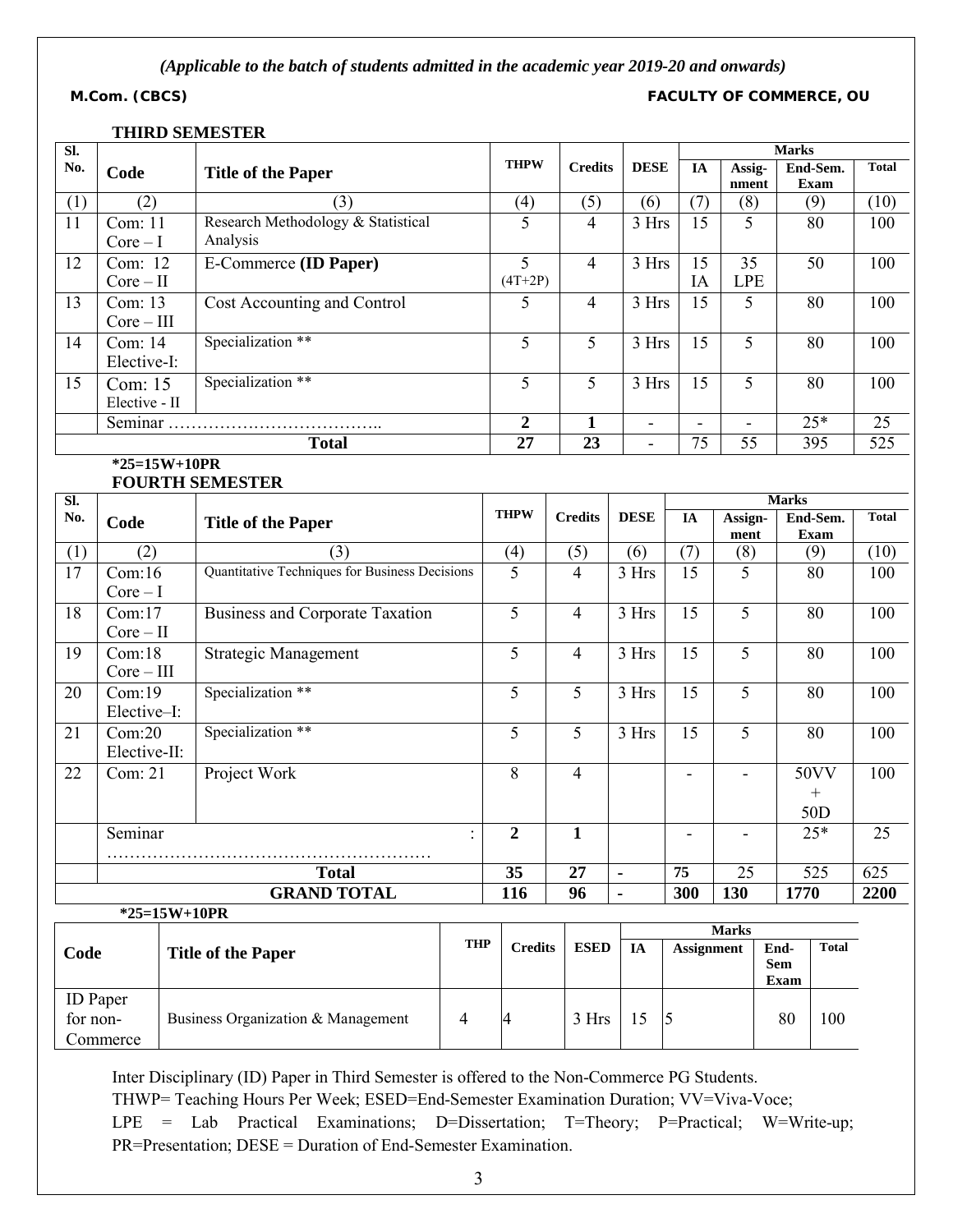**M.Com. (CBCS) FACULTY OF COMMERCE, OU**

| Sl.<br>No.   | Specialization       | Semester-I           | Semester-II | Semester-III      | Semester-IV          |  |
|--------------|----------------------|----------------------|-------------|-------------------|----------------------|--|
| $\mathbf I$  | Finance (F)          | $(1)$ FM: Financial  | $(3)$ IM:   | $(5)$ IFM:        | (7) FS: Financial    |  |
|              |                      | Management           | Investment  | International     | <b>Services</b>      |  |
|              |                      | (2) IAS: Indian      | Management  | Financial         | (8) FD: Financial    |  |
|              |                      | Accounting           | $(4)$ AMA:  | Management        | Derivatives          |  |
|              |                      | <b>Standards</b>     | Advanced    | $(6)$ SAPM:       |                      |  |
|              |                      |                      | Managerial  | Security Analysis |                      |  |
|              |                      |                      | Accounting  | and Portfolio     |                      |  |
|              |                      |                      |             | Management        |                      |  |
| $\mathbf{I}$ | Accounting $(A)$     | (1) FM: Financial    | $(3)$ IM:   | $(5)$ ACA:        | $(7)$ ACAC:          |  |
|              |                      | Management           | Investment  | Advanced          | <b>Advanced Cost</b> |  |
|              |                      | $(2)$ AS: Indian     | Management  | Corporate         | Accounting and       |  |
|              |                      | Accounting           | $(4)$ AMA:  | Accounting        | Control              |  |
|              |                      | <b>Standards</b>     | Advanced    | $(6)$ FSA:        | $(8)$ M&A:           |  |
|              |                      |                      | Managerial  | Financial         | Mergers $&$          |  |
|              |                      |                      | Accounting  | Statement         | Acquisitions         |  |
|              |                      |                      |             | Analysis          |                      |  |
| III          | Marketing (M)        | RM:<br>(1)<br>Retail | $(3)$ CRE:  | (5) SM: Services  | (7) SCM&CRM:         |  |
|              |                      | Marketing            | Consumer    | Marketing         | Supply Chain         |  |
|              |                      | ASM:<br>(2)          | Rights $\&$ | $(6)$ CB:         | Management           |  |
|              |                      | Advertising & Sales  | Education   | Consumer          | $\&$                 |  |
|              |                      | Management           | (4) MR:     | Behavior          | Customer             |  |
|              |                      |                      | Marketing   |                   | Relationship         |  |
|              |                      |                      | Research    |                   | Management           |  |
|              |                      |                      |             |                   | $(8)$ IM:            |  |
|              |                      |                      |             |                   | International        |  |
|              |                      |                      |             |                   | Marketing            |  |
| IV           | <b>Taxation (T)</b>  | (1) FM: Financial    | $(3)$ IM:   | $(5)$ DT: Direct  | $(7)$ Tax:           |  |
|              |                      | Management           | Investment  | Taxation          | Tax Planning         |  |
|              |                      | $(2)$ AS: Indian     | Management  | $(6)$ IDT:        | $(8)$ IT:            |  |
|              |                      | Accounting           | $(4)$ AMA:  | Indirect          | Internationa         |  |
|              |                      | <b>Standards</b>     | Advanced    | Taxation          | 1 Taxation           |  |
|              |                      |                      | Managerial  |                   |                      |  |
|              |                      |                      | Accounting  |                   |                      |  |
| $\mathbf{V}$ | <b>International</b> | (1) FM: Financial    | $(3)$ IM:   | $(5)$ IFM:        | $(7)$ IBE:           |  |
|              | <b>Business (IB)</b> | Management           | Investment  | International     | International        |  |
|              |                      | $(2)$ AS: Indian     | Management  | Financial         | <b>Business</b>      |  |
|              |                      | Accounting           | $(4)$ AMA:  | Management        | Environment          |  |
|              |                      | <b>Standards</b>     | Advanced    | $(6)$ ITTP:       | $(8)$ IM:            |  |
|              |                      |                      | Managerial  | International     | International        |  |
|              |                      |                      | Accounting  | Trade - Theory    | Marketing            |  |
|              |                      |                      |             | and Practice      |                      |  |
| VI           | <b>Insurance</b> (I) | (1) FM: Financial    | $(3)$ IM:   | $(5)$ PPLHI:      | (7) AS: Actuarial    |  |

# **\*\* AREA OF SPECIALIZATION**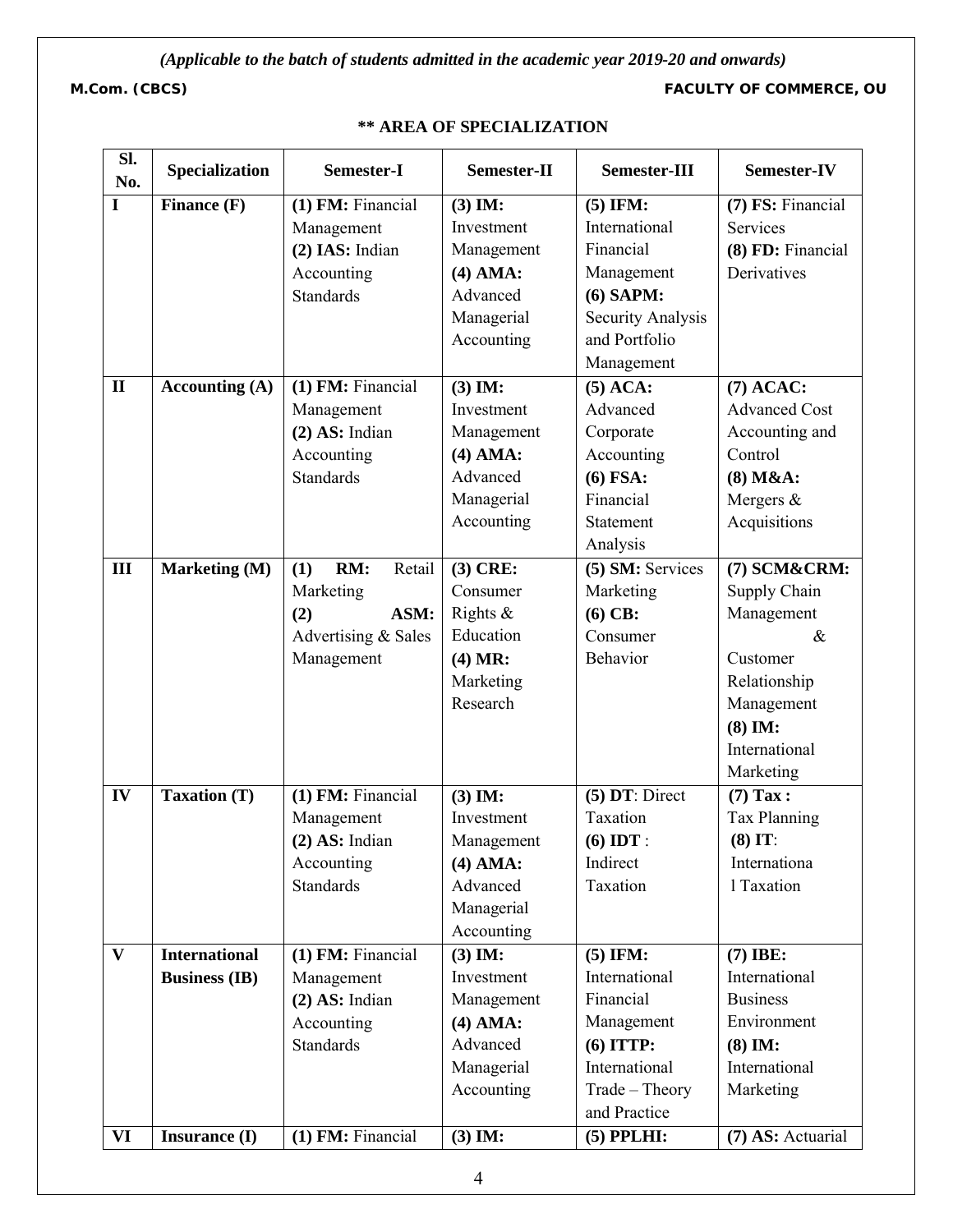|             | M.Com. (CBCS)       |                                |                      |                                                    | FACULTY OF COMMERCE, OU |
|-------------|---------------------|--------------------------------|----------------------|----------------------------------------------------|-------------------------|
|             |                     | Management                     | Investment           | Principles and                                     | Science                 |
|             |                     | $(2)$ AS: Indian               | Management           | Practice of Life                                   | $(8)$ RP:               |
|             |                     | Accounting                     |                      |                                                    |                         |
|             |                     | <b>Standards</b>               | $(4)$ AMA:           | and Health                                         | Retirement              |
|             |                     |                                | Advanced             | Insurance                                          | Planning                |
|             |                     |                                | Managerial           | $(6)$ PPGI:                                        |                         |
|             |                     |                                | Accounting           | Principles and                                     |                         |
|             |                     |                                |                      | Practice of                                        |                         |
|             |                     |                                |                      | General Insurance                                  |                         |
| <b>VII</b>  | <b>Banking (B)</b>  | $(1)$ FM: Financial            | $(3)$ IM:            | $(5)$ EB&FS: E-                                    | $(7)$ IB:               |
|             |                     | Management                     | Investment           | Banking and                                        | International           |
|             |                     | $(2)$ AS: Indian<br>Accounting | Management           | Financial                                          | Banking                 |
|             |                     | <b>Standards</b>               | $(4)$ AMA:           | <b>Services</b>                                    | (8) CB: Central         |
|             |                     |                                | Advanced             | (6) BT: Banking                                    | Banking                 |
|             |                     |                                | Managerial           | Technology                                         |                         |
|             |                     |                                | Accounting           |                                                    |                         |
| <b>VIII</b> | <b>E-Commerce</b>   | RM:<br>(1)<br>Retail           | $(3)$ CRE:           | $(5)$ NCS:                                         | $(7)$ BME:              |
|             | $(E-Com)$           | Marketing                      | Consumer             | Netiquettes and                                    | <b>Business Models</b>  |
|             |                     | ASM:<br>(2)                    | Rights $\&$          | <b>Cyber Security</b>                              | for E-Commerce          |
|             |                     | Advertising & Sales            | Education            | $(6)$ NIPS:                                        | (8) LSOIE: Legal        |
|             |                     | Management                     | (4) MR:              | Network                                            | Security in E-          |
|             |                     |                                | Marketing            | Infrastructure and                                 | Commerce                |
|             |                     |                                | Research             | Payment System                                     |                         |
| IX          | Computer            | $(1)$ FM: Financial            | $(3)$ DCN: Data      | $(5)$ RDBMS:                                       | $(7)$ AE:               |
|             | <b>Applications</b> | Management                     | Communications       | <b>Relational Data</b>                             | <b>Advanced Excel</b>   |
|             | (CA)                | $(2)$ AS: Indian<br>Accounting | and Networks         | Base                                               | $(8)$ WD: Web           |
|             |                     | <b>Standards</b>               | $(4)$ OOP: Object    | Management                                         | Designing               |
|             |                     |                                | Oriented             | Systems                                            |                         |
|             |                     |                                | Programming          | $(6)$ CL: Cyber                                    |                         |
|             |                     |                                | with $C++$           | Laws                                               |                         |
|             |                     |                                |                      |                                                    |                         |
|             |                     |                                |                      | The allotment of THP 4T +2P; IA=15; LPE=35; EE=50; |                         |
|             |                     |                                | Total = $100$ Marks. |                                                    |                         |

**Note:**

- 1) O,A, B, C, D, E and F grades are awarded on the basis of marks secured as per the directive given by the University.
- 2) For each paper there will be semester examination for 80 marks and 20 marks for internal assessment [15 marks for tests (average of the two tests) and 5 marks for assignment in the subject].
- 3) Business Organization Management (BOM) is an Inter-Disciplinary (ID) paper which is offered for non-commerce students.

A minor modification is made in the structure of M.Com III Semester with regard to the following:

- 1. In view of the approval from the administration Lr. No.1622/M/Acad/2017, dated:21.11.2017. E-Commerce is marked as ID paper.
- 2. Earlier, the credits & marks for the ID paper BOM offered for the non-commerce students were included in the total of the III semester and was also included in the grand total which now stands rectified.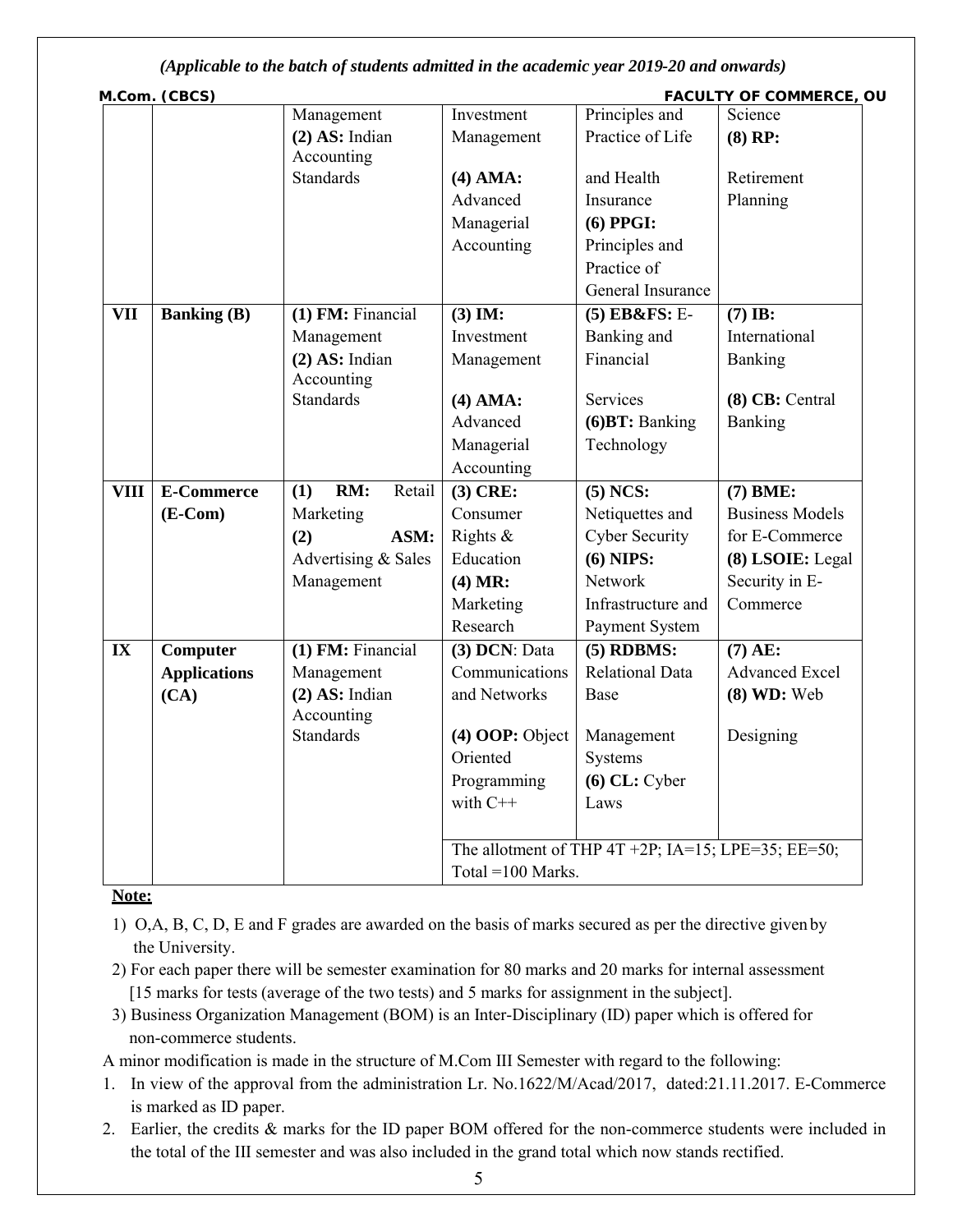(Applicable to the batch of students admitted in the academic year 2019-20 and onwards) **M.Com. (CBCS) FACULTY OF COMMERCE, OU**

#### **PROJECT GUIDELINES:**

The aim of the Project is to give an opportunity to students to learn independently and show that they can identify, define and analyze problems or issues and integrate knowledge in a business context. It reflects the ability of a student to understand and apply the theory, the concepts and the tools of analysis to a specific situation.

1) The project is a practical, in-depth study of a problem, issue, opportunity, technique or procedure or a combination of these aspects of business. The students are required to define an area of investigation, carve out research design, gather relevant data, analyze the data, draw conclusions and make recommendations. The project must be an original piece of work that will be undertaken in post-graduate study, over a period of two semesters.

2) The topic is to be selected carefully with the help of supervisor.

3) All the material that relates to your project, including completed questionnaires or tapes from interviews, should be shown to your supervisor and be kept until the examination board has confirmed your results. Do not throw this material away once your project is submitted, as you might be asked to present it as part of the Viva Voce Examination, before your project results are confirmed.

4) The supervisor's role is to appraise ideas and work of the student. Student must take overall responsibility for both the content of project and its management. This includes selection of an appropriate subject area (with the approval of the supervisor), setting up meetings with the supervisor, devising and keeping to a work schedule (to include contingency planning), and providing the supervisor with samples of your work.

5) The project reports would be examined by the external examiner and based on the report and Viva Voce examination conducted at the end of IV semester, a student will be awarded marks.

6) The External Examiners will examine the following in Project Report:

a) Literature Survey on the Topic Chosen.

b) Method of Data Collection.

c) Presentation – Style, Comprehensiveness, Table presentation, Graphs, Charts.

d) Analysis and inference and implication of the study.

e) Overall linkage between objectives, methodology, findings and suggestions.

f) Bibliography and References.

\*\*\*\*\*-\*\*\*\*\*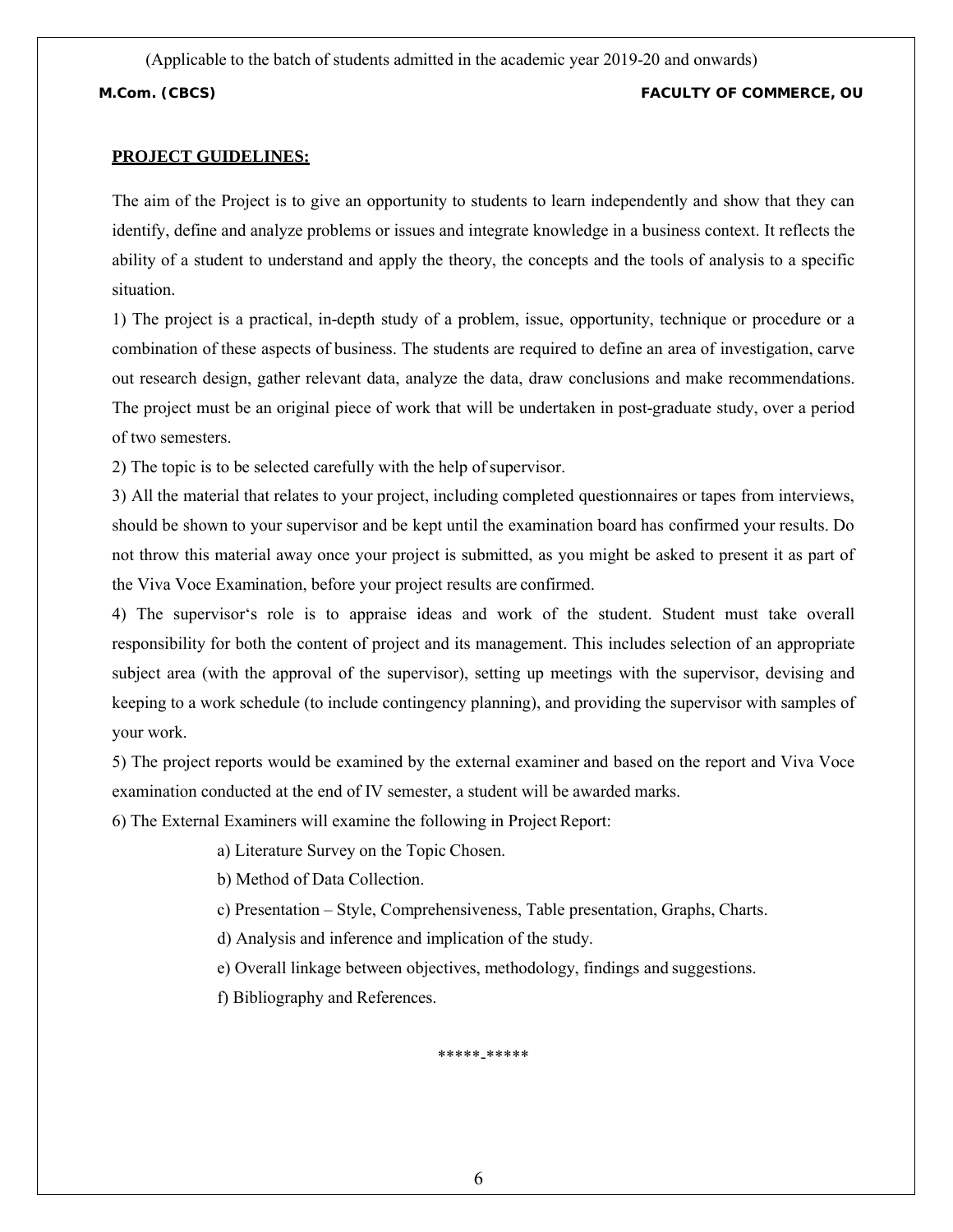**M.Com. (CBCS) FACULTY OF COMMERCE, OU**

#### **SEMESTER–III**

### **RESEARCH METHODOLOGY AND STATISTICAL ANALYSIS**

PAPER CODE: COM 11: Core-I Total Marks: 80+15+05=100 THPW: 5; Credits: 5 ESED: 3 HRS

OBJECTIVE: *Objective of this course is to develop research orientation among the students and develop analytical skills.*

#### **UNIT-I: INTRODUCTION:**

**Quantitative Techniques:** Meaning, Need and Importance - Classification: Statistical Techniques - Operations Research techniques - Role of Quantitative Techniques in Business and Industry - Quantitative Techniques in Decision making - Limitations.

**Research**: Meaning, Purpose, Characteristics and Types - Process of Research: Formulation of objectives - Formulation of Hypotheses: Types of Hypotheses - Methods of testing Hypotheses - Research plan and its components - Methods of Research: Survey, Observation, Case study, experimental, historical and comparative methods - Difficulties in Business research.

#### **UNIT-II: COLLECTION, PRESENTATION & ANALYSIS OF DATA:**

**Sources of Data:** Primary and Secondary Sources - Methods of collecting Primary Data - Designing Questionnaires/Schedules in functional areas like Marketing, Finance, Industrial Economics, Organizational Behavioral and Entrepreneurship (Practically students should be able to design questionnaires for given problem/cases in these areas). Census vs. Sampling - Methods of Sampling Random and Non-Random Sampling methods - Measurement and scaling techniques.

**Processing and Presentation of Data**: Editing, coding, classification, and tabulation - Graphic and diagrammatic presentation (Theory only). Statistical analysis of Data: Types of analysis (Descriptive analysis and inferential analysis) – Tools: Measures of Central Tendency, Measures of Variation, Skewness, Time series, Index numbers, Correlation and Regression (theory only).

#### **UNIT-III: INTERPRETATION AND REPORT WRITING:**

**Interpretation:** Introduction - Essentials for Interpretation, Precautions in interpretation - Conclusions and generalization - Methods of generalization. Statistical fallacies: bias, inconsistency in definitions, inappropriate comparisons, faulty generalizations, drawing wrong inferences, misuse of statistical tools, failure to comprehend the data. (including small cases). **Report Writing:** Meaning and types of reports - Stages in preparation of Report - Characteristics of a good report - Structure of the report'-Documentation: Footnotes and Bibliography - Checklist for the report.

#### **UNIT-IV: STATISTICAL ESTIMATION AND HYPOTHESIS TESTING:**

**Concepts:** Population, sample and sampling distribution - Parameters and statistics - Central limit theorem - Concept of Standard Error - Confidential limits - Estimation of population parameters - Properties of a good estimator - Point and interval estimation - Hypothesis Formulation and testing procedure - Type I and Type II errors - One tail and two tail tests (Theory only).

**Sampling of Attributes:** Estimation and testing of Number and Proportions of Success - Difference between two proportions (including problems).

#### **UNIT-V: SAMPLING OF VARIABLE:**

**Large Samples:** Difference between large and small samples - Estimating population mean - Testing: Significance of Mean - Significance of the difference between means of two samples - Significance of the difference between the standard deviations of two samples. (including problems)

**Small Samples:** 't' test - Fixing fiducial limits to population mean – Testing: Significance of the mean -Significance of the difference between two independent means – Significance of the difference between two dependent means (including problems).

#### **SUGGESTED READINGS:**

1.Levin et al:Statistics for Management., 2.Kothari:Research Methodology., 3.Zikmund:Business Research Methods., 4. Krishna Swamy: Methodology of Research in Social Sciences., 5. SC.Gupta:Fundamentals of Statistics., 6. SP.Gupta:Statistical Methods., 6. 7. Keller:Statistics for Management & Economics., 8. Sanchetty & Kapoor: Business Statistics., 9. Anderson:Statistics for Business and Economics, Achalapathi KV:Reading in Research Methodology in Commerce & Business Management.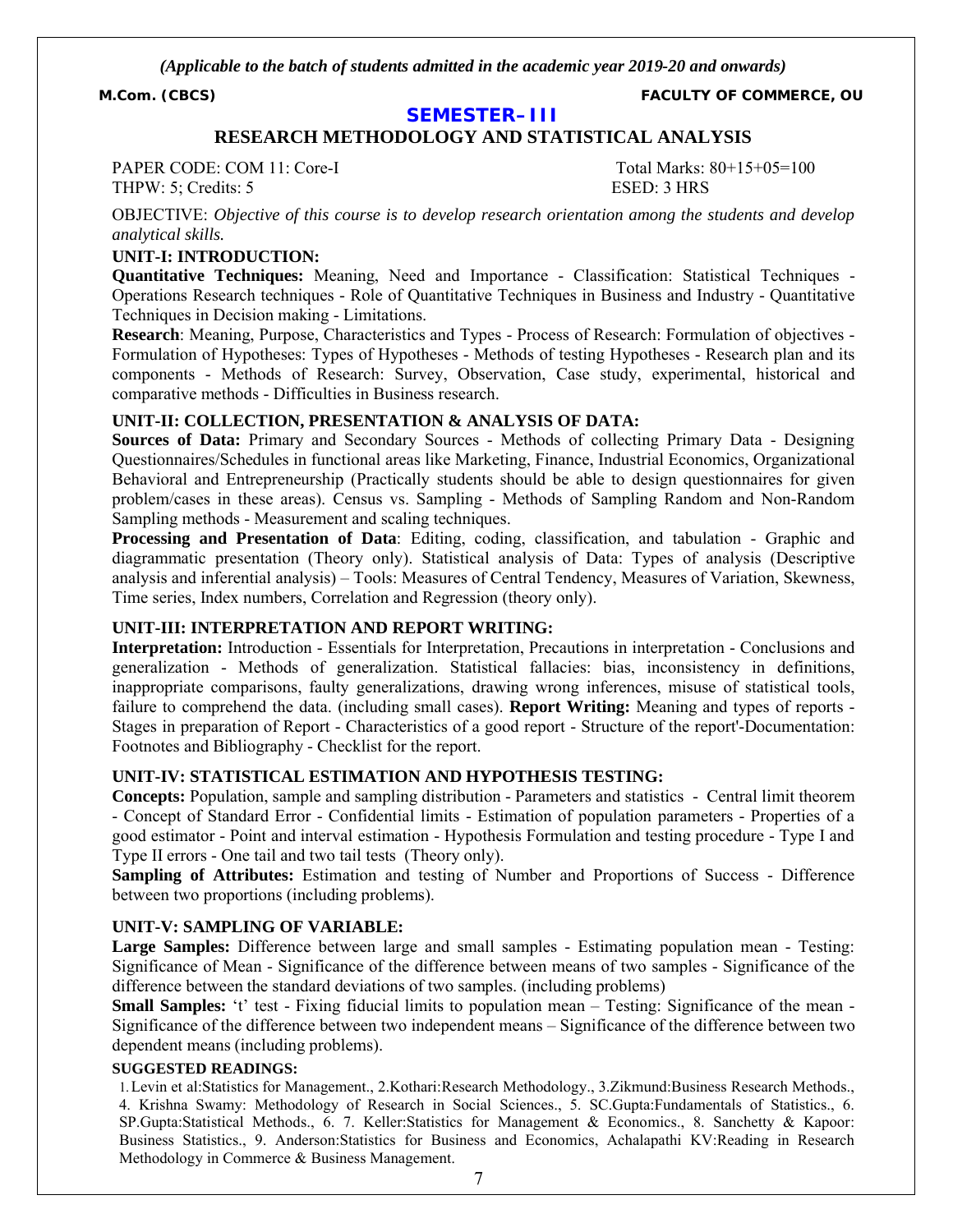**M.Com. (CBCS) FACULTY OF COMMERCE, OU**

# **SEMESTER–III**

# **E- COMMERCE**

THPW: 5 (4T+2P); Credits: 4 ESED: 3 HRS

PAPER CODE: COM 12: Core-II Total Marks: 50EE+15IA+35 LPE=100

**OBJECTIVE***: to know and learn about Information Technology through its applications; and to give an overview of E-Commerce fundamentals with an objective of exposing them to the functionalareas of E-Commerce.*

#### **UNIT-I: INTRODUCTION**:

E-Commerce - E-Business - Potential Benefits of E-commerce – Driving Forces of E-Commerce – Business Process Re-Engineering –E-Commerce Applications –Regulatory Environment for E-Commerce – Competitive intelligence on the Internet – Future of E-Commerce.

#### **UNIT-II**: **ELECTRONIC DATA INTERCHANGE (EDI), E-COMMERCE & INTERNET:**

Introduction - Traditional EDI systems - Benefits and Drawbacks - Data transfer and standards. Financial EDI-EDI systems and the Internet - Legal security and private concerns - Authentication Methods – Firewalls – Factors considered in securing the firewalls - Internet trading relationships: Business to Consumers (B2C), Business (B2B), Consumer to Business (C2B), Government to Consumer (G2C), Features and benefits-Portal Vs Website - Supply Chain Management.

#### **UNIT-III: ELECTRONIC PAYMENT MECHANISMS AND WEB PAGE DESIGNING:**

Introduction - SET protocol - SET Vs SSL - Payment gateway - Certificate issuance - Trust chain - Cryptography methods - Encryption technology – Digital signatures - Dual signatures - SET Logo Compliance testing - Status of Software Magnetic strip cards - Smart cards - Electronic cheques -Electronic cash - Third party processors and Credit Cards - Risk and electronic system - Designing electronic payment systems.

Introduction to HTML – Basic syntax – Basic Text Formatting – Images – Lists – Tables – Hypertext links.

#### **UNIT- IV: COMPUTERIZED ACCOUNTING**:

Computerized Accounting: Meaning, Features, Advantages and disadvantages – Computerized vs Manual Accounting – Creation of Company – Grouping of accounts – Creation of Accounts: Cash Book, Bank Book, Sales Register, Purchase Register, Journal Register, Debit Note Register, Credit Note Register, Opening and Closing Stock – Creation of Inventory – Creation of Stock Groups, Stock Categories, Godowns, Stock Items and Units of Measure – Detailed Stock Valuation.

Entering Transactions: Voucher Entry – Sales Vouchers – Purchase Vouchers – Receipt Vouchers – Payment Vouches – Contra Vouchers – Journal Vouchers – Debit Note Vouchers – Credit Note Vouchers – Editing and Deleting Vouchers – Voucher Numbering – Customization of Vouchers – Discount Allowed – Discount Received – Petty Cash Book – Depreciation – Automatic Interest Calculation – Interest Receivable – Interest Payable.

#### **UNIT-V: COMPUTERISED STATEMENTS**:

Day Books – Financial Statements: Trial Balance, Trading & Profit and Loss Account, Balance Sheet – Ratio Analysis - Cash Flow statement – Funds Flow Statement - Inventory Report of a Sole Trader and a Company – Outstandings: Receivables and Payables – Editing and Deleting Ledgers and Groups – Budget Control – Creating, Editing and Deleting Budgets – GST Assessment.

- 1. Implementing Tally: Nadhani & Nadhani, BPB
- 2. Business Data processing System: P. Mohan, Himalaya
- 3. Business Data Processing And Accounting System: V. Srinivas, Kalyani
- 4. Manuals Supplied along with respective packages.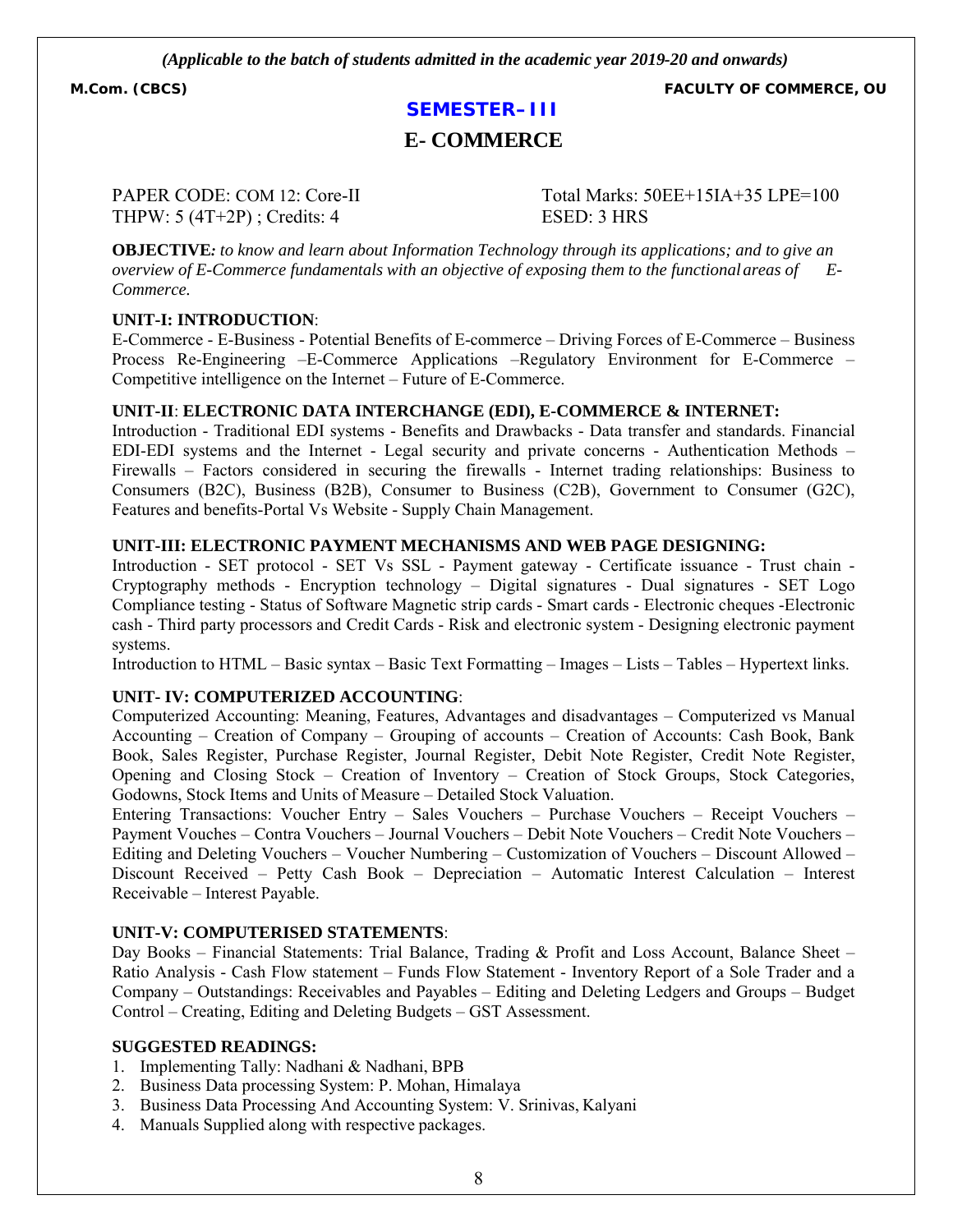**M.Com. (CBCS) FACULTY OF COMMERCE, OU**

### **SEMESTER–III**

# **COST ACCOUNTING AND CONTROL**

PAPER CODE: COM 13: Core-III Total Marks: 80+15+05=100 THPW: 5 : Credits: 4 ESED: 3 HRS

OBJECTIVE: *to impart conceptual knowledge of cost accounting and to equip with skills of ascertainment and control of costs.*

#### **UNIT-I: INTRODUCTION:**

Cost Accounting: Nature and Scope, Need, Objectives - Cost Concepts - Installation of Costing System - Cost Accounting its relationship with Financial Accounting and Management Accounting - Cost Accounting Standards - Cost Classification - Cost Sheet - Books of Accounts – Integral and Non Integral Accounting - Reconciliation of Cost and Financial Accounts (Including Problems).

#### **UNIT-II: PROCESS COSTING:**

Process Costing: Meaning, Features, Applicability, Pros and Cons – Unit Costing Vs. Process Costing – Job Costing Vs. Process Costing – Normal Loss and Abnormal Loss - Process Accounts with Stocks – Inter-Process Profit – Equivalent Production – First In-First out Method (FIFO) and Average Method – Joint Products and By-products (Including problems).

#### **UNIT-III: MARGINAL, ABSORPTION AND DIFFERENTIAL COSTING:**

Marginal Cost: Meaning, Features - Absorption Cost: Meaning, Pros and cons – Marginal Costing Vs Absorption Costing - Preparation of Income Statement under Marginal Costing and Absorption Costing - Differential Costing: Meaning of Differential Cost, Marginal Cost Vs. Differential Cost, Characteristics of Differential Costing, Managerial Applications of Marginal & Differential Cost Analysis (including problems).

#### **UNIT- IV: BUDGETARY CONTROL:**

Budget: Meaning, Essentials – Budgeting - Budgetary Control: Essentials, Advantages, Limitations – Classification of Budgets: Functional Budget: Sales Budget, Production Budget, Direct Material Budget, Direct Labor Budget, Manufacturing Overheads Budget - Capital Expenditure Budget - Cash Budget – Master Budget – Flexible Budget – Performance Budget – Traditional System of Budgeting – Zero Based Budgeting (Including Problems).

#### **UNIT-V: STANDARD COSTING:**

Standards: Meaning, Types, Establishment - Standard Costing: Need, Pre-requisites, Pros and Cons - Standard Costing and Budgetary Control – Variance Analysis - Revision of Standards - Control and Efficiency Ratios (Including Problems).

#### **SUGGESTED READINGS:**

**1. .**Prashanta Athma, ―Cost and Management Accounting Himalya; **2.** Jain S.P & Narang K.L., —Advanced Cost Accounting Kalyani Publishers, New Delhi; 3.Iyengar S.P., —Cost Accounting – principles & Practice Sultan Chand & Sons; **4**.Khan M.Y & Jain P.K., –Theory and Problems in Cost Accounting TMH; **5**.Ravi M. Kishore, —Cost Management□, Taxmann; **6.Lall nigam & Jain, —Cost** Accounting – Principles and Practice  $\Box$  Prentice-hall; **7.**Manish Dutta, — Cost Accounting – Principles & Practice□, Pearson; 8.Saxena VK & Vashist CD, —Advanced Cost & Management Accounting□ Sultan Chand & Sons; **9.**Colin Drury, ―Management & Cost Accounting Thomson Asia Pvt. Ltd, **10.**Asish K. Bhattacharyya – Principles and Practice of Cost Accounting□. Prentice Hall, 11.Arora M.N. —Cost Accounting –Principles & Practice Vikas Publishing House. 12. Ravi M. Kishore —Cost & Management Accounting  $\Box$  Taxman's Publications Pvt. Ltd., New Delhi.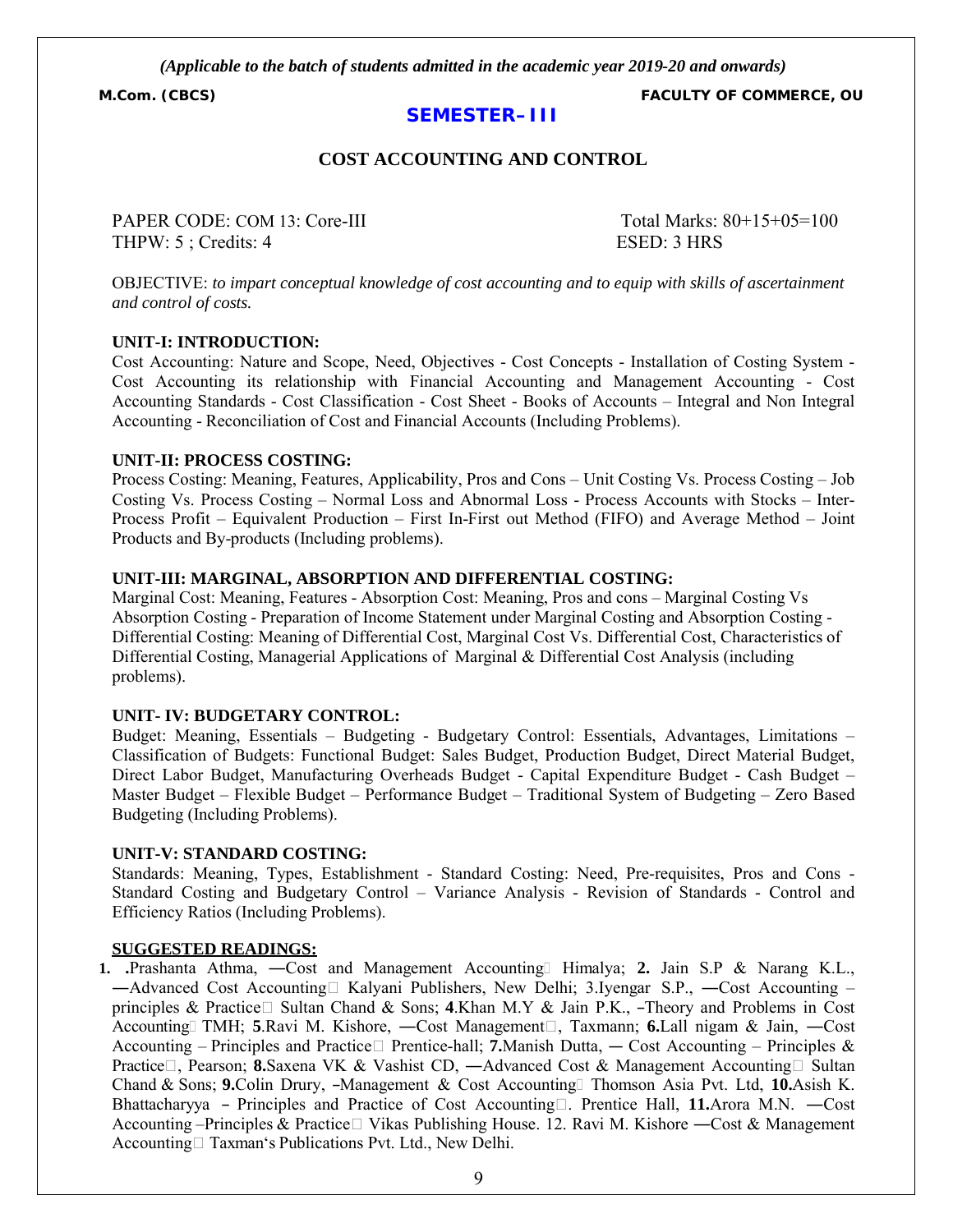# **SEMESTER III: SPECIALISATION**

FINANCE/INTERNATIONAL BUSINESS **INTERNATIONAL FINANCIAL MANAGEMENT**

 **PAPER CODE: COM 14; F/IB Elective- I Total Marks: 80+15+05=100**

**THPW:** 5; Credits 5 ESED: 3 HRS

**Objective: To gain the conceptual knowledge and application of international financial management.**

#### **UNIT-I: INTRODUCTION TO INTERNATIONAL FINANCIAL MANAGEMENT**

**An Overview of International Financial Management:** Meaning – Features of International Finance – Scope of International Finance – International Financial Management and Domestic Financial Management – Factors influencing Growth of International Finance – International Monetary System (Theory only)

**Balance of Payments Accounting:** BoP Accounting Principles – Debit and Credit Entries – Balance of Payments Statement (Including Problems)

#### **UNIT-II: FOREIGN EXCHANGE MARKETS & EXCHANGE RATE MECHANISM**

**Foreign Exchange Market:** Features – Major Participants – Spot Market: Features, arbitrage, speculation – Forward Market: Features, arbitrage, hedging. Speculation, Swapping (Including Problems)

**Exchange Rate Mechanism:** Exchange Rate Quotations – Nominal, Real & Effective Exchange Rates – Exchange Rate Determination in Spot Market – Exchange Rate Determination in Forward Market (Including Problems)

#### **UNIT-III: FOREIGN EXCHANGE EXPOSURE**

**Measurement of Foreign Exchange Exposure:** Meaning & Relevance of Foreign Exchange Exposure – Classification of Foreign Exchange Exposure: Transaction Exposure, Operating Exposure & Accounting Exposure (Including Problems)

**Management of Foreign Exchange Exposure:** Need – Hedging of Transaction Exposure – Hedging of Real Operating Exposure – Management of Accounting Exposure (Including Problems)

#### **UNIT-IV: INTERNATIONAL INVESTMENT DECISION**

**Foreign Direct Investment:** Theories of FDI – Costs and Benefits of FDI – Strategy for FDI – Control of MNCs. (Theory Only)

**International Capital Budgeting:** Evaluation Criteria: Non-discounting Methods and Discounting Methods – Computation of Cash Flow – Cost of Capital: Average Cost of Capital – Cost of Debt – Cost of Equity Shares – Cost of Retained Earnings (Including Problems)

#### **UNIT-V: INTERNATIONAL FINANCING DECISIONS**

**International Financial Markets:** Channels for International Flow of Funds – Changing Structure of the International Financial Market – Selection of Sources and Forms of Funds (Theory Only)

**International Financial Instruments:** Euro Credits: Revolving Credit, Term Credit – Euro Bonds: Straight Bonds, Convertible Bonds, Currency Optional Bonds, FRNs – Euro Currency Deposits: Call Deposits, Term Deposits, Certificates of Deposits – Euro Notes: Commercial paper, NIF, Medium Term notes – Euro Issues: FCCB, GDR, ADR (Theory only)

#### **SUGGESTED READINGS**

1. Sharan: International Financial Management, PHI; 2. Avadhani: International Finance, Himalaya; 3. Bharati V Pathak: Indian Financial Management, Pearson; 4. Clark: International Finance, 2e Thomson; 5. Jeevenandam: Foreign Trade Finance and Risk Management, Sultan Chand; 6. Joseph Anbarasu: Global Financial Management, Ane Books Pvt. Ltd.; Kevin S: Fundamentals of International Financial Management, PHI; 8. Madhu Vij: International Financial Management, Excel Books; 9. Jeff Madura: International Financial Management, Cengage; 10. Shapiro: Multinational Financial Management PHI.

**M.Com. (CBCS) FACULTY OF COMMERCE, OU**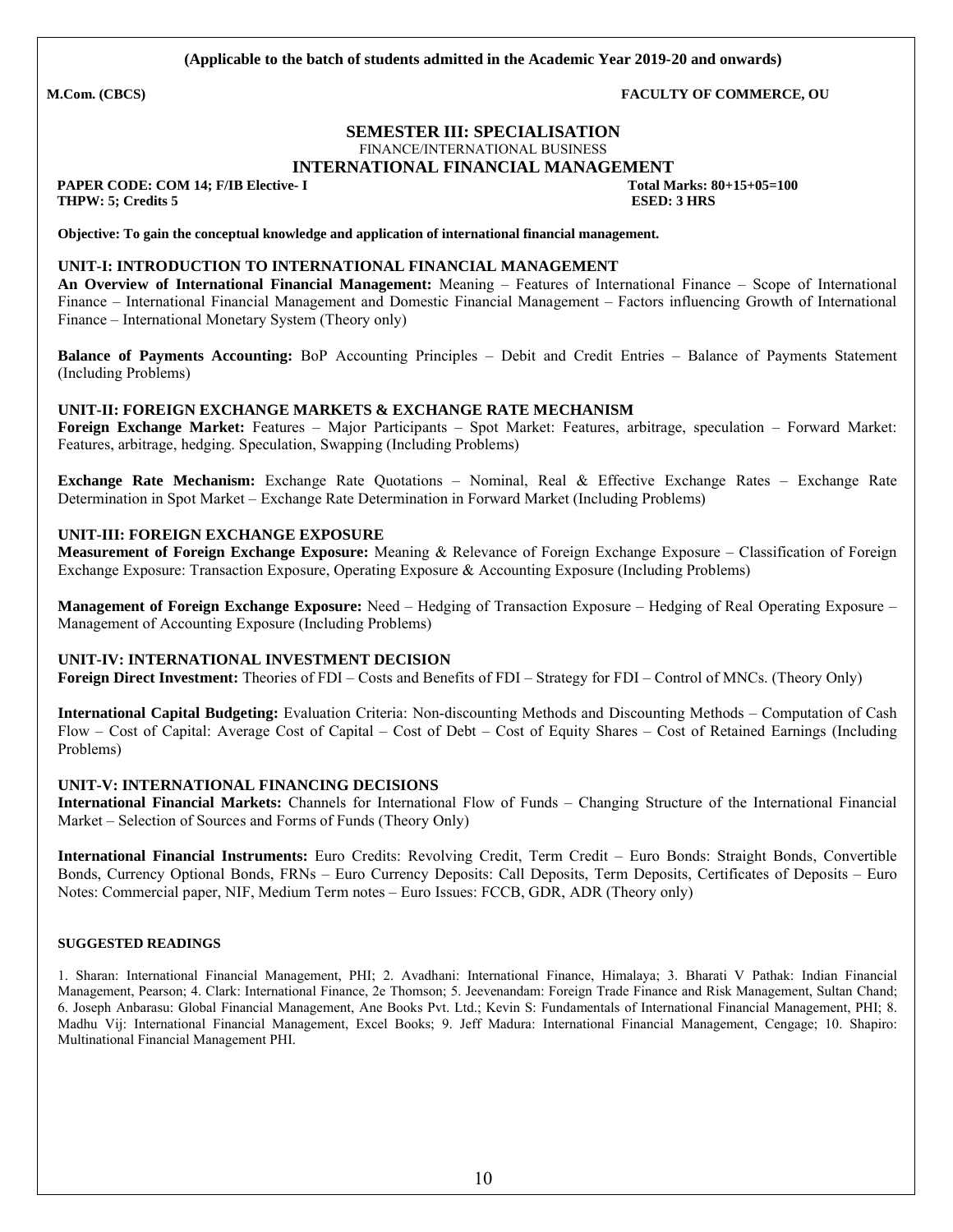**M.Com. (CBCS) FACULTY OF COMMERCE, OU SEMESTER III : SPECIALISATION : FINANCE**

# **SECURITIES ANALYSIS AND PORTFOLIO MANAGEMENT**

**THPW: 5 ; Credits: 5 ESED: 3 HRS**

**PAPER CODE: COM 15: F Total Marks: 80+15+05=100**

**Objective:** To familiarize with analysis of securities market, valuation of different securities for the purpose of building optimal portfolio and the students with latest concepts and trends in the securities market.

#### **UNIT-I: SECURITY ANALYSIS**

**Fundamental Analysis:** Meaning – Economy Analysis – Economic Forecasting – Forecasting Techniques – Industry Analysis – Concept of Industry – Industry Life Cycle – Industry Characteristics – Company Analysis – Financial Statements – Analysis of Financial Statements (Theory Only)

**Technical Analysis:** Meaning – Dow Theory – Basic Principles of Technical Analysis – Trends and Trend Reversal – Eliot Wave Theory – Mathematical Indicators – Market Indicators (Theory Only)

**Efficient Market Theory:** Random Walk Theory – The Efficient Market Hypothesis – Forms of Market Efficiency – Tests of Efficient Market Hypothesis (Theory Only)

#### **UNIT -II: VALUATION OF SECURITIES**

**Share Valuation:** Concept of Present Value – Share Valuation Model – One Year Holding Period – Multiple Year Holding Period – Constant Growth Model – Multiple Growth Model – Multiplier Approach to Share Valuation (Including Problems)

**Bond Valuation:** Bond Returns – Coupon Rate – Current Yield – Spot Interest Rate – Yield to Maturity – Yield to Call – Bond Prices – Bond Risks – Bond Duration (Including Problems)

#### **UNIT -III: CAPITAL MARKET THEORY**

**Capital Market Theory:** Assumptions- Capital Asset Pricing Model – Efficient Frontier with Riskless Lending and Borrowing – Capital Market Line – Security Market Line – SML Vs. CML – Pricing of Securities with CAPM – Limitation of CAPM (Including Problems)

**Arbitrage Pricing Theory:** The Law of One Price – Assumptions – Arbitrage Pricing for one Risk Factor – Two Factor Arbitrage Pricing – Multiple Arbitrage Pricing – Limitations of APT (Including Problems)

#### **UNIT-IV: PORTFOLIO PERFORMANCE EVALUATION**

**Portfolio Performance Evaluation:** Need for Evaluation – Evaluation Perspective – Meaning of Portfolio Evaluation – Measuring Portfolio Return – Risk Adjusted Returns – Sharpe Ratio – Treynor Ratio – Differential Return (Including Problems)

#### **UNIT-V: PORTFOLIO REVISION**

**Portfolio Revision:** Need for Revision – Meaning of Portfolio Revision – Constraints in Portfolio Revision – Portfolio Revision Strategies – Formula Plan – Constant Rupee Value Plan – Constant Ratio Plan – Dollar Cost Averaging (Theory Only)

**International Investing:** Benefits and Risk of Global Investing – Factors Influencing International Investing – Foreign Exchange Risk (Theory Only)

#### **SUGGESTED READINGS:**

1.Avadhani,V.A: Investment & Security Management in India, Himalaya; 2. Bhall, V. K.: Investment Management, S. Chand & Co.; 3. Fisher Donald E & Ronald J Jordan: Securities Analysis & Portfolio Management, PHI; 4. Francaia Jack Clark & Richard W Taylor: Theory & Problems of Investment, McGraw; 5. Gangadhar V: Investment Management, Anmole; 6. Kevin S: Security Analysis and Portfolio Management, Prentice Hall; 7. Mayo: Investments, Thomson; 8. Punithavathi Pundyan: Securities Analysis & Portfolio Management, Vikas; 9. Reilly: Investment Analysis and Portfolio Management, Thomson; 10. Strong: Practical Investment Management, Thomson; 11. Sharp Etal.: Investments, Prentice Hall; 12. Sulochana M: Investment Management, Kalyani.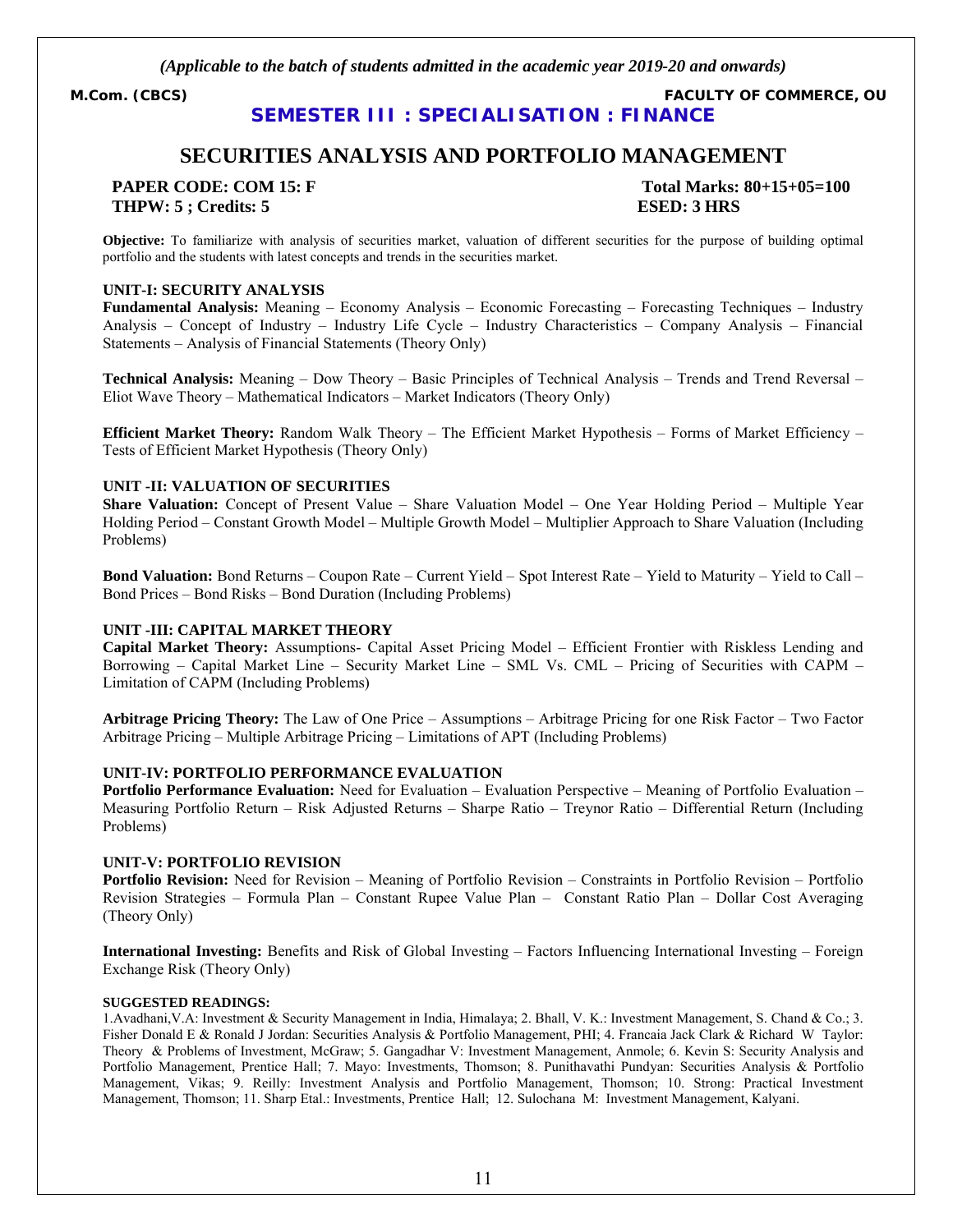**M.Com. (CBCS) FACULTY OF COMMERCE, OU**

#### **SEMESER III : SPECIALISATION : ACCOUNTING**

#### **ADVANCED CORPORATE ACCOUNTING**

**THPW: 5, Credits : 5** ESED: 3 HRS

PAPER CODE: COM 14; A **Total Marks: 80+15+05=100**

OBJECTIVES: t*o understand the application of advanced corporate accounting practices in the fields of modern business and profession.*

#### **UNIT-I: HOLDING COMPANIES:**

Definition - Provisions of Ind AS 103 & 110 - Accounts - Consolidation - Preparation of Consolidated Balance Sheet - Minority interest - Pre-acquisition or capital profits - Cost control or Goodwill - Intercompany balances - Unrealized inter-company profits - Revaluation of assets and liabilities - Bonus shares - Treatment of dividend - More than one subsidiary inter-company holdings - Consolidation of profit and loss account (including problems).

#### **UNIT-II: INVESTMENT ACCOUNTS & ACCOUNTING FOR PACKAGES & CONTAINERS:**

Investment Accounts: Need and Significance of investment accounts - Accounting Treatment - Treatment of Brokerage and Expenses - Investment ledger - Equity shares accounts - Bonus Shares - Right Shares (Including problems).

Accounting for Packages and Containers: Need - Accounting treatment - Non returnable containers - Returnable Containers - Methods - Maintaining containers stock account or containers trading account - Containers suspense account or Reserve account (including problems).

#### **UNIT-Ill: LEASE ACCOUNTING:**

Lease: Definition - Features - Advantages and disadvantages - Lease distinguished from other modes of acquisition - Provisions of Ind AS 116 – Types of leases: Financial lease, Operating lease - Financial Lease Vs. Operating Lease - Terms peculiar to leasing - Accounting for lease - Books of Lesser and Lessee - Sale and lease back (including problems).

#### **UNIT-IV: FOREIGN BRANCHES – PREPARATION OF CONSOLIDATED STATEMENTS:**

Different exchange rates - Methods of translating financial statements: Temporal method, Current method, Current and Non - Current Method - Cumulative Translation Adjustment Account (CTA) - Difference in the Translated Trial Balance - Provisions Ind AS 21 - Process of Converting Trial Balance of Foreign Branches and Preparation of Final Accounts and Consolidated Balance Sheet (including problems).

#### **UNIT-V: FORENSIC ACCOUNTING:**

Introduction - Role and Functions of Forensic Accountant - Need for Forensic Accounting - Detection Techniques :- Critical point Auditing (CPA) - Property Audit (PA) - Characteristics of Forensic Accountant - Forensic Accounting in India. (theory only).

#### **SUGGESTED READINGS:**

**1.**Accounting Standards and Corporate Accounting Practices: T.P. Ghosh, Taxrnann; **2.**Advanced Accountancy: R.L. Gupta and M. Radhaswarny, Sultan Chand and Sons; **3.**Advanced Accountancy: M.C. Shukla & T.S.Grewal, S.Chand & Company Ltd.; **4.**Advanced Accountancy: S.K.R.Paul, New Central Book Agency; **5.**Advanced Accountancy: M.A.Arulanandam & K.S.Raman, Himalaya Publishing House; **6.**Modern Accountancy: A. Mukarjee and M.Haniff, Tata Mcgraw Hill; **7.**Advanced Accountancy: Jain and Narang, Kalyani Publications; **8.**Students Guide to Accounting Standards: D.S.Rawat, Taxmann Publications.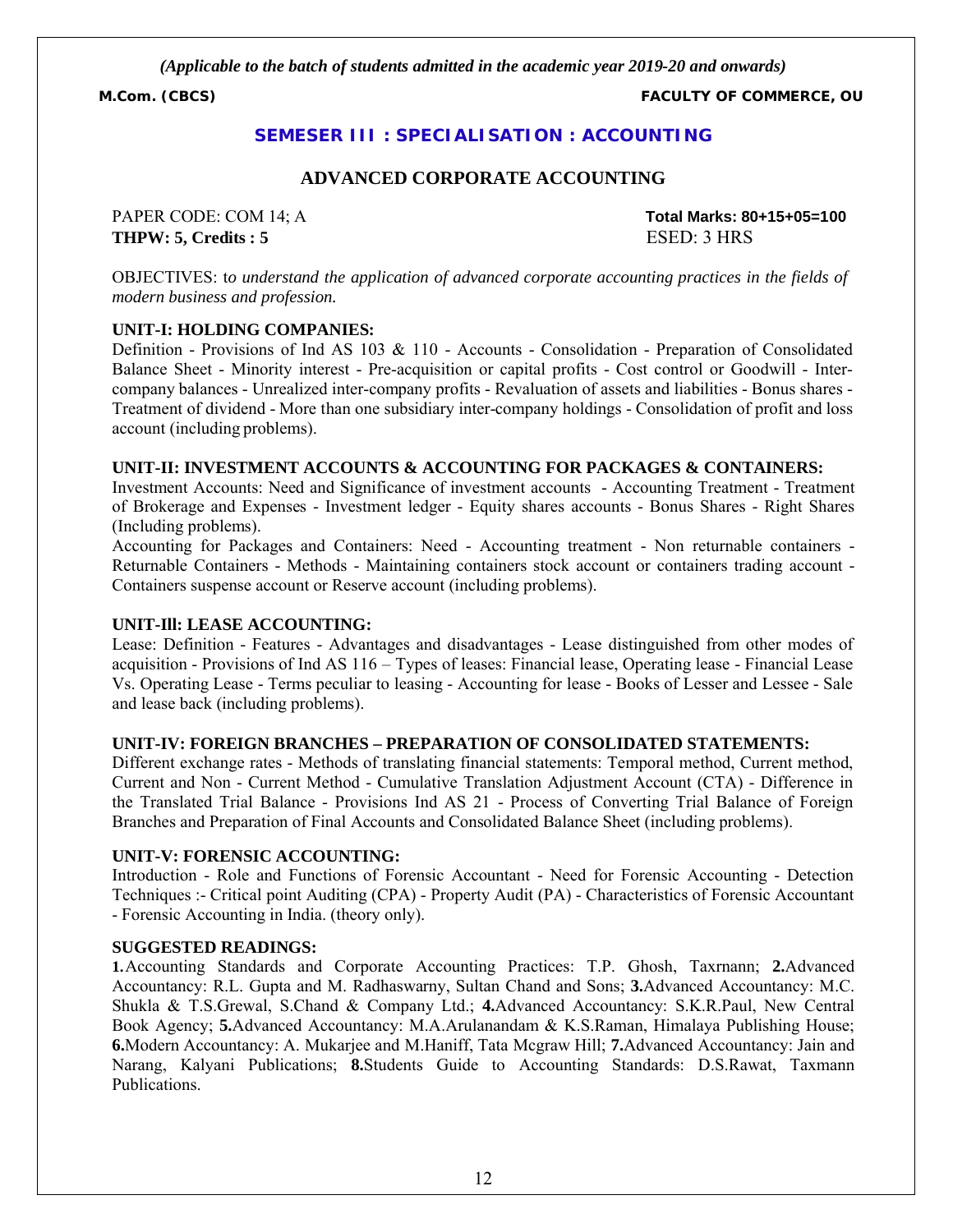**M.Com. (CBCS) FACULTY OF COMMERCE, OU**

#### **SEMESER III : SPECIALISATION : ACCOUNTING**

#### **FINANCIAL STATEMENT ANALYSIS**

PAPER CODE: COM 15; A **Total Marks: 80+15+05=100 THPW: 5 ; Credits 5** ESED: 3 HRS

OBJECTIVES: *to familiarize and acquaint the student with application of analysis of financial statements techniques.*

**UNIT-I: FINANCIAL STATEMENTS:** Financial Statements: Meaning, Objectives, Types, Uses, Limitations - Redrafting Financial Statements: Single-step and Multi-step Financial statements - Preparation of Financial Statements as per Indian Accounting Standards and IFRS (Theory only).

**UNIT-II: INCOME STATEMENT:** Basic elements of the Income statement - Special Income statement items - Income taxes related to operations - Earnings per share - Retained earnings - Dividend and stock splits - Legality of distributions to stockholders - Comprehensive income - International consolidated income statement (IFRS) - Profitability: Profitability measures - Trends in profitability - Segment accounting - Interim reports - Revenue by major product lines (Theory only).

**UNIT-III: BALANCE SHEET:** Basic elements of the Balance Sheet: Assets, Liabilities, Stockholders' equity - Quasi-Reorganization - Accumulated other comprehensive income - Employee stock ownership plans (ESOPS) - Treasury stock - International consolidated balance sheet (IFRS) - Liquidity of short-term assets: Current assets, current liabilities and other operating cycle - Long-term debt paying ability: Income statement consideration when determining long term debt paying ability - Balance sheet consideration when determining long term debt paying ability (Theory only).

**UNIT-IV: FINANCIAL STATEMENTS OF SPECIAL ORGANIZATIONS:** Banks: Income Statement, Balance sheet, Ratios for banks - Utility companies: Financial statements, Ratios for regulated utilities companies - Transport companies: Financial statements, Ratios for transportation - Insurance companies: Financial Statements, Personal financial statements - Accounting for Governments and Non - Profit organizations (Theory only).

**UNIT-V: ANALYSIS TECHNIQUES:** Meaning - Significance of analysis - Sources of information - Techniques of analysis: Horizontal analysis, Vertical analysis, Trend analysis - Ratio analysis - Funds flow analysis - Cash Flow Statements - Strategic and Integrated Managerial Analysis of Corporate Financial Statements: Analysis of Profitability, Overall Ratio Analysis, Analysis of Quality of Earnings - Innovative Techniques of Financial Statements: Analysis per employee, Analysis per equity share (Including problems).

#### **SUGGESTED READINGS:**

**1.**Charles S. Gibson: ―Financial Statement Analysis, Cengage Learning India Private Limited; **2.**Lyn M. Fraser & Aileem Ormiston: ―Understanding Financial Statements PHI

**3.**Ambrish Gupta: ―Financial Accounting for Management An Analytical Perspective, Pearson; **4.**Earl. K. Stice & James D. Stice: ―Financial Accounting Reporting & Analysis, Cengage Learning India Pvt. Ltd.

**10.** Ghosh T.P: –IFRSs For Finance Executives<sup>[1]</sup>, Taxmann.

**<sup>5.</sup>Carl s. Warren, James M. Reeve & Jonathan E. Duchac: -Financial Accounting Concepts, Methods and Applications□ Cengage** Learning India Pvt. Ltd.

<sup>6.</sup> Sharma RK & Shashi K. Gupta: -Management Accounting<sup>[]</sup> Kalyani Publishers

**<sup>7.</sup>**Malcolm Smith, -Research Methods in Accounting Sage Publications Ltd.

**<sup>8.</sup>**Rawat D.S: -Accounting Standards<sup>[1]</sup>, Taxmann

<sup>9.</sup> Kamal Garg: -IFRS Concepts and Applications<sup>[]</sup>, Bharat Law House Pvt. Ltd.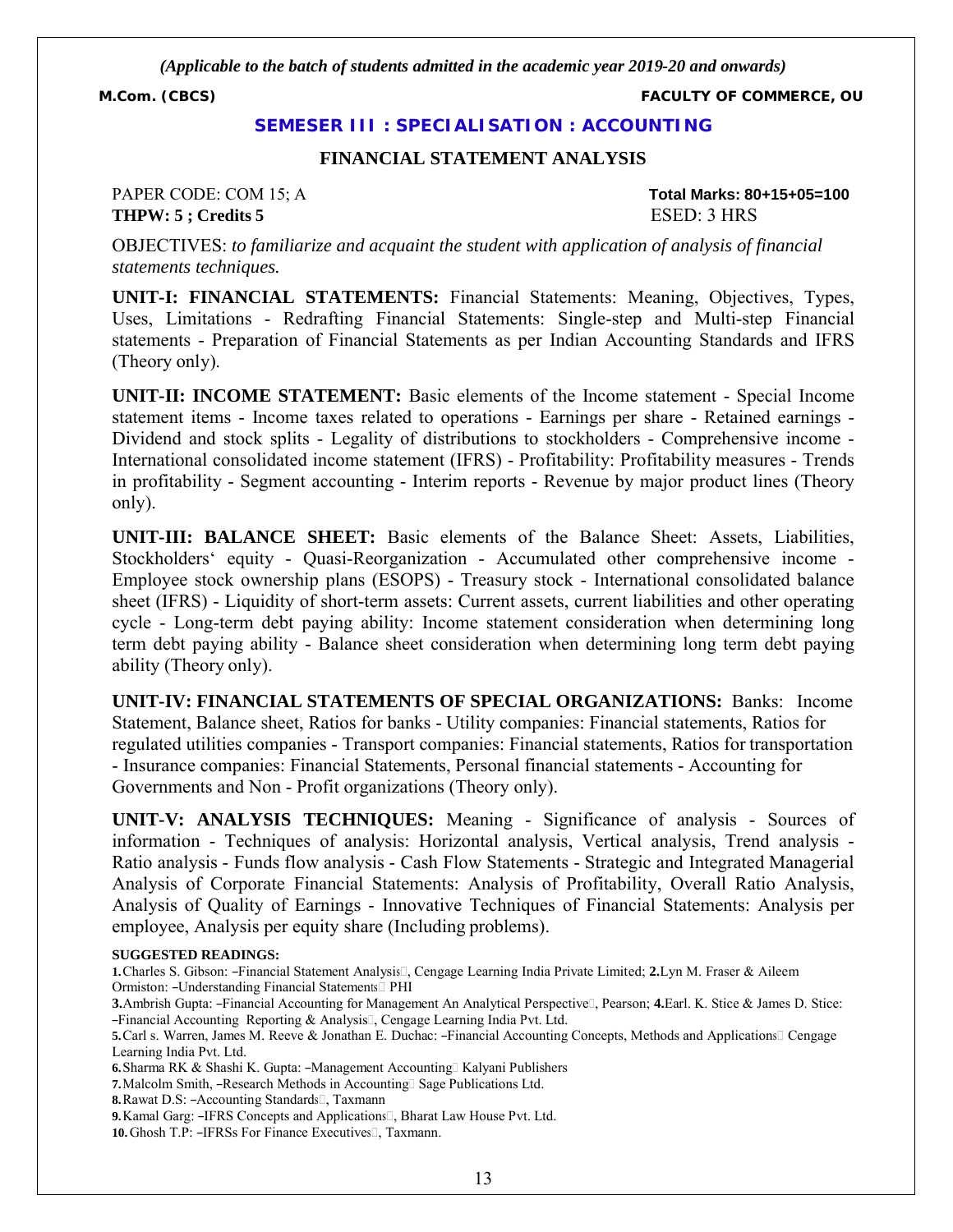**M.Com. (CBCS) FACULTY OF COMMERCE, OU**

# **SEMESTER III : SPECIALISATION : MARKETING**

#### **SERVICES MARKETING**

5 ; Credits : 5 ESED: 3 HRS

PAPER CODE: COM 14 M Total Marks: 80+15+05=100 THPW:

#### **Objectives:**

To develop the skills of marketing of services, to understand the importance and role of services in the total marketing concept.

#### **UNIT I: Introduction to Services:**

Definition, Services Vs Goods, Classification of Services, Services Continuum, What are services, Growth of services, Characteristics of services, services Marketing Mix, Role of physical evidence, processes and people; Service scapes; Internal response to service scapes; Cognitive response, emotional response, physiological responses, behavioral response.

#### **UNIT II:**

High contact and low contact services, Differentiation in services, strategies for differentiation, Pricing of Services, Distribution of Services; Understanding service process - variety in process, value addition in process, task allocation, decisions in service process planning.

#### **UNIT III:**

Understanding the service process, Managing Demand and capacity , Service branding, Service Promotion, Service Quality - Quality dimensions, technical quality and functional quality.

#### **UNIT IV:**

Focus on Customers and Managing Relationships: Customer Behaviour in Service Settings, targeting customers, managing relationships, and building loyalty. Complaint handling and service recovery.

#### **UNIT V:**

Planning & Managing Service Delivery: Creating delivery systems in place, cyberspace and Time, Enhancing Value and improving quality and productivity, managing customer waiting lines and reservations. Marketing of financial services, hospitality services, tourism and travel services, health - services, education and professional services, public utility services. Business Process Outsourcing and Knowledge Process Outsourcing

#### **Suggested Readings:**

- 1. Adrian Paye: The Essence of Services Marketing, Prentice HallIndia.
- 2. Sanjay P. Palankar: Services Marketing, Himalaya Publishing House.
- 3.Christopher Lovelock, Jochen Wirtz, Jayanta Chatterjee: Services Marketing: People, Technology, Strategy, Pearson Education.
- 4. K. Rama Mohana Rao: Services Marketing, Pearson.
- 5.J.N. Jain and P.P. Singh: Modern Marketing of Services-Principles and Techniques, Regal Publications.
- 6. Deepak Bhandari and Amit Sharma: Marketing of Services, Vrinda Publications.
- 7. Bidhi Chand: Marketing of Services, Rawot Publications.
- 8. Nimit Chowdhary and M. Chowdhary: Textbook of Marketing of Services, MacMillan India.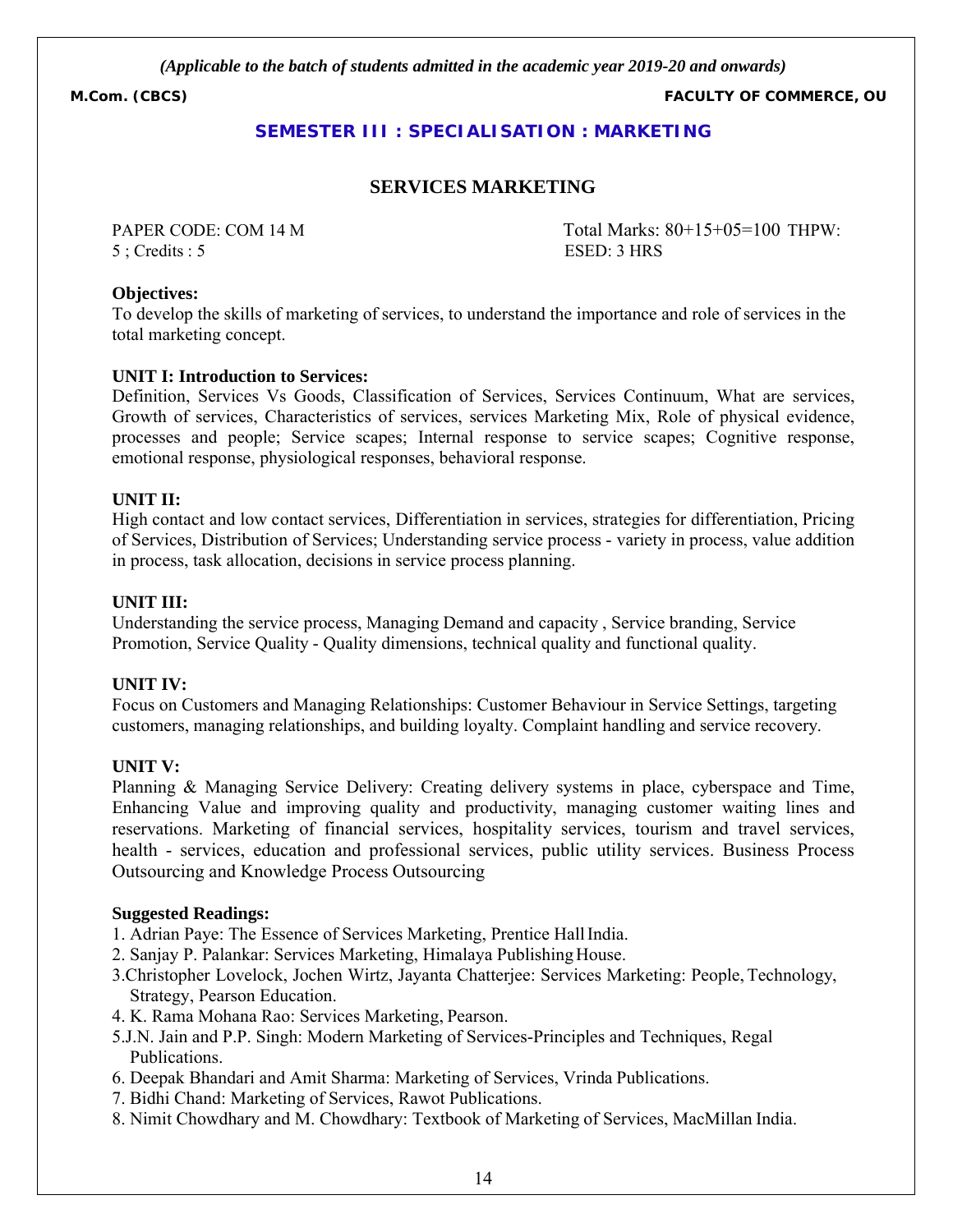**M.Com. (CBCS) FACULTY OF COMMERCE, OU**

#### **SEMESER III : SPECIALISATION : MARKETING**

#### **CONSUMER BEHAVIOR**

PAPER CODE: COM 15; M Total Marks: 80+15+05=100 THPW: 5 ; Credits : 5 ESED: 3 HRS

**Objectives:** To develop the skills of marketing by understanding the finer aspects of consumer behaviour, to understand the importance and role of consumer behaviour in the total marketing System.

**UNIT I: INTRODUCTION TO CONSUMER BEHAVIOUR:** Introduction, Consumer Behaviour – Definition, Consumer and Customers, Buyers and Users, Organizations' as Buyers, Development of Marketing Concept, Different fields contributing to the knowledge of Consumer behaviour, & 7 O's Model of Consumer Behaviour.

**UNIT II: THEORIES OF CONSUMER BEHAVIOUR:** Economic Theory, Learning theory, Psychoanalytic theory, Gestalt, Cognitive theory, Psychological field, Black box Models, Distributive Approach,

**Consumer decision:** Process approach, Problem Recognition, Information Search and Evaluation of Alternatives: Introduction, Problem Recognition, Information Search, Evaluation of Alternatives Factors influencing consumer decision making, Segmentation, Psychographics & VALS; Diffusion of Innovations. *Consumer Decision-making Process:* Outlet Selection, Purchase and Post Purchase Behaviour, Introduction, Outlet Selection and Purchase, Post Purchase Behaviour (Cognitive Dissonance)

**UNIT III: DETERMINANTS OF CONSUMER BEHAVIOUR : Personality, perception,** attitude (attitudinal models),learning, Motivation, Group influence on consumer behaviour ‐ Social class, Social groups,Opinion leaders. Culture, Sub ‐ culture, Cultural relevance to marketing decisions, Characteristics of culture, Cultural Values, Cultural Changes, Cross cultural understandings. Family: Role & Structure, Family Life Cycle, Purchasing decisions, changing role of families.

**UNIT IV: ORGANIZATIONAL BUYING BEHAVIOUR:** Organizational Buyer Characteristics, Purchase and Demand Patterns, Factors Influencing Organizational Buyer Behaviour, Organizational Buyer Decision Process, Organizational Buying Roles.

**Service consumer behavior:** Decision making perspective, Element of risk in services buying, Service decision process, Service strategy; Anatomy of a service exchange - encounter types, customer and staff, customer and system, customer and environment.

**UNIT V: MODELS OF CONSUMER BEHAVIOUR:** Howard ‐ Seth Model, Engel ‐ Blackwell ‐ Kollat (Multi-mediation Model), Nicosia Model. Seth's Family Decision ‐ making Model.

#### **Recommended Books:**

- 1. Consumer Behaviour Schiffmen, Kanuk Pearson
- 2. Consumer Behaviour Loudon & Della Bitta TMH
- 3. Consumer Behaviour Suja R. Nair HPH
- 4. Consumer Behaviour Blackwell / Minlard / Engel ‐ Cengage
- 5. Consumer Behaviour Mujumdar PHI
- 6. Consumer Behaviour M.S. Raju, Dominique Xardel Vikas
- 7. Consumer Behaviour Batra & Karmi Excel Books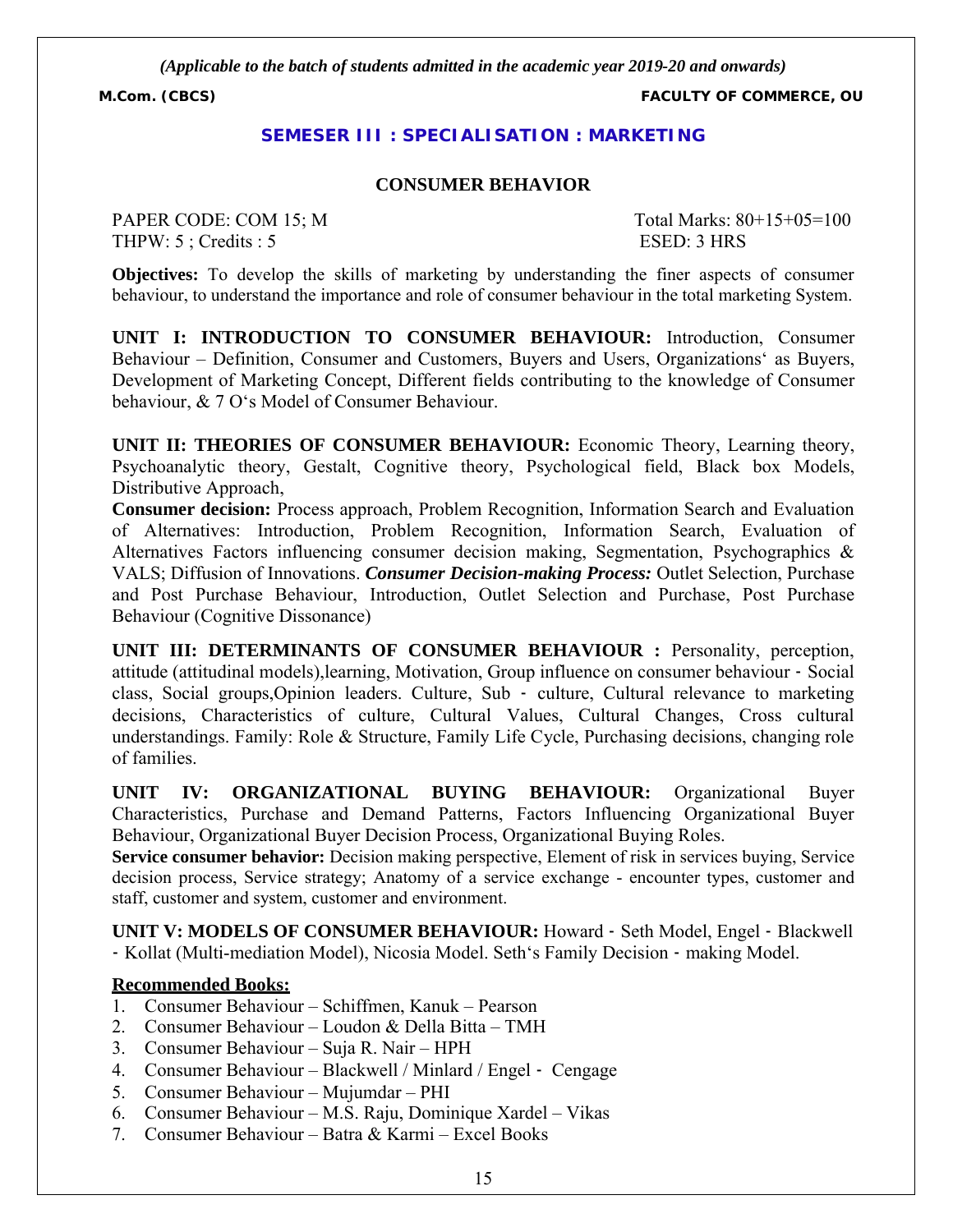**M.Com. (CBCS) FACULTY OF COMMERCE, OU**

### **SEMESTER III : SPECIALISATION : TAXATION**

# **DIRECT TAXATION**

**THPW: 5; Credits : 5 ESED: 3 HRS**

**PAPER CODE: COM 14; T Total Marks: 80+15+05=100**

**OBJECTIVE:** *to acquaint the students with the theoretical and practical aspects of direct taxes including wealth taxes and to make them use computer packages for tax calculations.*

#### **UNIT-I: INTRODUCTION TO DIRECT TAXES:**

Features of Direct Taxes - Types of Direct Taxes - Overview of Income Tax Act 1961 - Basic Concepts: Person - Assessee - Previous Year and Exceptions - Assessment Year Income - Gross Total Income - Taxable Total Income - Residential Status - Incidence of Tax - Permanent Account Number (PAN) – Tax Account Number (TAN) - Income Tax Authorities - Functions (Theory Only).

#### **UNIT-II: EXEMPTED INCOMES & AGRICULTURAL INCOME:**

Exempted incomes - Agricultural income – Meaning of Agricultural income - kinds of Agricultural income – Provisions Relating to Semi agricultural income – Tax Treatment of agricultural income. (Theory & Problems)

#### **UNIT-III: ASSESSMENT OF INDIVIDUALS:**

Clubbing of Income - Set off and carry forward of losses - Permissible Deductions from Gross Total Income - Computation of Total Income and Tax Liability (Students should be given computed income under five heads for assessment of tax liability) (Theory and Problems).

#### **UNIT-IV: ASSESSMENT OF HINDU UNDIVIDED FAMILY:**

Schools of Hindu Law - Residential Status of HUF - Partition of HUF - Impartible Estate - Income not to be treated as family income - Assessment of HUF (Theory and Problems).

#### **UNIT-V: ASSESSMENT PROCEDURES:**

 Filing of Different Types of Returns of income - Types of Assessment - Deduction and collection of Tax at source - Advance Tax - Recovery of Tax - Modes of Recovery - Refund Appeals and Revision - Penalties and Prosecutions (Theory only).

- 1. Vinod K. Singhania: Taxman's Direct Tax Laws
- 2. Bhagawati Prasad: Direct Tax Laws and Practice
- 3. Girish Ahuja and Dr. Ravi Gupta: Direct Tax Law and Practice and Tax Planning.
- 4. V.P. Gaur and D.B. Narang Income Tax Law and Practice Kalyani Publicaions.
- 5. GSTandCustoms:K.Bansal,TaxmannPublications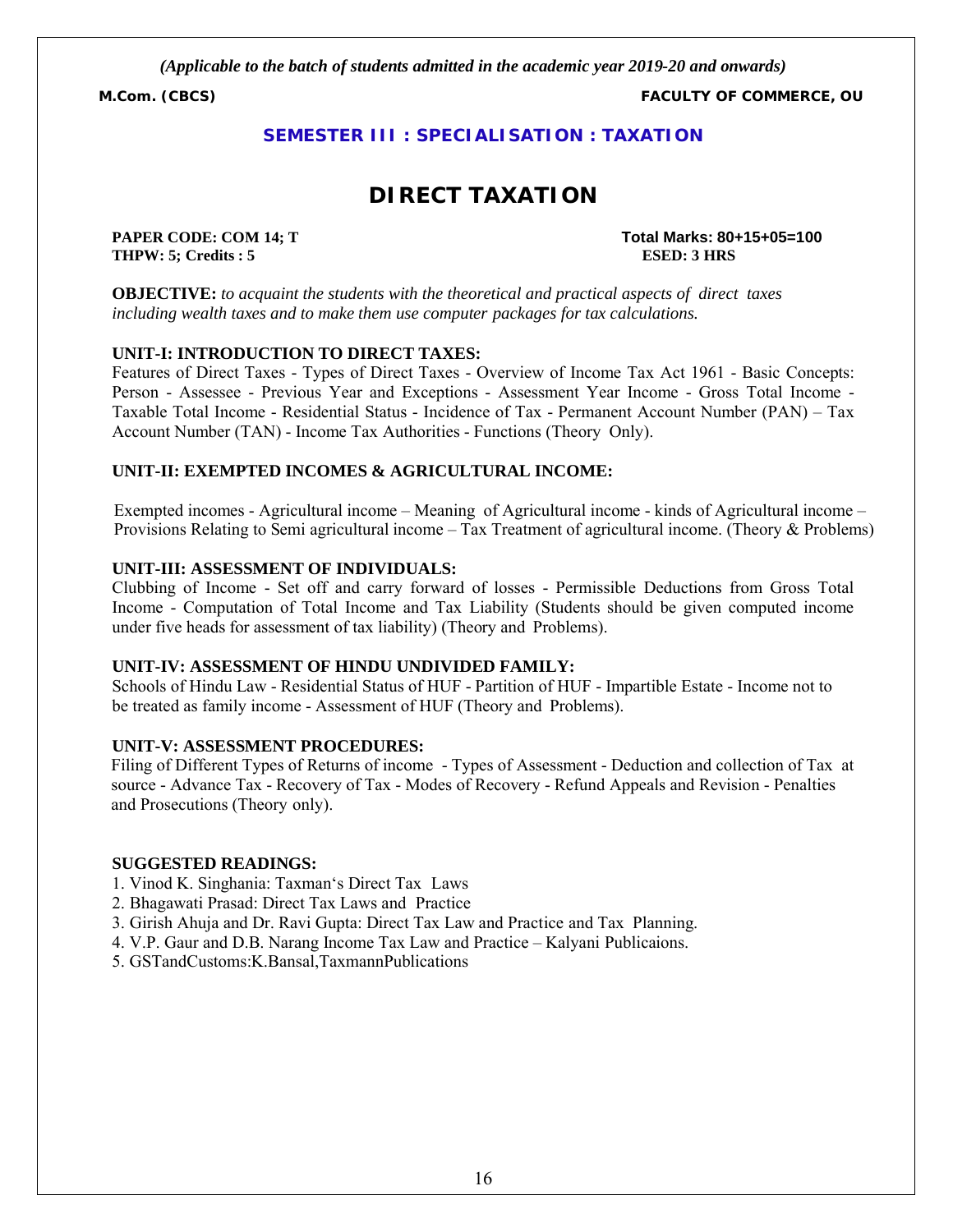**M.Com. (CBCS) FACULTY OF COMMERCE, OU**

#### **SEMESETER III : SPECIALISATION : TAXATION**

# **INDIRECT TAXATION**

**THPW: 5; Credits: 5** ESED: 3 HRS

PAPER CODE: COM 15; T **Total Marks: 80+15+05=100**

OBJECTIVE: t*o acquaint the students with the basics and latest developments in the areas of Indirect taxes.*

#### **UNIT-I: INDIAN TAXATION SYSTEM:**

 Difference between Direct Taxation and Indirect Taxation in India - Introduction to Indirect taxes: Features, Characteristics - Constitutional provisions relating to Indirect taxes in India -Types of Indirect taxes - Demerits of repealed indirect taxes in India and post GST of indirect taxes (pre GST and post GST) - Emergence of new indirect tax system – Advantages.

#### **UNIT-II: INTRODUCTION TO GST:**

Meaning of GST - Need for GST - Advantages and limitations of GST - Definition on supply - Dual GST- Inter & Intra State Supply - GST – Rates - Import of goods – Special products - petroleum, Alcoholic liquor, Tobacco - State union Territory GST Act: Union State UT - Inter - State transfer - Distinction between goods and services composition scheme - Administration control and GST Council.

#### **UNIT-III: GST – I PROCEDURES:**

GST Registration - levy and collection of GST - Exemptions from GST - Place, Time and value of supply input tax credit - Payment of GST. (Theory & Problems)

#### **UNIT-IV: GST – II ASSESSMENT OF GST:**

GST: Reverse charge mechanism – Tax invoice, credit and debit notes – Returns under GST – Accounts, Records and Audit – Assessment – Offences, penalties & appeals - miscellaneous provisions. (Theory & Problems)

#### **UNIT-V: CUSTOMS ACT:**

Meaning of Customs - Organisation and operational authorities of Customs Act - Classification for Customs - Types of Customs duty - Exemptions - Determination of value of imported goods for purpose of calculating countervailing duty (Section 12) - Essential conditions for determination of value (Section 14) (Theory  $\&$ Problems)

- 1. V. S. Datey: Indirect Taxes, TaxmannPublishers
- 2. Bare Acts of Indirect Taxes.
- 3. Fundamentals of GST CA (Dr.) KM. Bansal Taxmann's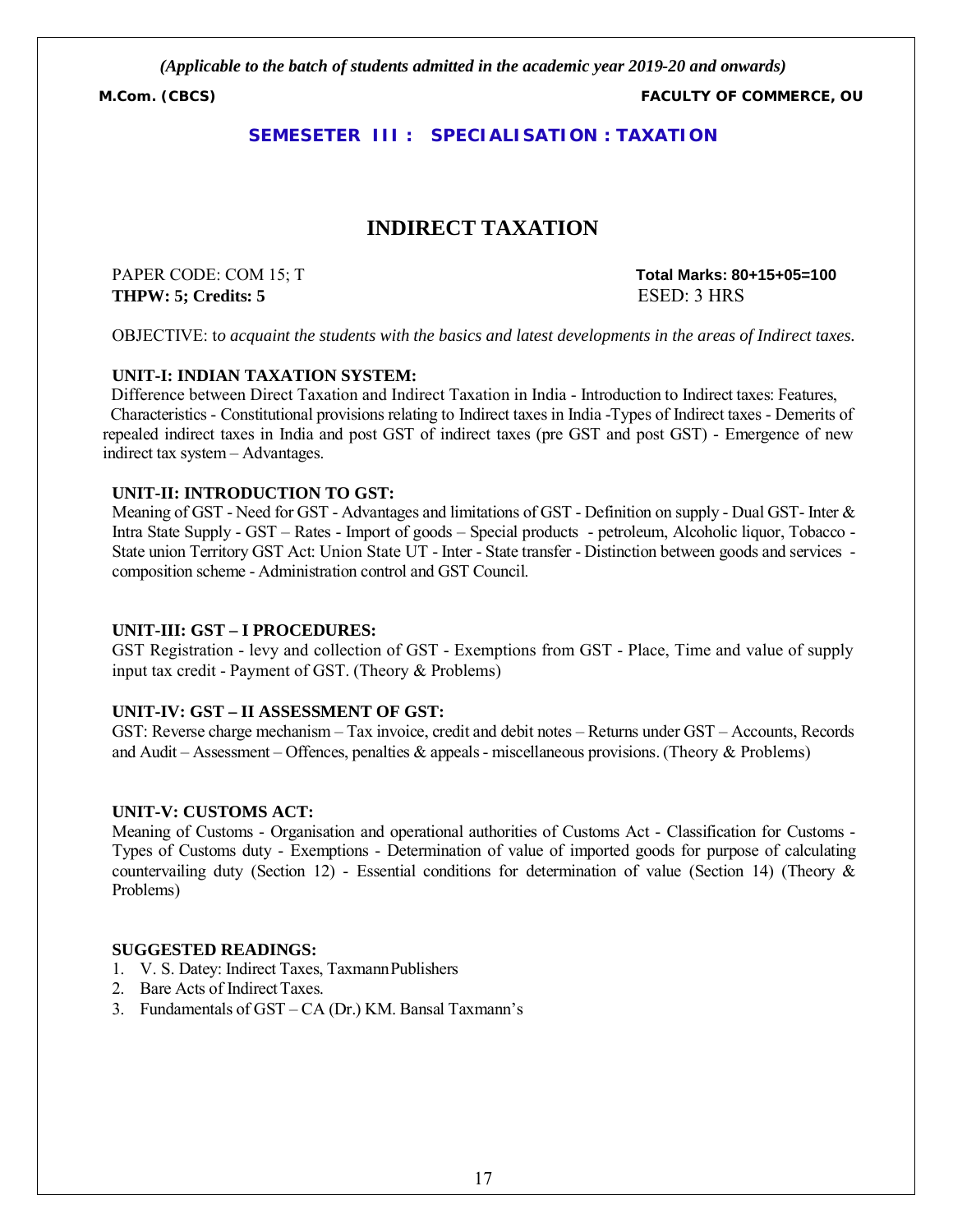**M.Com. (CBCS) FACULTY OF COMMERCE, OU**

#### **SEMESTER III : SPECIALISATION : INTERNATIONAL BUSINESS**

# **INTERNATIONAL TRADE - THEORY AND PRACTICE**

PAPER CODE: COM 15; IB **Total Marks: 80+15+05=100 THPW: 5; Credit : 5** ESED: 3 HRS

OBJECTIVE: *to provide the knowledge of international business and acquaint students with latest development in international business*

#### **UNIT-I: INTERNATIONAL TRADE THEORIES:**

Why countries - Age of mercantilism - Classical trade theory - Theory of absolute advantage -Theory of comparative advantage - Factor Proportions trade theory - International investment and Product cycle theory - New trade theory: strategic trade - Competitive advantage of nations - Gains from international trade.

#### **UNIT-II: REGIONAL INTEGRATION:**

Levels of Economic Integration - Free trade area - Customs union - Common nearest - Economic union - Arguments surrounding economic integration - Trade Creation and trade Diversion - Economies of Scale - Price - Factor Productivity - Regionalism us Nationalism - European integration - EU - NAFTA - SAARC - ASEAN - Other economic alliances - Pros and Cons of integration.

#### **UNIT-III: WORLD TRADE ORGANIZATION AND GATS:**

Free Trade Vs. Protection - Forms of trade regulation - Restrictions of imports - Tariffs - Quotas - Non tariff barriers - Dumping - Trade barriers - Restrictions of exports - Export promotion - Import promotion - Investment Promotion home and host country perfectives.

#### **UNIT-IV: MANAGEMENT OF EXCHANGE RATE RISK AND INTERST RATE RISK:**

Basic principles of multilateral trade negotiation – GATT and its early rounds – Uruguay round agreements – W.T.O.: Functions, Organizational structure, Settlement of Disputes, W.T.O. and India – Origin of UNCTAD – Major areas of negotiations – Recent developments and challenges.

#### **UNIT-V: BALANCE OF PAYMENTS:**

Structure of Balance of Payments – Current account and capital account transaction – Official reserves account – Equilibrium – Disequilibrium and adjustment – Different approaches to BoP adjustment – Recent trends in India is BOP.

#### **SUGGESTED READINGS:**

- 1. International Business-Concepts, Environment and Stratagy: Vyuptakesh Sharah, Reason;
- 2. International Business: Michel R. czinrotx, IIkka A. Ronkainen and Michel H. Mobbelt, South Western Changage Learning;
- 3. Interational Business-Text and Casses: D. Suffa Rao, Himalaya Publications;
- 4. International Trade-Selected readings: Bhagwati J, CUP-Massachusetts;
- 5. Internationa Business Environment: Sundaram and Black, Prentice Hall
- 6. International Business: Francis cherunilam;
- 7. International Business: Charles Hill;
- 8. Communicating Globally, Inter cultural communication and IB: Wallace Schmidt, Saya publications.
- 9. Cross Cultural Management, Essential Concepts: David Thomas, Saya Publications;
- 10. IB-Competing in the Global Market Place: Irwin, MC Graw Hill.
- 11. Panayariya.A (Zooh), ―Miracles and Debracles In defense of trade openness the world economy, Vol.27,No.8, pp 1149-1171;
- 12. Frankel.J & D. Romer (1999), –Does trade cause growth□, American Economic Review, Vol.89, No.3, pp379-399;

13. Lopez, R.A, -Trade and Growth: Reconciling the Macro economic and micro economic Evidence<sup>[]</sup>, Journal of Economic review, Vol.19, No.4, pp.623-648;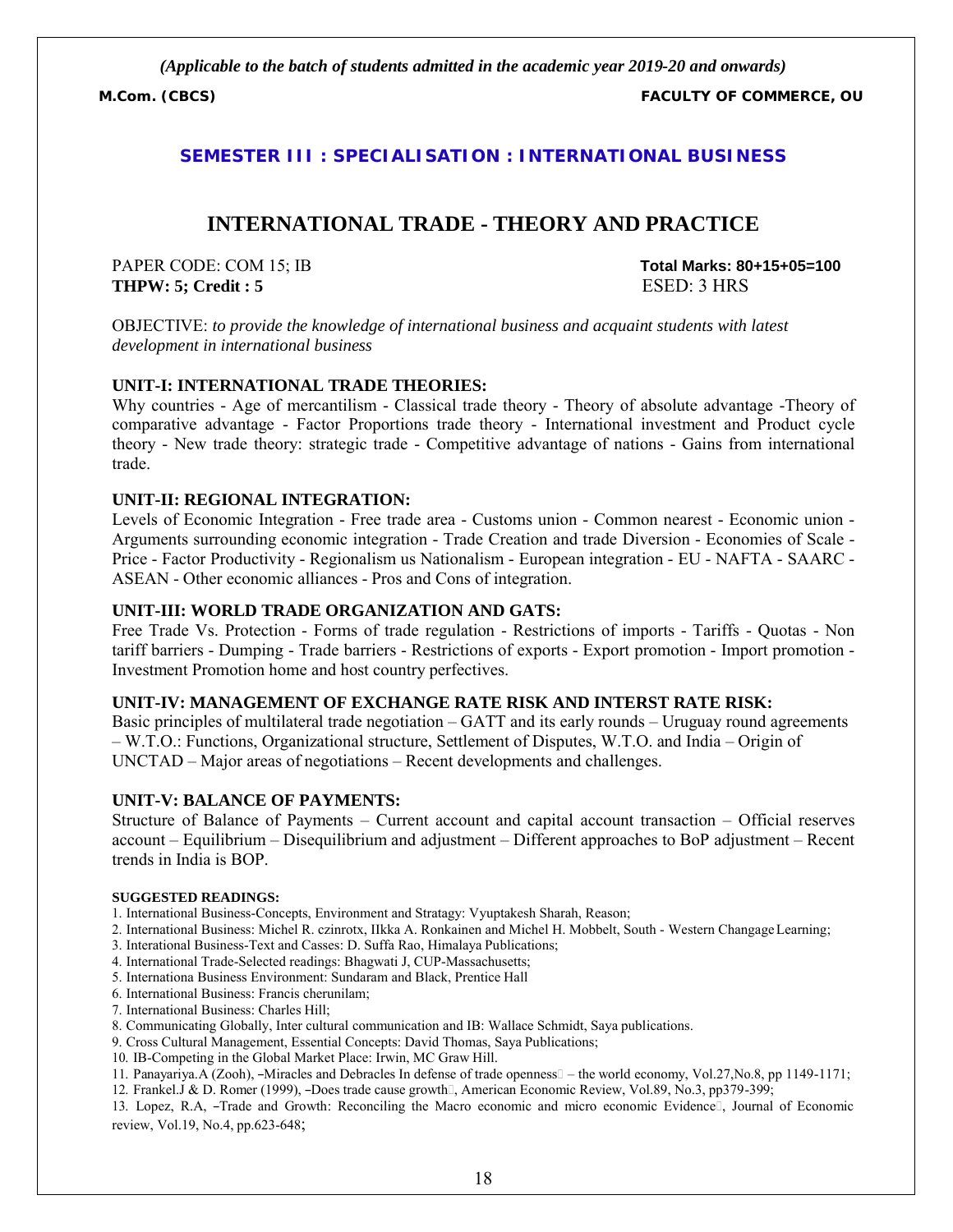**M.Com. (CBCS) FACULTY OF COMMERCE, OU**

**SEMESTER III : SPECIALISATION : INSURANCE**

# **PRINCIPLES AND PRACTICE OF LIFE AND HEALTH INSURANCE**

PAPER CODE: COM 14; I **Total Marks: 80+15+05=100 THPW: 5; Credits : 5** ESED: 3 HRS

*OBJECTIVE: To acquaint the student about the changing scenario in Life & Health Insurance.*

**UNIT-I: RISK MANAGEMENT:** Managing Personal Risks: Premature Death, Superannuation, Disability, Unemployment, Managing Risks Associated with Premature Death: Identifying and Measuring Risks Associated with Premature Death - Amount of Life Insurance to Own - Approaches for Estimating Optimal Life Insurance. Protection: Human Life Value Approach - Needs Approach - Capital Retention Approach - Risk Associated with Superannuation - Risk of Outlining the Retirement Accumulation - Estimating the Accumulation Need - Risks Associated with Disability - Needs Analysis for Disability Risk - Available Resources to Meet the Disability Risk - Providing for the Gap Between Needs and Available Resources - Evaluating Medical Expenses Exposure - Managing Risk of Unemployment - State Unemployment Insurance Programmes - Risk Retention and Risk Reduction.

**UNIT-II: LIFE INSURANCE – INTRODUCTION:** Types of life insurance Contracts - Term and Cash Insurance - Level Premium Concept - Life Insurance products - Types of Term Insurance - Whole Life Insurance: Ordinary Life Insurance, Limited payment Life Insurance, Endowment Life Insurance - Variation of Whole Life Insurance: Variable Life Insurance , Universal Life Insurance, Variable Universal Life Insurance, Current Assumption on whole life insurance, Indeterminate Premium Whole Life Insurance - General Classifications of Life Insurance: Ordinary Life Insurance, Industrial Life Insurance, Group Life Insurance, Credit Life Insurance - Computation of Life Insurance premium: Mortality, Interest, Net Single Premium, Net Level Premium, Reserves on Life Insurance policies - Benefits-Certain and Benefits-Uncertain contracts.

**UNIT-III: LIFE INSURANCE CONTRACTS:** Inception of the Life Insurance Contract - General Provisions of Life Insurance: Ownership Clause, Beneficiary Clause, Incontestable Clause, Suicide Clause, Grace Period, Reinstatement, Misstatement of Age or Sex Clause; Change-of - Plan Provision, Exclusion And Restrictions, Payment of Premiums, Assignment Clause, Policy Loan Provision - Dividend Options: Cash, Premium Reduction, Accumulate at Interest, Paid-up Additions, Fifth Dividend Option - Term Insurance - Non-Forfeiture Option or Cash Surrender Option - Settlement Options: Interest Option, Fixed Period Option, Fixed Amount Option, Life Income Option - Additional Life Insurance Benefits: Waiver of Premium Provision, Guaranteed Purchase Option, Accidental Death Benefit Rider, Cost of Living Rider - Buying Life Insurance - Determining the Cost of Life Insurance - Rate On Saving Component - Taxation and Life Insurance - Shopping for Life Insurance.

**UNIT-IV: HEALTH INSURANCE:** Standalone Health insurance **-** Individual Health and Disability Income Insurance - Types of Individual Health Insurance Coverage: Hospital-Surgical Insurance, Major Medical Insurance, Long Term Care Insurance, Disability Income Insurance - Need for Disability Income Insurance - Short Term Versus Lang term Disability Coverage Health Insurance for the Elderly, Long Term Care Insurance - Shopping for Health Insurance - Employee Benefits: Group Life and Health Insurance, Group Insurance, Group life Insurance Plans, Group Health Insurance Plans, Group Disability - Income Insurance.

**UNIT-V: INSURANCE COMPANY OPERATONS:** Rate Making – Underwriting – Production - Claim Settlement – Reinsurance - Life Insurance Industry in India - Government Insurance Units - Private Players - Emerging Scenario - Marketing Systems - Distribution Channels - Agents and Brokers - Changes in Distribution System - Government regulation of Insurance - Rationale of Regulation - Function of IRDA, IITDA Regulations - Issues in Insurance Regulation.

#### **SUGGESTED READINGS:**

**1.**Vaughan, E.T & T.Vaughan: Fundametals of Risk Insurance, Johan Willey & Sons **2.**Course material and books published by \_Insurance Institute of India, Mumbai' **3.**Rejda, G.E: Principles of Risk Management and Insurance (Seventh Edition),Pearson **4.**Treischmann: Risk Management & Insurance, Thomson **5.**Chance: Introduction to Risk Management and Derivatives, Thomson.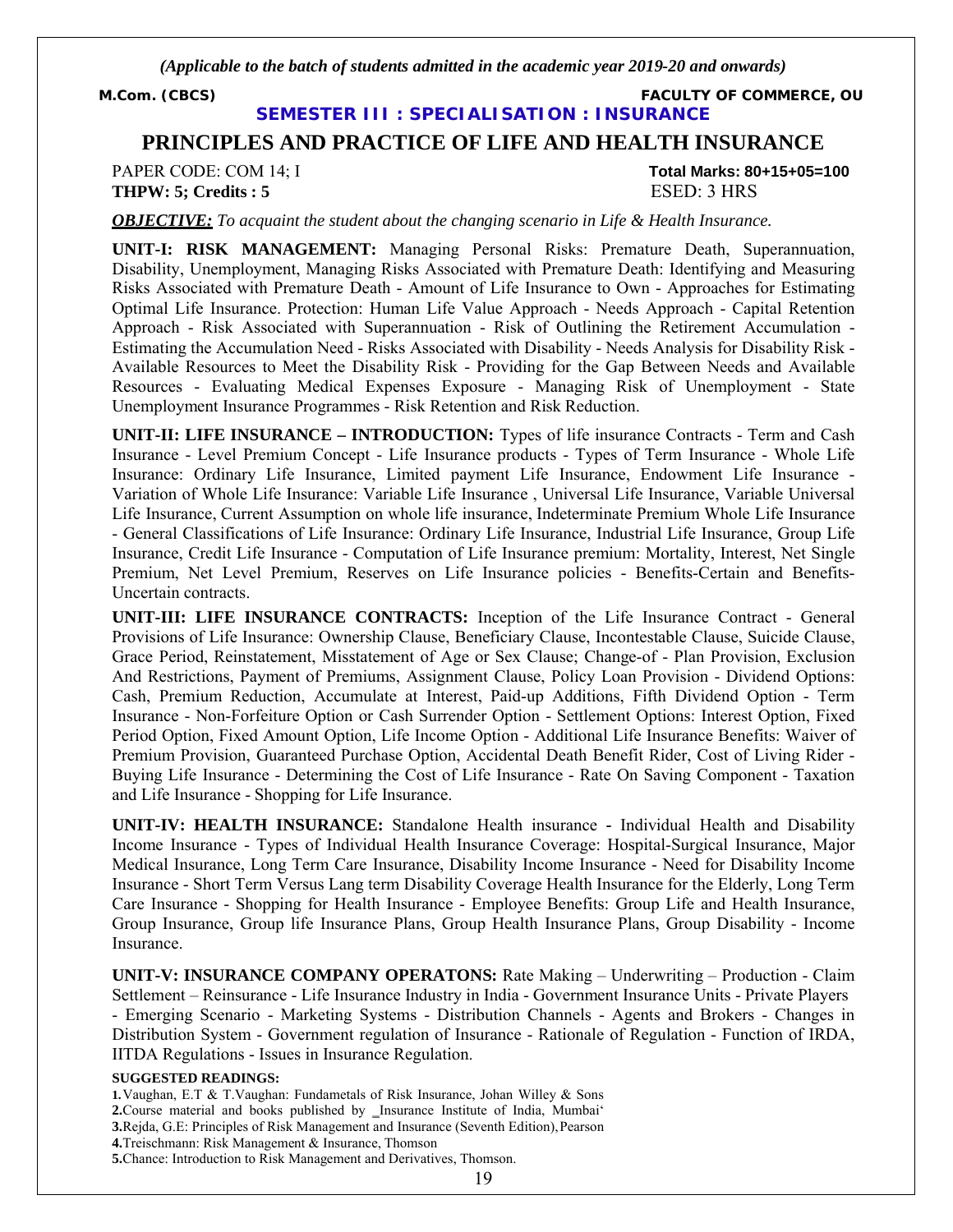**M.Com. (CBCS) FACULTY OF COMMERCE, OU**

**SEMESTER : III : SPECIALISATION : INSURANCE**

#### **PRINCIPLES AND PRACTICE OF GENERAL INSURANCE**

**THPW: 5; Credits : 5** ESED: 3 HRS

PAPER CODE: COM 15; I **Total Marks: 80+15+05=100**

OBJECTIVE : t*o acquaint the student with the techniques of General Insurance.*

#### **UNIT-I: RISK, RISK MANAGEMENT AND INSURANCE:**

Risk, Uncertainty, Peril and Hazard, definition of Risk of Loss, Classifications of Risks, Growth Number of Risk, Increasing Severity of Losses.Managing Risk, Risk Management by Individuals, Businesses and Society, Tools Of Risk management Risk Control; Risk Financing, Risk Management as a Business function, Risk Management and Value Creation, Process of Risk Management, Identifying and Evaluating Potential Losses, Selection of Risk, Treatment Devices. Property and Liability risk Exposure, Life, Health and Loss of Income Exposure, Methods of Risk Management: Non Insurance Methods, Risk Avoidance, Loss Control, Risk Retention, Risk Transfer. Insurance as a Risk Management Technique, Nature of Insurance, Risk Sharing And Risk Transfer, Law of Large Numbers, Risk Reduction Through Pooling Benefits and Costs of Insurance.

#### **UNIT-II: LEGAL PRINCIPLES IN INSURANCE:**

Principles of Indemnity, Insurable Interest, Subrogation and Utmost Good Faith, Proximate Cause Requisites of Insurance Risks, Insurance and Law of Contracts, Distinguishing Legal Characteristics of Insurance Contracts.

Insurance Policy Provisions, Definitions, Declarations, Insuring Agreement, Exclusions, Conditions, Miscellaneous Provisions, Endorsements, Cover Note, Warranties, Interpretation of Insurance Policy.

#### **UNIT-III: PROPERTY LOSS EXPOSURES AND GENERAL INSURANCE COVERAGES:**

General Insurance Policies - Types of Coverage.

Commercial Property Loss Exposures, Personal Property Loss Exposure, fire And Allied perils, Declaration and Floating Policy, Business Interruption Insurance, House Owners policy, Boiler and Machinery Insurance, Marine Cargo Insurance: Law and practice.

#### **UNIT-IV: AUTOMOBILE INSURANCE:**

Act only Cover, Third Party Property Damage and Bodily Injury Cover, Liability Exposures, Types of Liability Damages, Criminal and Civil Law.

Torts, Law of Negligence, Defence Against Negligence Claims, Types of Liability Exposures, Professional Liability Insurance.

#### **UNIT-V: RATE-MAKING IN GENERAL INSURANCE:**

Claims Procedures, Surveying and Loss adjusting, Agents and Brokers, Insurance Laws and Insurance Regulation in India, General Insurance Industry In India ., Public Sector Players, Private Sector Players, Channels of Distribution Of Insurance, relative Merits and Drawbacks of Different Channels, changes in the Distribution System in India, Co-insurance and Reinsurance, Essential Principles of Reinsurance, Reinsurance in India.

- 1. Vaughan,E.Tand T.Vaughan: Fundamental of Risk and Inswance, John Wiley & Sons
- 2. Rejda G.E: Principles of Risk Management and insurance, Pearson Education
- 3. Luthardt: Property and Liability Insurance Principles, Insurance Institute of America,
- 4. Stulz: Risk Management management & Derivatives, 2e, Thomson
- 5. Chance: Introduction to Risk Management and Derivatives, Thomson.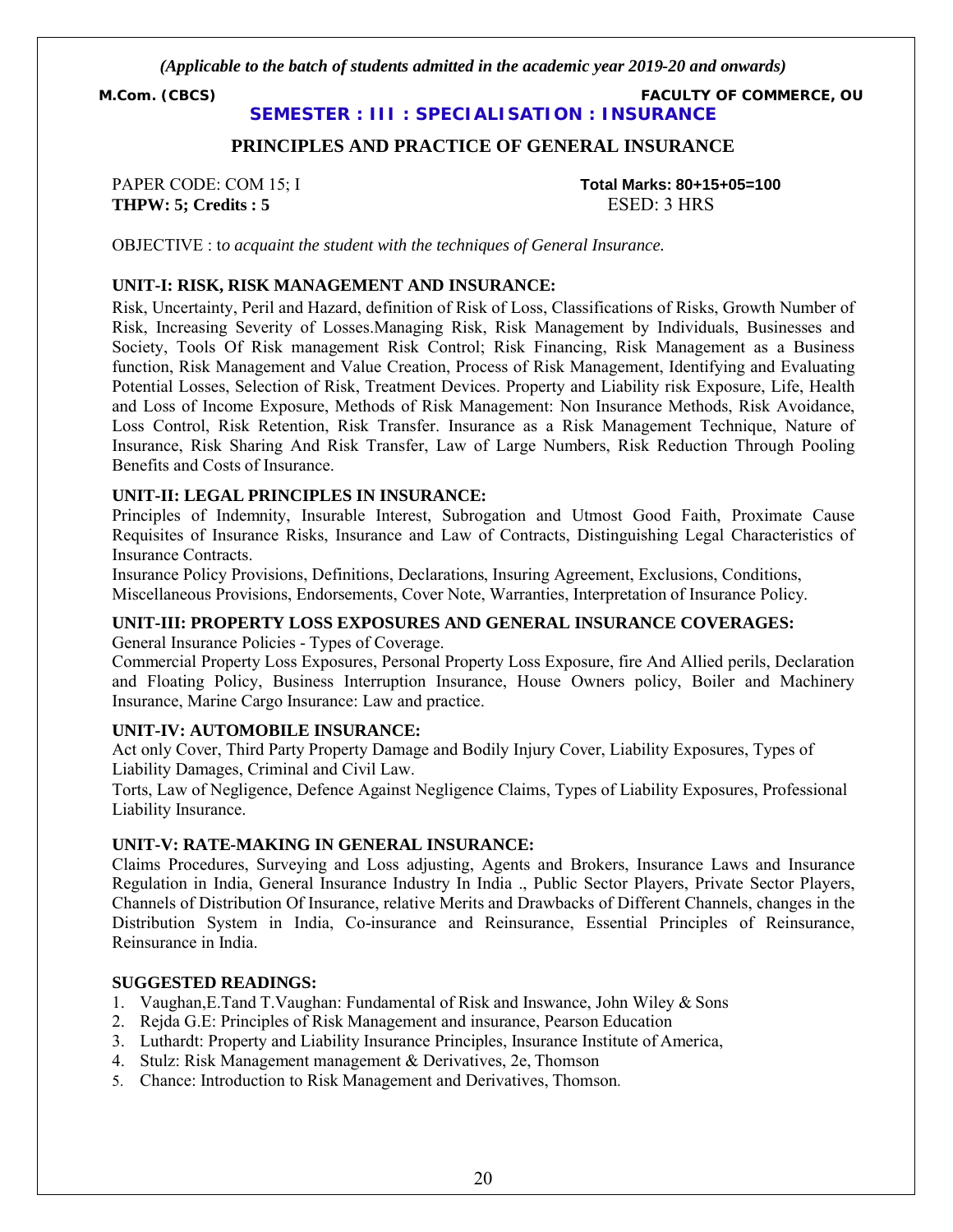**M.Com. (CBCS) FACULTY OF COMMERCE, OU**

**SEMESTER III : SPECIALISATION : BANKING**

# **E-BANKING AND FINANCIAL SERVICES**

THPW: 5; Credits : 5 ESED: 3 HRS

PAPER CODE: COM 14 : B Total Marks:  $80+15+05=100$ 

OBJECTIVE: t*o acquaint the student with Innovative Banking and Financial Services offered to meet the varied requirement of both the corporate and individual customers.*

### **UNIT-I: INTRODUCTION TO E-BANKING:**

Introduction - Traditional Baking Vs. E-Banking – Impact of Information Technology on Banking - Facets of E-Banking – E-Banking Transactions – Models for E-Banking – Advantages of E-Banking – Constraints in E-Banking – Security Measures – Future of E-Banking.

#### **UNIT-II: ELECTRONIC APPLICATIONS IN BANKING:**

Centralized Banking System – Core Banking System – System Administration – Database Administration – Application Server and Application Administration – Network Administration – Domains – Data Downloads – Data Uploads – Band Widths – Data Centre – Data Storage Devices – Data Backups – Restoration.

#### **UNIT-III: INTRODUCTION TO FINANCIAL SERVICES:**

Introduction – Nature and Scope of Financial Services – Growth of Financial Services – Constituents of Financial Services Market – Role of Service Providers in Financial Services - Problems of Financial Services Sector – Future of Financial Services Sector in India.

#### **UNIT-IV: MERCHANT BANKING SERVICES:**

Introduction – Nature and Scope of Merchant Banking – Services Provided by Merchant Banker: Issue Management, Project Management, Loan Syndication, Portfolio Management, Corporate Counseling, Managing Joint Ventures, Other Specialized Services – Code of Conduct for Merchant Bankers - Merchant Banking in India – ON LINE Banking – models - RBI issues.

#### **UNIT-V: SECURITIZATION AND FACTORING SERVICES:**

Introduction – Nature and Scope of Securitization – Securitization Process – Rationale for Securitization – Securitization in India – Regulatory Framework of Securitization in India – Advantages of Securitization – Meaning and Scope of Factoring – Functions of Factoring – Factoring Process – Types of Factoring – Factoring Services in India – RBI Regulations Relating to Factoring – Reasons for Unpopularity of Factoring in India.

#### **SUGGESTED READINGS:**

(1) Mukund Sharma, Banking and Financial Services, Himalaya Publishing House, Mumbai.

(2) Srivastava P.K. Dr., Banking Theory and Practice, Himalaya Publishing House, Mumbai.

(3) Uppal R.K., Banking with Technology, New Century Publications, New Delhi.

(4) Kaptan S S, Indian Banking in Electronic Era, New Century Publication, New Delhi.

(5) Khan M. Y., Indian Financial System, Tata McGraw Hill Publishing Company Ltd., New Delhi.

(6) Uppal R K & Pooja, Transformation in Indian Banks – Search for Better Tomorrow, Sarup Book Publishers Pvt. Ltd., New Delhi.

(7) Agarwal O. P., Banking and Insurance, Himalaya Publishing House, Mumbai.

(8) Rama Gopal C., Management of Financial Services, Vikas Publishing House Pvt. Ltd., New Delhi.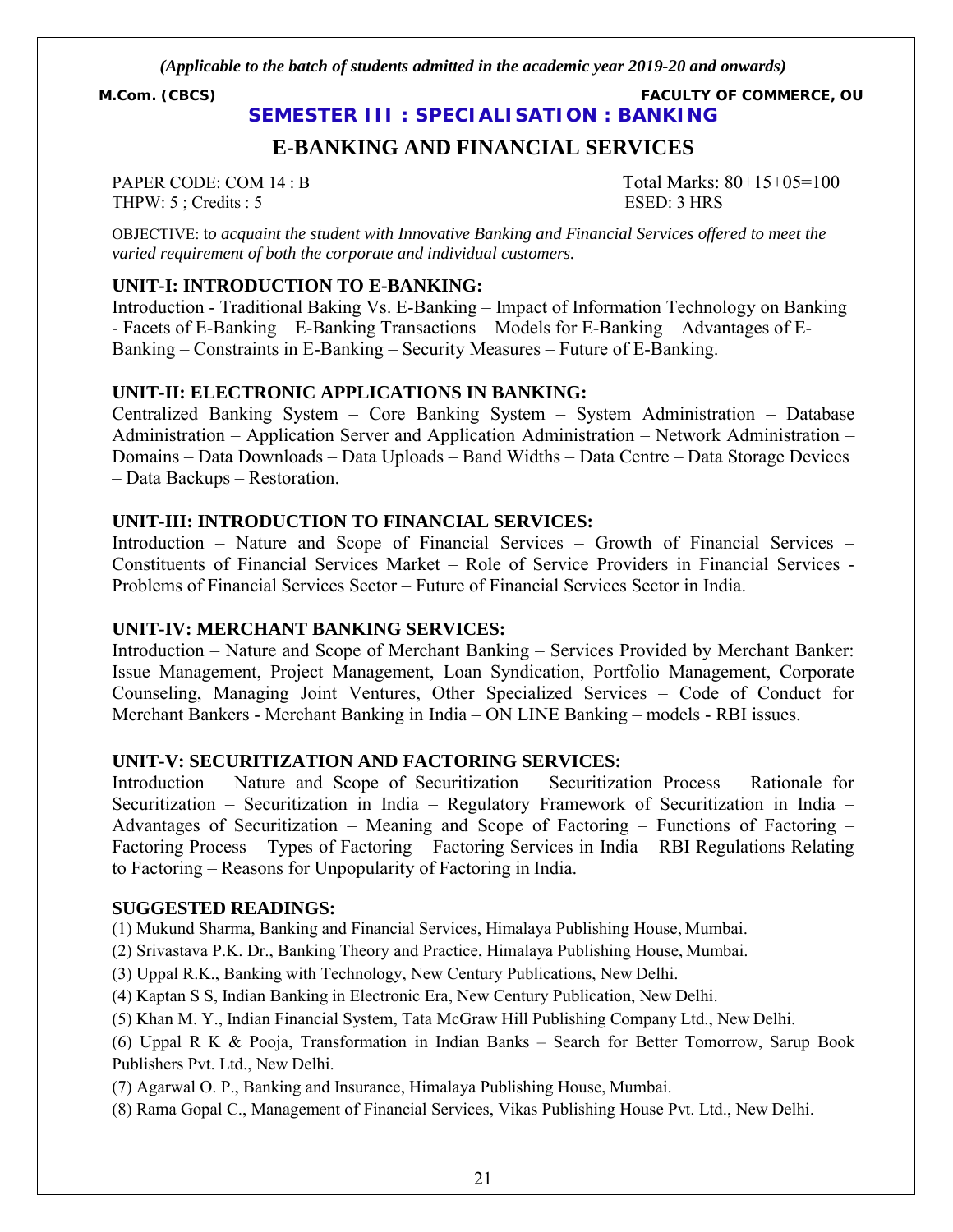**M.Com. (CBCS) FACULTY OF COMMERCE, OU SEMESTER III : SPECIALISATION : BANKING**

# **BANKING TECHNOLOGY**

5 ; Credits : 5 ESED: 3 HRS

PAPER CODE: COM 15 : B Total Marks: 80+15+05=100 THPW:

OBJECTIVE: to make the students conversant with banking technology in terms of delivery, security and controls with reference to India.

#### **UNIT-I: BRANCH OPERATION AND CORE BANKING:**

Introduction - Evolution of Bank Management – Technological Impact in Banking Operations – Total Branch Computerization – Concept of Opportunities – Centralized Banking – Concept, Opportunities, and Challenges  $\&$  Implementation – Technological Changes in the Banking Industry: Internet Banking, Electronic Payment Technologies, Information Exchanges.

#### **UNIT-II: DELIVERY CHANNELS:**

Overview of Delivery Channels – Automated Teller Machine (ATM) Deposits & Payment – Phone Banking – Call Centers – Internet Banking – Mobile Banking – Payment Gateways – Card Technologies – MICR Electronic Clearing – Card less ATMs.

#### **UNIT-III: BACK OFFICE OPERATIONS:**

Bank Back Office Management – Inter Branch Reconciliation – Treasury Management – Forex Operations – Risk Management – Data Centre Management – Net work Management – Knowledge Management (MIS/DSS/EIS) – Transaction Code Numbers – Guidelines regarding MICR Encoders – Format of Local Clearing Stamp – Memorandum of Procedure for handling clearing settlement – Customer Relationships Management (CRM), etc.

#### **UNIT-IV: INTERBANK PAYMENT SYSTEM:**

Interface with Payment System Network – Structured Financial Messaging system – Electronic Fund Transfer – EFT: Participants, Process Flow, Security Aspects, Rights and Obligations of Participating Banks or Institutions, Claims, Allocation of Loss and Dispute Resolution, Terms and Conditions of EFT executed in the RBI EFT System - RTGSS – Negotiated Dealing Systems  $\&$ Securities Settlement Systems – Electronic Money – E Cheques.

#### **UNIT-V: CONTEMPORARY ISSUES IN BANKING TECHNIQUES:**

Analysis of Rangarajan Committee Reports – E Banking - Budgeting – Banking Softwares – Analysis of Recent Core Banking Software – Cryptography, Bit coin, EDI, Electronic payment system.

#### **SUGGESTED READINGS:**

(1) Financial Services Information Systems - Jessica Keyes Auerbach Publication; 2nd Edition 2010.

- (2) Kaptan S S & Choubey N S., —E-Indian Banking in Electronic Era $\Box$ , Sarup & Sons, New Delhi, 2008.
- (3) Vasudeva,  $-E$  Banking $\square$ , Common Wealth Publishers, New Delhi, 2008.
- (4) Turban Rainer Potter, Information Technology, John Wiely & Sons Inc. 2010.
- (5) Banking Technology Indian Institute of Bankers Publication 2010.
- (6) Srivastava P.K. Dr., Banking Theory and Practice, Himalaya Publishing House, Mumbai.
- (7) Agarwal O. P., Banking and Insurance, Himalaya Publishing House, Mumbai.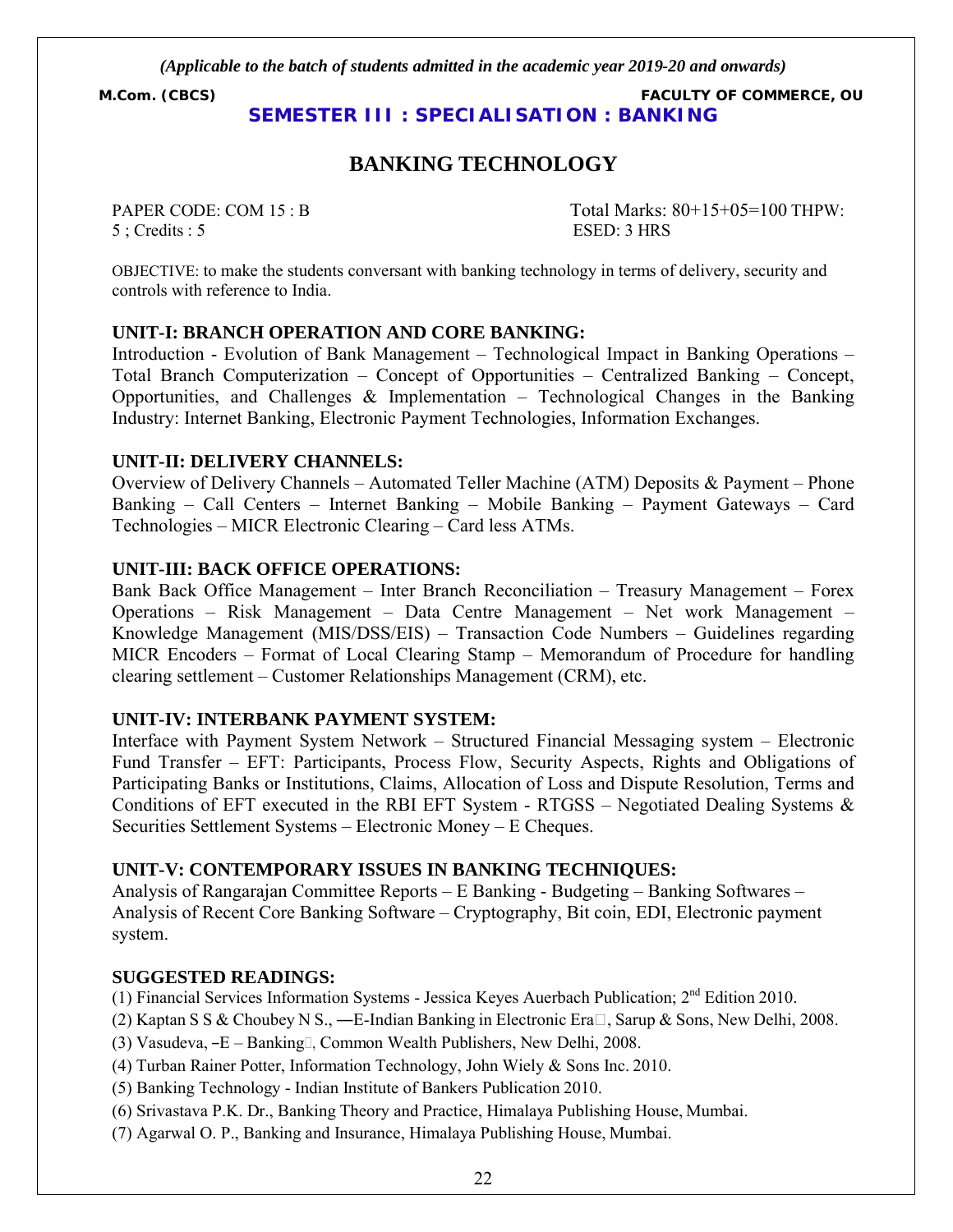**M.Com. (CBCS) FACULTY OF COMMERCE, OU**

# **SEMESTER : III : SPECIALISATION : E-COMMERCE**

# **NETIQUETTES AND CYBER SECURITY**

# **PAPER CODE: COM 14 E-Com MAX.MARKS:80+15+5=100 THPW: 5; Credits : 5 EXAM DURATION: 3 HRS**

OBJECTIVE: To equip the students with knowledge of accessibility and its security features.

# **UNIT-I : INTRODUCTION TO NETIQUETTE:**

Introduction-Cyberspace-Domains of Cyberspace-Internet-Commercial online services. Netiquette-Definition-rules of netiquette-usage in emails-discussion group-information retrievalsocial media and business-mobile netiquette. advantages and disadvantages of netiquette.

# **UNIT-II: INFORMATION TECHNOLOGY ACT 2000(ITA2000):** overview of

information technology Act of India 2000-Aims and objectives of IT Act -Digital signature and Electronic signature-Electronics governance-Electronics contacts-Regulation of certifying Authorities- DUAL Signature-Electronics signature certificate-subscriber-computer related Offences and Gray areas of ITA2000.

**UNIT-III: INTRODUCTION TO CYBER CRIME:** Definition and classification of cybercrime-Cyber Crime Legal perspective- Categories of Cyber Crime and Cyber Stalking-Hacking-Cyber space and Criminal behavior-Problem associated with cybercrime-Digital forensic-Contaminants and destruction of data-firewalls and packet filters.

**UNIT-IV: MOBILE AND WIRELESS DEVICES:** Trend mobility-Authentication service security-Attacks on mobile phones-Mobile phone security-Credit Card frauds-Types of Credit Card frauds-Security implications for organizations-Organizational measurement for Handling mobile Security policies and measures in mobile computing era.

# **UNIT-V: TOOLS AND METHODS USED IN CYBERCRIME:** Proxy servers and

Anonymizers-Phishing-Password cracking, Key loggers and Spy wares-Virus and Worms-Trojan Horse and Backdoors-Steganography-DoS Attacks-SQL Injection-Buffer overflow-Attacks on wireless network.

# **References:**

- 1. **Netiquette** Virginia Shea Albion Books, 1994Original from Cornell University.
- 2. Nina Godbole & Sunit Belapure **Cyber Security**, Wiley India Pvt Ltd, 2012.
- 3. Anti-Hacker Tool Kit (Indian Edition) by Mike Shema, Publication Mc Graw Hill.
- 4. Ramandeep kaur nagra, **Cyber laws and Intellectual Property Rights**, Kalyani Publishers, 7e, 2015.
- 5. Dr.Bhuvan Unhelkar, **Information system security**, Wiley India Pvt Ltd, 2012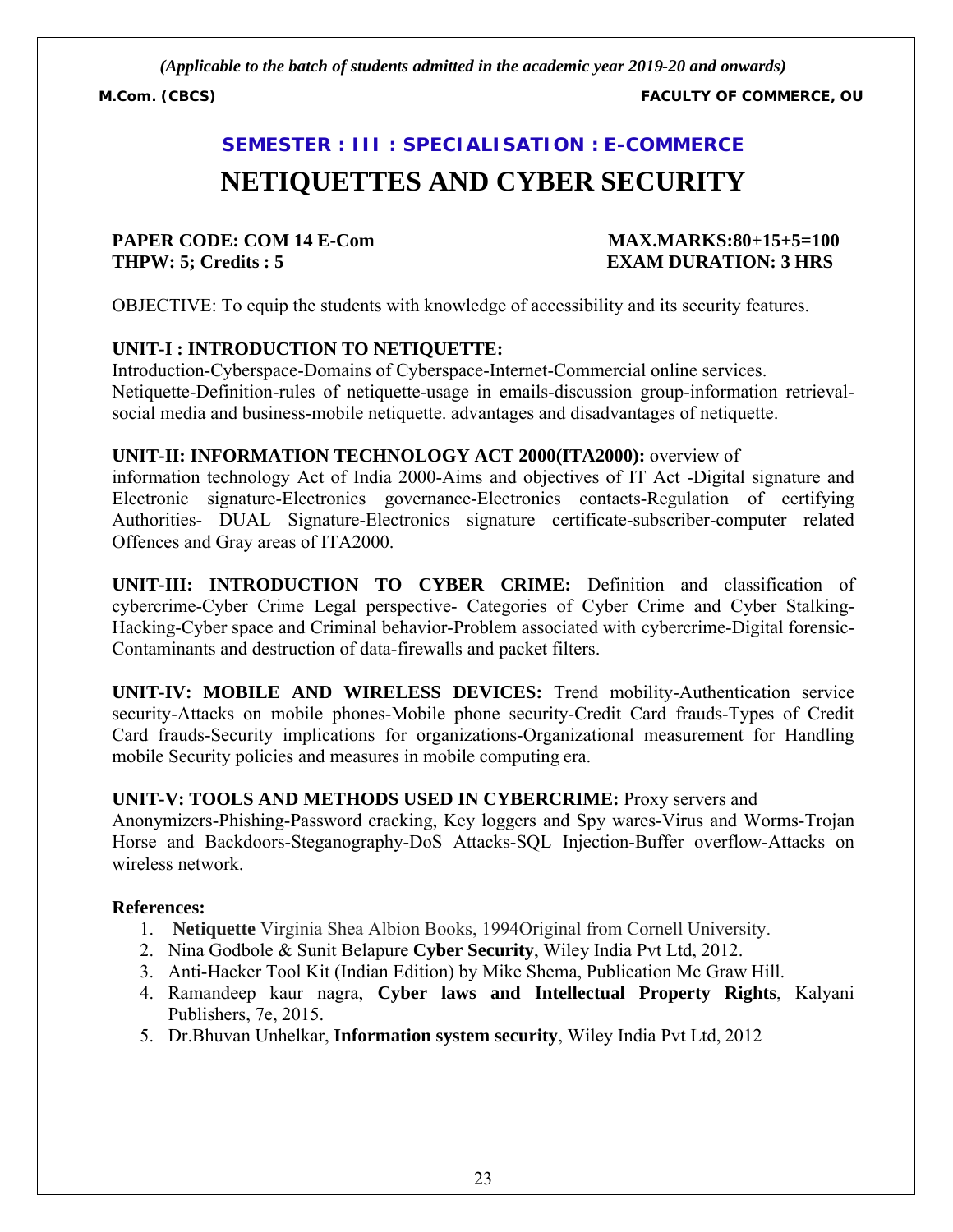**M.Com. (CBCS) FACULTY OF COMMERCE, OU**

# **SEMESTER : III : SPECIALISATION : E-COMMERCE**

# **NETWORK INFRASTRUCTURE AND PAYMENT SYSTEM**

### **PAPER CODE: COM 15; E-Com MAX. MARKS: 80T+20 IA THPW: 5; Credits: 5 EXAM DURATION: 3 HRS**

OBJECTIVE: Make the student to understand the fundamentals of network infrastructure & its usage in E-payments.

### **UNIT-I: INTRODUCTION TO NETWORK INFRASTRUCTURE:**

Introduction – Taxonomy – computer Networks – Basic configurations – Network Architecture Model –Fundamentals of Data and Signals- Media: Conducted and Wireless - Twisted Pair - Coaxial Cable - Fiber Optic Cable – Wireless - Transmissions - Media Selection criteria –.Data Link Connections. Multiplexing Frequency - Division and Time Division Multiplexing - Business Multiplexing in action- OSI Reference model.

#### **UNIT – II: LAN NETWORK**

Local Area Networks (LAN) – Introduction - Functions of LAN - Advantages and Disadvantages – Basic Topologies - Medium Access Control Protocol – Entrepreneur IEEE802 formats - LAN Systems-Internetworking - Bridges - Hubs - Switches - Network Servers – Routers - Wide Area Networks (WAN) - Introduction - Types of Network Subnets - Connection Oriented Applications vs. Connectionless Applications. Internet TCP/IP, HTTP, SMTP, POP.

### **UNIT – III: NETWORK ACCESSING LINK:**

Telecommunication Systems - Basic Telephone Systems - Leased Lines Services – ISDN - Frame Relay – ATM – DSN - Computer Telephone Integration-Common Gateway Interface - Multimedia Objects - Network Access Equipment - Network cables - need for intelligent Website - Basic Web Languages for web Designing - Corporate Strategic Infrastructure Required - Miscellaneous Website Design Tips.

# **UNIT –IV : ELECTRONIC PAYMENT SYSTEMS:**

Features of an ideal electronic payment system - Types of an Electronic Payment System - Credit Cards - Debit Cards - Smart Cards - E-Money- E-cash-virtual money system - E-Cheque and Electronic fund transfer(EFT) – Mobile payments and digital wallets.

#### **UNIT –V: COMMUNICATION SYSTEM SECURITY**

Need of security in E-Commerce; Essential security requirements for safe electronic payments - Security Schemes for an Electronic Payment Systems - Encryption - Digital Signature-Dual Dignature - Security Certificates - Internet security Protocol- SSL –HTTP – SET.

#### **References:**

1. Data Communications and Computer Networks - A Business Users Approach, Curt M White, Thomson Learning.

2. Computer Networks, Pearson Education by Anarew S. Tanenbaum.

DC & Networking, Foronzan, Mc Graw Hills Publications.

- 3. Computer Networks, Dave, IE Publishers.
- 4. James F Kurose, Keith W Ross, Computer Networking A Top Down Approach, Addison Wesley.
- 5. Frontiers of Electronic Commerce: Ravi Kalakota & A.B. Whinston.
- 6. Electronic Commerce Security: Greenstein & Feinman Risk Management & Control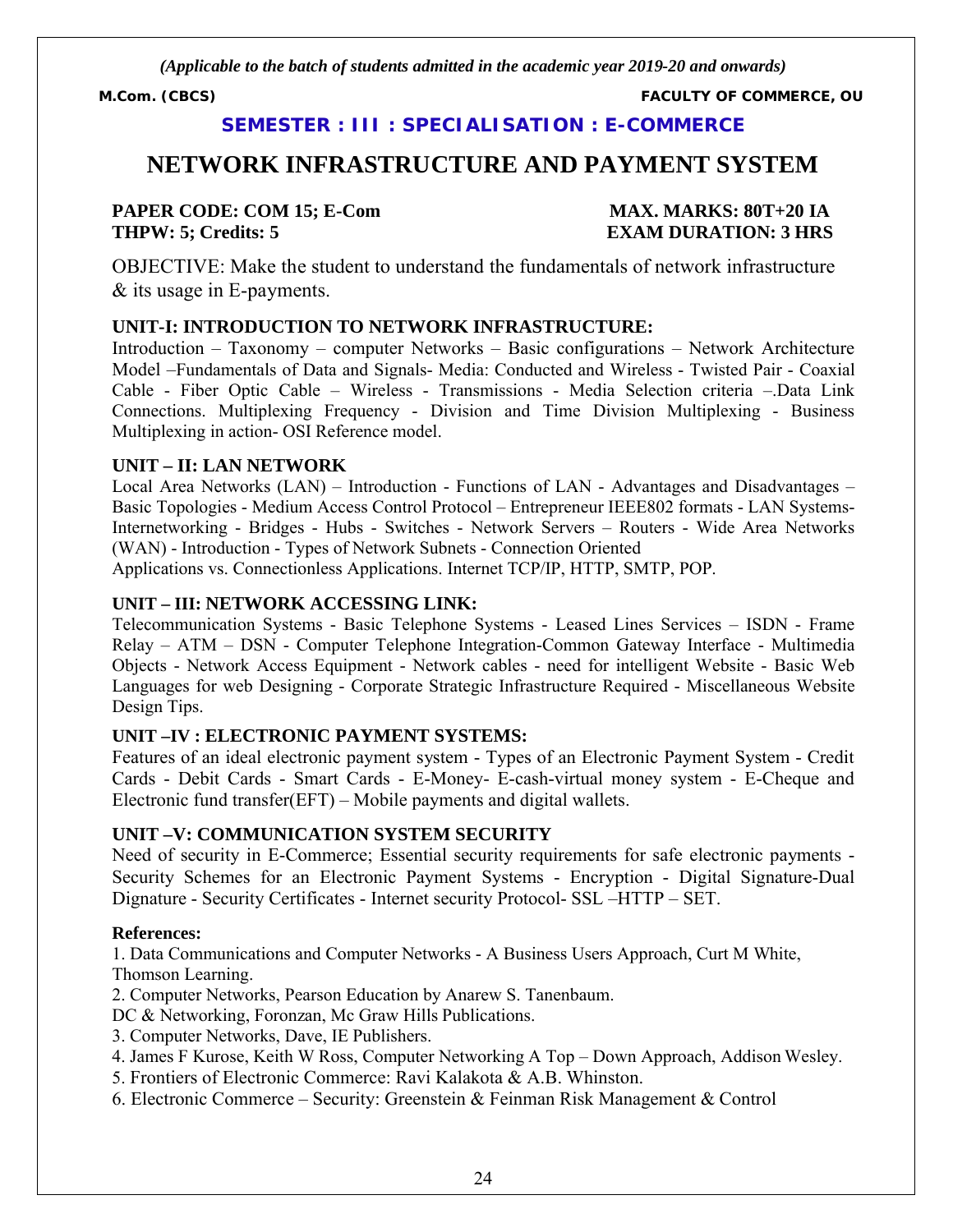**M.Com. (CBCS) FACULTY OF COMMERCE, OU**

#### **SEMESTER III : SPECIALISATION : COMPUTER APPLICATIONS**

# **RELATIONAL DATABASE MANAGEMENT SYSTEM**

**THPW 4T+2P; Credits: 5 ESED: 3 HRS**

**PAPER CODE: COM 14 CA Total Marks: 50ee+15IA+35LPE=100**

**OBJECTIVE:** To learn about different data storage, organization, design techniques and Implementation techniques

#### **UNIT-I: The Entity –Relationship Model :**

Overview of Database Design, Entities Attributes, relationships, Extended ER Model features Introduction to DBMS - Advantages - Data Abstraction - Data models - Features - Converting ER models to relations - Database Manager - DBA Database users.

#### **UNIT-II:**

Relational Model - Query languages – Keys - Query by Example (QBE) - SQL –Introduction - DDL – DML – DCL - Integrity constraints in SQL.

#### **UNIT-III:**

Normalization & De-Normalization concepts - Joins and Sub Queries in SQL – Creating Indexes – Views - Sequences and Synonyms.

#### **UNIT-IV:**

Recovery & Atomicity: Storage types **-** Failure types - Centralized and Distributed database processing methods – PL SQL - Control Structures – Cursors – Functions –Procedures - Triggers.

#### **UNIT-V:**

Security & Integrity - Advanced Database systems - Concepts of Front End Applications - D2k as Front End Tool-Forms - Designer-Forms – Menus – Toolbars - D2K Reports Case Studies.

- 1. Database Systems Rob, 5/e Thomson.
- 2. SQL / PL SQL Deshpande, Dreamtech Publishers.
- 3. Fundamentals of Database Systems Ramez, Elmasri / Navathe Second edition.
- 4. Database Management Systems Raghurama Krishnan, Johannes Gehrke, Third Edition Mc Graw Hill, Pearson edition, 2006.
- 5. Developing commercial Applications using Developer 2000 version 2. (Forms 5 and Reports 3) - Ivon Byross
- 6. Concepts in Database Management Pratt, Thomson.
- 7. Oracle PL SQL, The Complete Reference, Loney, Mc Graw Hill Publichers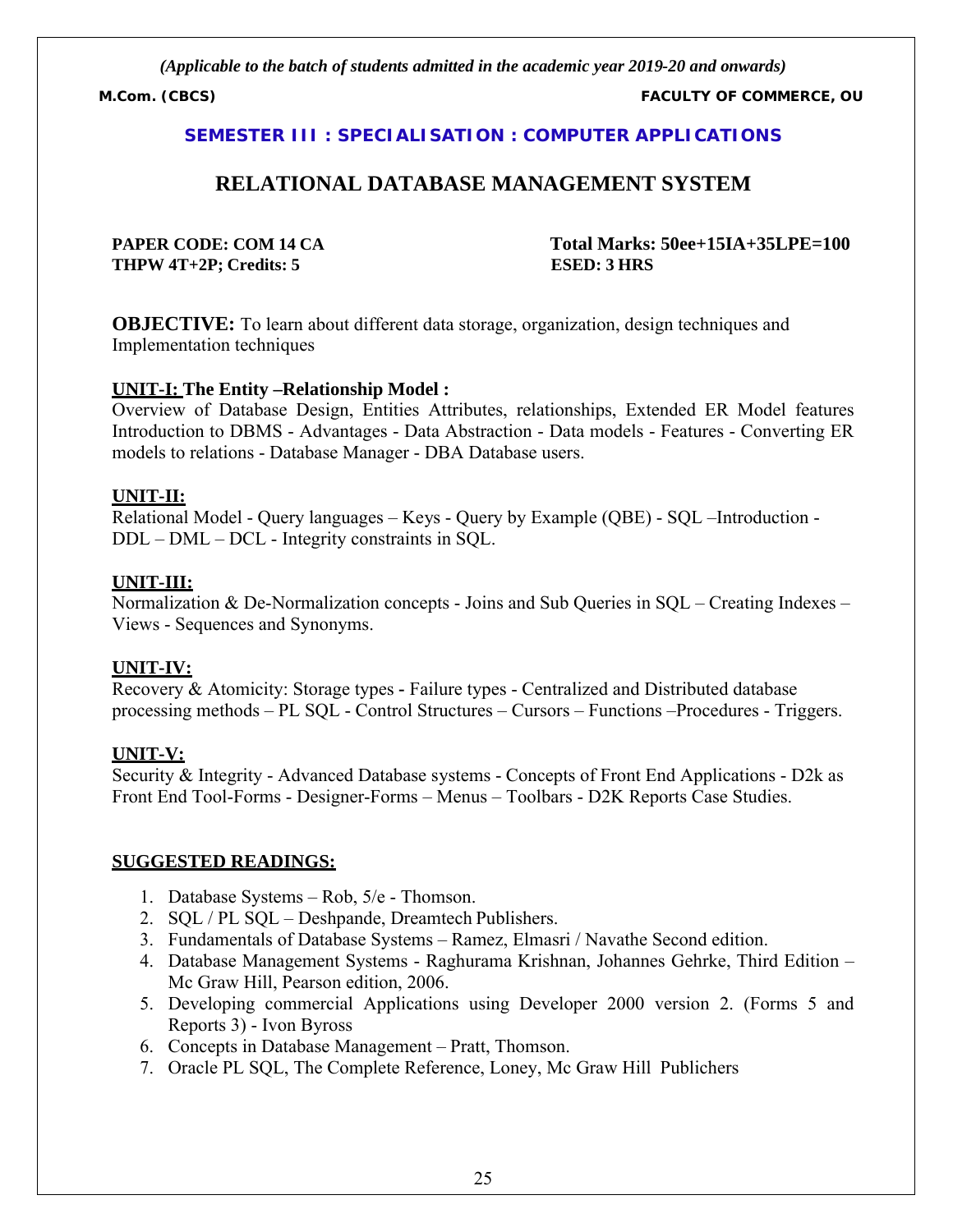**M.Com. (CBCS) FACULTY OF COMMERCE, OU SEMESTER III : SPECIALISATION : COMPUTER APPLICATIONS**

# **CYBER LAWS**

#### **PAPER CODE: COM 15 CA : Total Marks: 80+15+05=100 THPW: 5; Credits : 5 ESED: 3 HRS**

**Objective :** The objective of this course is to enable students understand legal and regulatory framework for doing business in India. The student will also be able to know the Information Technology Act 2000. Along with learning cyber laws the course enables the student to understand Cyber crime, Tools and methods used in cyber crime and Cyber Security.

# **UNIT-I:**

Cyberspace and cyber Law: Introduction to cyber space and cyber law, components of cyber law, categories cyber law, Punishments, Components of cyber law, Internet governing bodies, International aspects of electronic contracting, Global issues of Privacy in cyber space.

# **UNIT-II:**

Information Technology Act 2000(ITA2000): History, overview of Information Technology Act of India 2000, Benefits of Cyber Laws, Aims and objectives of ITA2000, Digital Signature – DUAL Signature and Electronic Signature, Electronic Governance, Electronic Contracts, Regulation of Certifying Authorities, Electronic Signature Certificate, Penalties, Compensation and Adjudication, Cyber Appellate, Computer related Offences and Grey areas of ITA2000.

# **UNIT-III:**

Introduction to Cyber Crime: Definition and Classification of Cyber Crime, Cyber Crime Legal perspective, Indian perspective and Global perspective, Categories of Cyber Crime and Cyber Stalking, Cloud computing, Risk associated with cloud computing,

# **UNIT-IV:**

Mobile and Wireless devices: Trend mobility, Authentication service security, Attacks on mobile phones, Mobile phone security, Credit Card frauds, Types of Credit Card frauds, Security implications for organizations, Organizational measurement for Handling mobile, Security policies and measures in mobile computing era.

# **UNIT-V:**

Tools and methods used in cyber crime: Proxy servers and Anonymizers, Phishing, Password cracking, Key loggers and Spy wares, Virus and Worms, Trojan Horse and Backdoors, Steganography, DoS Attacks, SQL Injection, Buffer overflow, Attacks on wireless network.

# **Text Books:**

- 1. Ramandeep kaur nagra, **Cyber laws and Intellectual Property Rights**, Kalyani Publishers, 7e, 2015
- 2. Nina Godbole & Sunit Belapure **Cyber Security**, Wiley India Pvt Ltd, 2012.
- 3. Gerald. R. Ferrera, Reder and linchtenstein, **Cyber laws Text and Cases**,3e, Cengage learning
- 4. Faiyaz Ahamed, **Cyber Law and Information Security,** DreamTech Press, 2013
- 5. Pankaj Agarwal, **Information Security and Cyber Laws**, Acme Learning, 2013
- 6. Manjot kaur, **Essentials of E-Business and Cyber laws**, Kalyani Publishers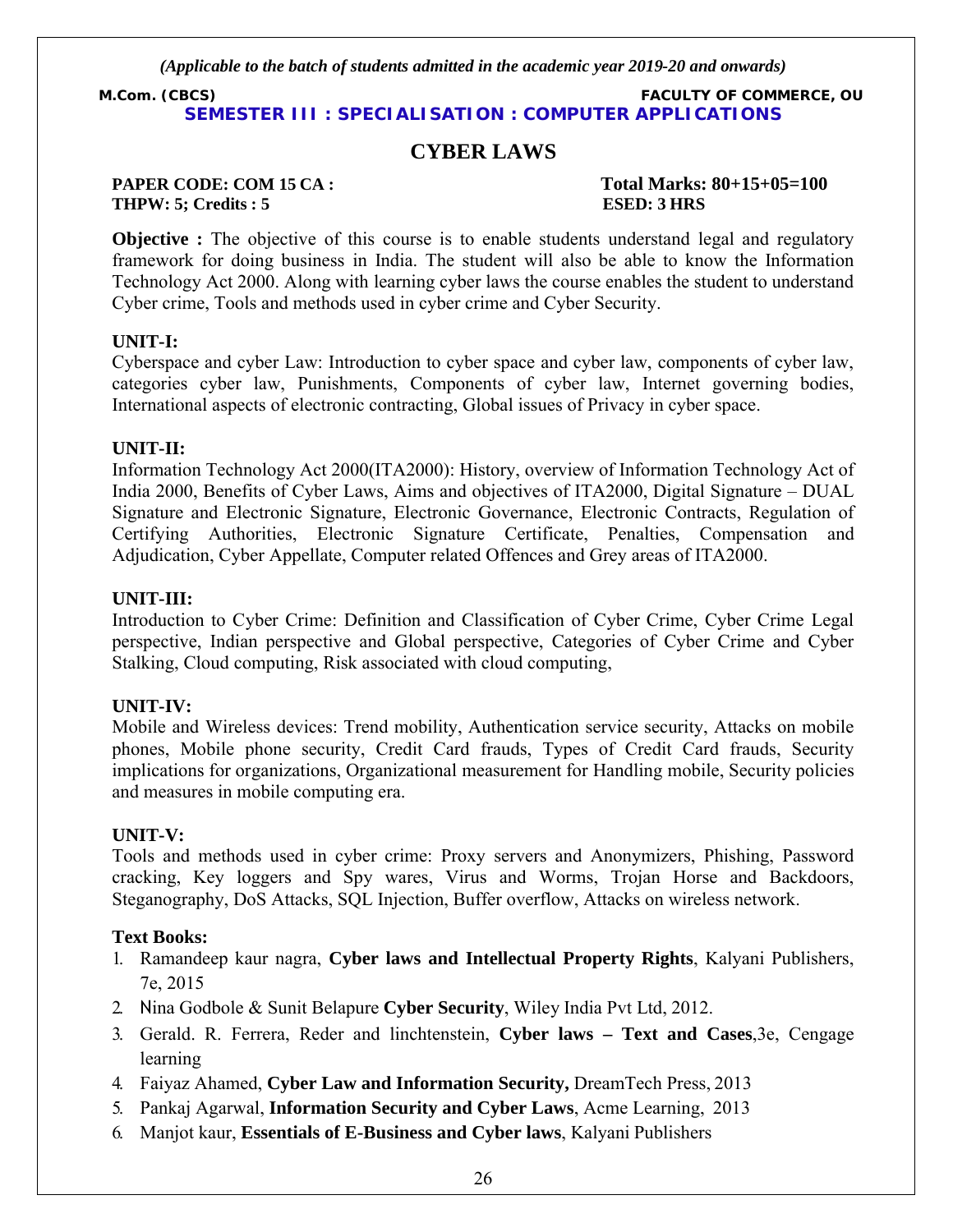# **ID PAPER**

**M.Com. (CBCS) FACULTY OF COMMERCE, OU**

# **SEMESTER III : - BUSINESS ORGANISATION AND MANAGEMENT**

**Paper Code: ID Paper Max. Marks: 80+20 IA PPW: 4 ; Credits : 4 Exam Duration: 3 Hrs** 

**Objective***: To acquaint the students with the basics of Commerce and Business concepts and functions of Business Organization and provide them practical exposure of entrepreneurial role in business using assignments.*

**UNIT-1 FUNDAMENTAL CONCEPTS :** Concept of Business, Trade, Industry and Commerce - Nature of Business - Objectives of Business – Social Responsibiltiy of a business - Trade - Classification - Aids to Trade - Industry - Classification - Commerce - Steps to Start an Enterprise Forms of Business Organization - Classification - Factors Influencing the Choice of Suitable Form of Organization - Sole Proprietorship - Characteristics - Advantages and Disadvantages - Partnership -Kinds of Partners - Advantages and Disadvantages of Partnership - Limited liability partnership -Joint Hindu Family - Characteristics - Advantages and Disadvantages - Co-Operative Organization – Characteristics -Types of Co-Operative Societies - Limitations of Cooperatives.

**UNIT-III JOINT STOCK COMPANY AND SOURCES OF FINANCE :** Joint Stock Company -

Meaning - Characteristics - Kinds of Companies- Promotion - Stages of Promotion - Important Documents - Memorandum of Association - Clauses - Articles of Association - Contents - Prospectus Contents - Statement in Lieu of Prospectus. Finance - Long Term and Short Term Finance - Fixed and WorkingCapital Finance - Sources of Corporate Finance (A brief introduction to Shares and Debentures, Mutual Funds, Retained Earning, Underwriting, Inter Company Investments and Venture Capital, Angel Investors, lease, hire purchase, franchising) . Stock Exchange, Stock Exchange Functions —Role of SEBI in Regulating Stock Exchanges in India.

**UNIT-III MANAGEMENT AND PLANNING:** Management - Importance of Management - Functions of Management - Administration Vs Management Levels of Management - Skills of Management - Scientific Management - Meaning - Definition - Objectives - Criticism – Principles of Management - Hawthrone Experiments – Systems and Contingency approach to management. Planning- Meaning - Definition - Characteristics - Types of Plans - Advantages and Disadvantages - Management by Objectives (MBO) - Benefits -Weaknesses - Decision Making - Steps in Decision Making Process Management by Exception.

**UNIT IV: ORGANIZING:** Definition - Characteristics - Formal and Informal Organizations - Principles of Organization - Types of Organization – Span of Management - Meaning - Factors influencing the Span of Supervision - Authority - Sources of Authority - Power - Sources of Power -:Differences between Authority and Power - Delegation - Definition - Characteristics: - Barriers - Guidelines for Making Delegation Effective - Centralization - Meaning – Decentralization- Meaning - Difference between Delegation and Decentralizationresponsibility.

**UNIT-V: DIRECTION,COORIDNATION AND CONTROL:** Communication: Definition- Features - Types - Process – Barriers - Effective Communication – Motivation: Meaning –Maslow and Herzberg theories of motivation - Motivational Techniques –Leadership: Definition - Qualities - Styles – Theories (Traits and Managerial grid) - Coordination– Importance- Features- Principles of Coordination- Process of Coordination-techniques of Effective Coordination - Control - Meaning -- Steps – types (post, current and precontrol) Requirements for effective control.

**SUGGESTED READINGS:** Business Organization & Management: Sharma Shashi K. Gupta, Kalyani Publishers.,2).Organization & Management: R. D. Agarwal, McGraw Hill.3). Business Organization & Management: C.R. Basu, Tata McGraw Hill 4). Business Organization & Management: R. N. Gupta, S. Chand, 5). Organizational Behaviour Text & Cases: V.S.P. Rao, Himalaya Publishing House 6). Business Organisation and Management, Dr. Neeru Vasihth, Tax Mann Publications.7). Management: Stephen P. Robbins, Person 8).Management Theory and Practices: P Subba Rao, Himalaya Publishing House 9).Essential of Management: Harold Kontz, McGraw Education 10). Principles of Management, Chandan JS, Vikas Publishers.11) Fundamentals of Management, Dr. Pradeep Kumar, S. Chand 12). Principles of Management: Neeru Vasishth, Tax Mann Pulications.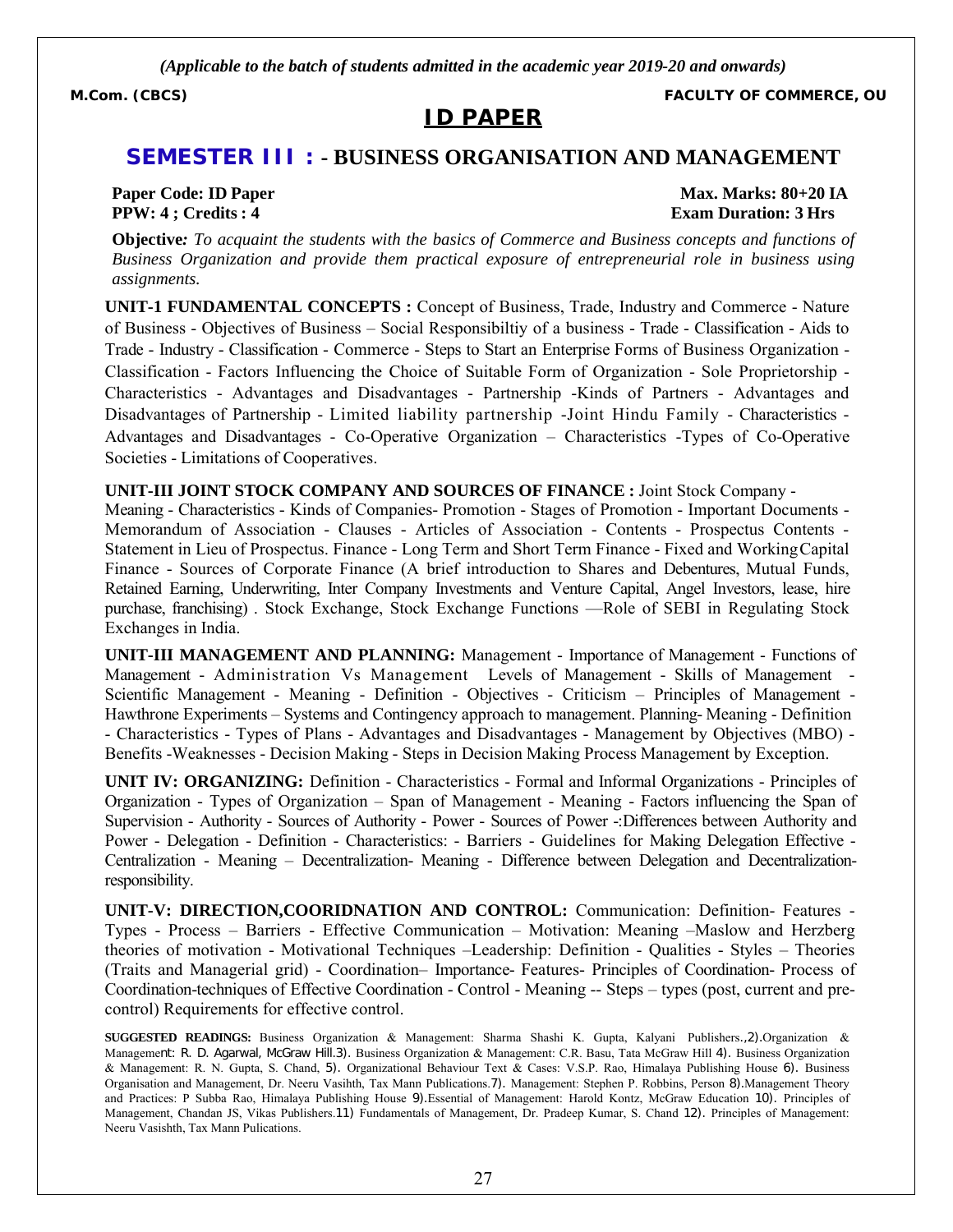**M.Com. (CBCS) FACULTY OF COMMERCE, OU**

# **SEMESTER–IV**

#### **QUANTITATIVE TECHNIQUES FOR BUSINESS DECISIONS**

PAPER CODE: COM 16: Core-I Total Marks: 80+15+05=100

THPW: 5 : Credits: 4 ESED: 3 HRS

*OBJECTIVE: to impart inferential skills to the student by using Quantitative Techniques for Business Decisions.*

#### **UNIT-I: ANALYSIS OF VARIANCE AND STATISTICAL QUALITY CONTROL:**

**F-test:** Meaning and Applications - ANOVA: Assumptions - Procedure - One way and two-way analysis of variance (including Problems).

**Statistical Quality Control:** Introduction - Chance and Assignable Causes of variation Uses of SQC - Process Control and Product Control - Control Charts for Variables: X - chart - Range chart - Standard deviation chart - Control charts for attributes: C chart – p Chart – np chart.

#### **UNIT-II: ASSOCIATION OF ATTRIBUTES & CHI SQUARE TEST:**

**Association of Attributes:** Meaning - Distinction between correlation and association Methods of studying Association - interpretation of results.

**Chi Square Test:** Definition - Conditions for applying Chi square test, Yates's correction – Uses and limitations of Chi square test – Chi square test for testing the independence of Attribute – Chi square test for goodness of fit (including problems).

#### **UNIT-III: OTHER NON-PARAMETRIC TESTS:**

Non- Parametric test, Meaning - Sign Test - Paired Sample Sign Test Mann -Whitney test (UTEST); One Sample Run test Kruskal-Wallis test (H-test); Rank correlation test - Merits and limitations of Non - Parametric test.

#### **UNIT-IV: STATISTICAL DECISION THEORY AND GAME THEORY:**

**Statistical Decision Theory**: Nature of Decision - State of Nature – Pay off Tables - Expected Pay off - Expected Opportunity Loss – Value of Perfect Information – Types of Decision Situation – Choice of Decision Criteria – Decision Tree Analysis – Decision Making under Uncertainty (including simple problems).; **Game Theory**: Characteristics of Game Theory – Two Persons Zero Sum Game - Maximum and Minimax Strategies – Saddle Point – Dominating Strategy – Mixed Strategy - Limitations of Game Theory (including simple problems with Analytical Formulae and Graphical Methods).

**UNIT-V: LINEAR PROGRAMMING (LP): Linear Programming:** Meaning - Requirements for application - Assumptions - Advantages - Application of LP - Formulation of LP problems (including simple problems). **Graphical Solutions** of LP problems with two variables only (including simple problems).

#### **SUGGESTED READINGS:**

**1.**Levin&Rubin: Quantitative Approaches in Management, Pearson

**2.**SC.Gupta: Fundamentals of Statistics, Himalaya Publications

**3.**SP.Gupta:Statistical Methods.

**4.**Anderson: Quantitative Methods for Business Decision, 8e Thomson

**5.**Barry Render et al: Quantitative Analysis for Management, PHI

**6.**Anderson: Introduction to Management Science: Quantitative Techniques for Decision Making, Thomson

**6.**G.Gopikuttan: Quantitative Methods and Operational Research, Himalaya

**7.**D.C.Sancheti & VK.Kapoor: Statistics, Sultan Chand & Sons

**8.**Anand Sharma: Quantitative Techniques for Decision Making Himalaya Publications

**9.** Shenoy GV: Quantitative Techniques for Managerial Decisions, New Age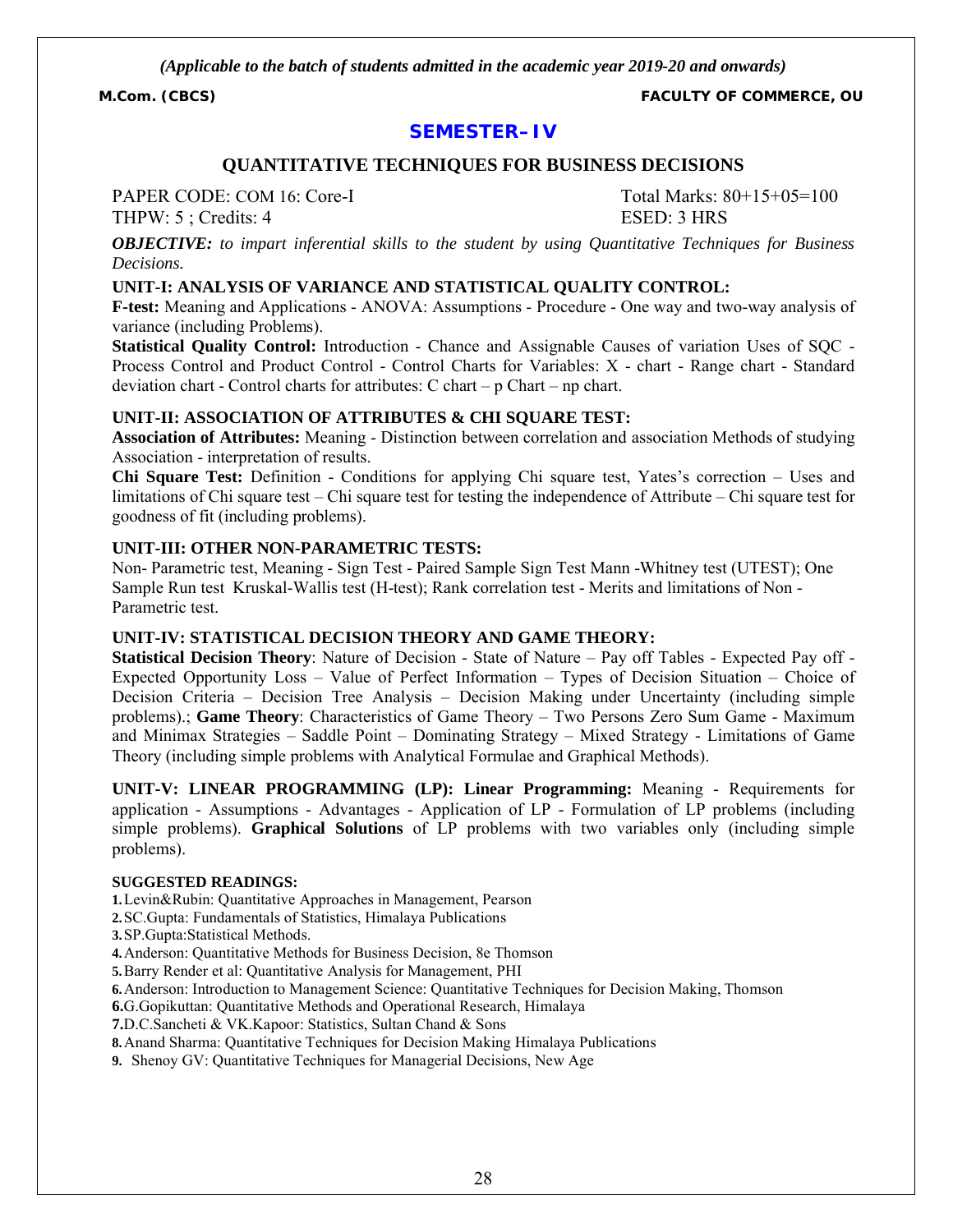**M.Com. (CBCS) FACULTY OF COMMERCE, OU**

# **SEMESTER–IV**

#### **BUSINESS AND CORPORATE TAXATION**

**THPW: 5; Credits : 4 ESED: 3 HRS** 

PAPER CODE: COM 19; T **Total Marks: 80+15+05=100**

OBJECTIVE: t*o acquaint the student with the Theoretical and Practical aspects of Assessing Partnership Firms, Companies, Co-operatives and Trusts. To make the student aware of basics of GST and Customs Act.*

#### **UNIT-I: ASSESSMENT OF PARTNERSHIP FIRMS & AOP:**

Meaning of Partnership Firm - Conditions for Assessment as a firm U/S 184 and 185 - Treatment of interest and remuneration paid to partners U/S 40(b) - Computation of Total Income - Assessment of Partners of Firm - Change in constitution of Firm Succession of one firm by another firm - Assessment of dissolved or discontinued firm - Partnership Firm Assessed as Association of Persons (AFAOP) - Computation of Total Income - Treatment of share of income received by partners of PFAOP (Theory and Problems).

#### **UNIT-II: ASSESSMENT OF COMPANIES-l:**

Meaning of Company - Types of Companies - Computation Procedure - Taxable income - Deductions - Tax Liability - MAT - Carry Forward and set off of losses - Tax on Distributed Profits - Tax on income distributed to Unit holders - Tax on income receipt from venture capital companies and funds (Theory and Problems).

#### **UNIT-III: ASSESSMENT OF COMPANIES – II & OTHER TAXES:**

Companies: Computation of total income of companies - Determination of Tax Liability (Problems). Other Taxes: Security Transaction Tax - Tonnage Tax (Theory and Problems).

#### **UNIT-IV: ASSESSMENT OF CO-OPERATIVES AND TRUSTS:**

Cooperative Societies: Meaning - Deduction u/s 80(p) - Other deductions - Computation of Tax (Theory and problems). Trusts: Definition – Creation - Registration - Types of Trusts - Tax Exemptions - Accumulation of income - Income not exempted - Assessment of Trust (Theory and problems).

#### **UNIT – V: FUNDAMENTALS OF GST & CUSTOMS ACT:**

GST Introduction - Registration – Inter & Intra State Acts under GST - Distinction between goods and services - Levy and collection of GST - Exemptions from GST - Place, Time and value of supply input tax credit - Payment of GST. (Theory only)

Customs Act: Meaning- Classification – Types of Customs duty – Exemptions.

- 1. Vinod K. Singhania: Taxman's Direct Tax Laws.
- 2. V.P. Gaur and D.B. Narang Income Tax Law and Practice- Kalyani Publications
- 3. Girish Ahuja and Dr. Ravi Gupta: Direct Tax Law and Practice and Tax Planning.
- 4. CA (Dr.) KM Bansal Taxmann's Fundamentals of GST & Customs Law
- 5. GST and Customs : K. Bansal, Taxmann Publications
- 6. VS Date Indirect Taxes: Taxmann's publications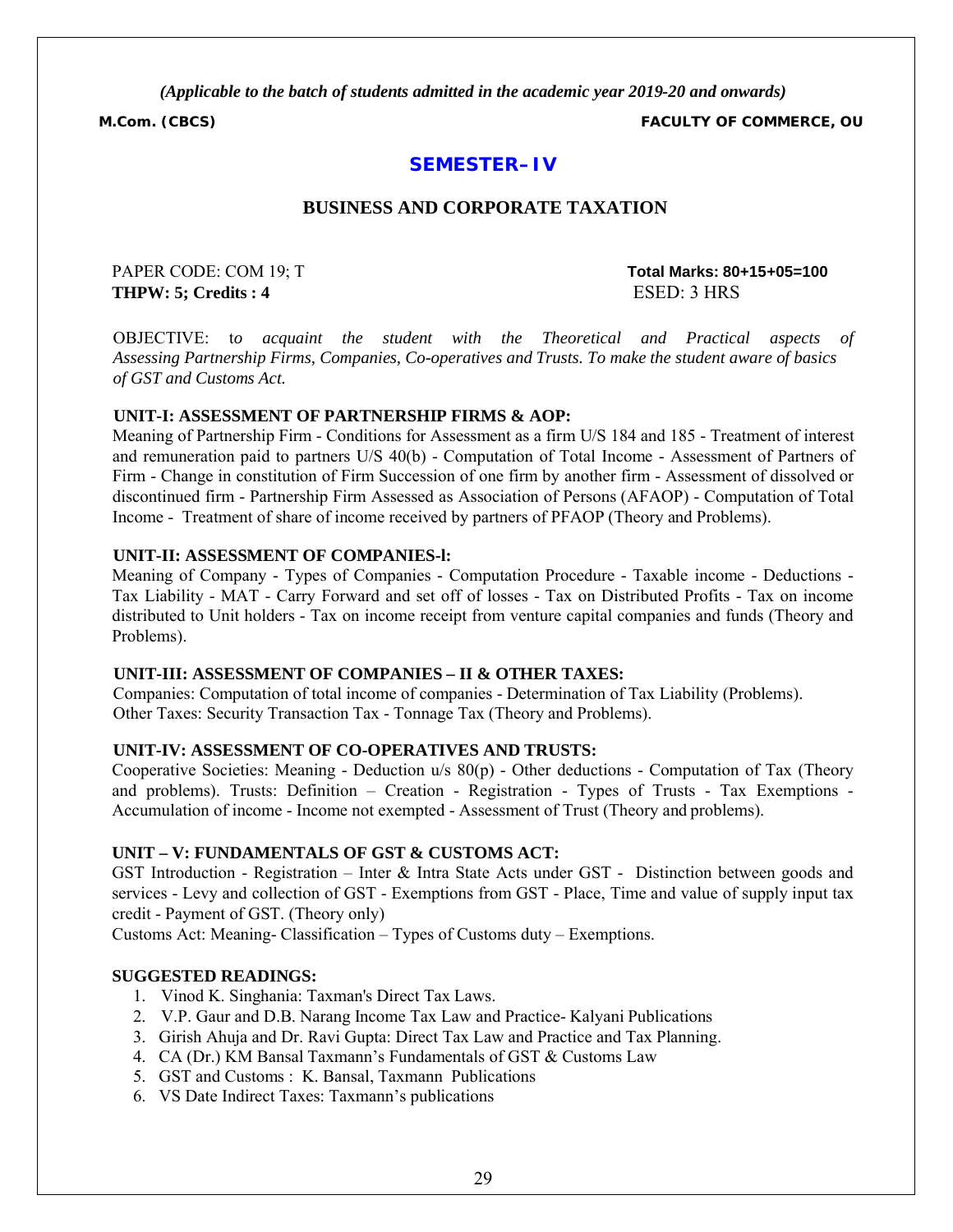**M.Com. (CBCS) FACULTY OF COMMERCE, OU**

# **SEMESTER–IV**

# **STRATEGIC MANAGEMENT**

**PAPER CODE: COM 18; CORE - III Total Marks: 80+15+05=100 THPW: 5 ; Credits : 4 ESED: 3 HRS**

#### **UNIT I: OVERVIEW OF STRATEGIC MANAGEMENT:**

Strategy – Concept –Mintzberg Models of strategy- Levels of Strategy -Strategic Management: Process-Benefits –Guidelines for effective Strategic Management. Strategy, Ethics and Social Responsibility – Need for good corporate Governance – Corporate Citizenship

#### **UNIT II: ENVIRONMENTAL ANALYSIS:**

**Internal Analysis**: Competitive Advantage – Competencies -SWOT Analysis –Resources, Capabilities and Core Competence- Resource Base View of a firm – Key Success Factors – Value Chain Analysis Bench Marking.

**External Analysis**: Components of External Analysis – Segments of General Environment - Industry's dominant factors- Porter's Five Forces Model –PEST Analysis – Industry Driving forces –Strategic group mapping.

#### **UNIT III: CRAFTING STRATEGY:**

Vision and Mission – Significance- Characteristics- Objectives – Types – Setting of Objectives - Factors affecting Strategy – Generic Strategies ( Overall Low Cost Provider, focused low cost, Broad Differentiation, focused differentiation, Best-Cost Provider) Other Strategy Choices – Strategic Alliances – Mergers and Acquisitions – Vertical Integration – Outsourcing –Offensive Strategies – first mover advantages and disadvantages-diversification –modernization – turnaround.

#### **UNIT IV: EXECUTING STRATEGY (IMPLEMENTATION OF STRATEGY):**

Nature – Organizational Issues (Annual Objectives, Policies, Resource Allocation. Structure, Restructuring, Reengineering, e-reengineering, performance pay, change, conflict, culture, hr issues leadership). Marketing, Finance and Accounting Issues: Segmentation, Targeting, Positioning, Marketing Mix. Finance and Accounting: financing, investment ,dividend, budgets. Performance Evaluating (ROI, EVA, and MVA)- Balanced Score Card

#### **UNIT V: EVALUATION OF STRATEGY:**

Strategic Evaluation – Significance – Criteria – Barriers and overcoming barriers. Strategic Control and Operation Control-Types of Strategic Controls –Process of operation Control-Evaluation techniques for strategic and operational control

#### **REFERENCE:**

- 1. Thompson and Strickland :Crafting and Executing Strategy, Tata Mcgraw Hill
- 2. Fred r. David: Strategic Management, PHI
- 3. Hitt, Ireland and Hoskisson: Strategic Management, Southwestern
- 4. Vipin Gupta and Others: Business Policy and Strategic Management, PHI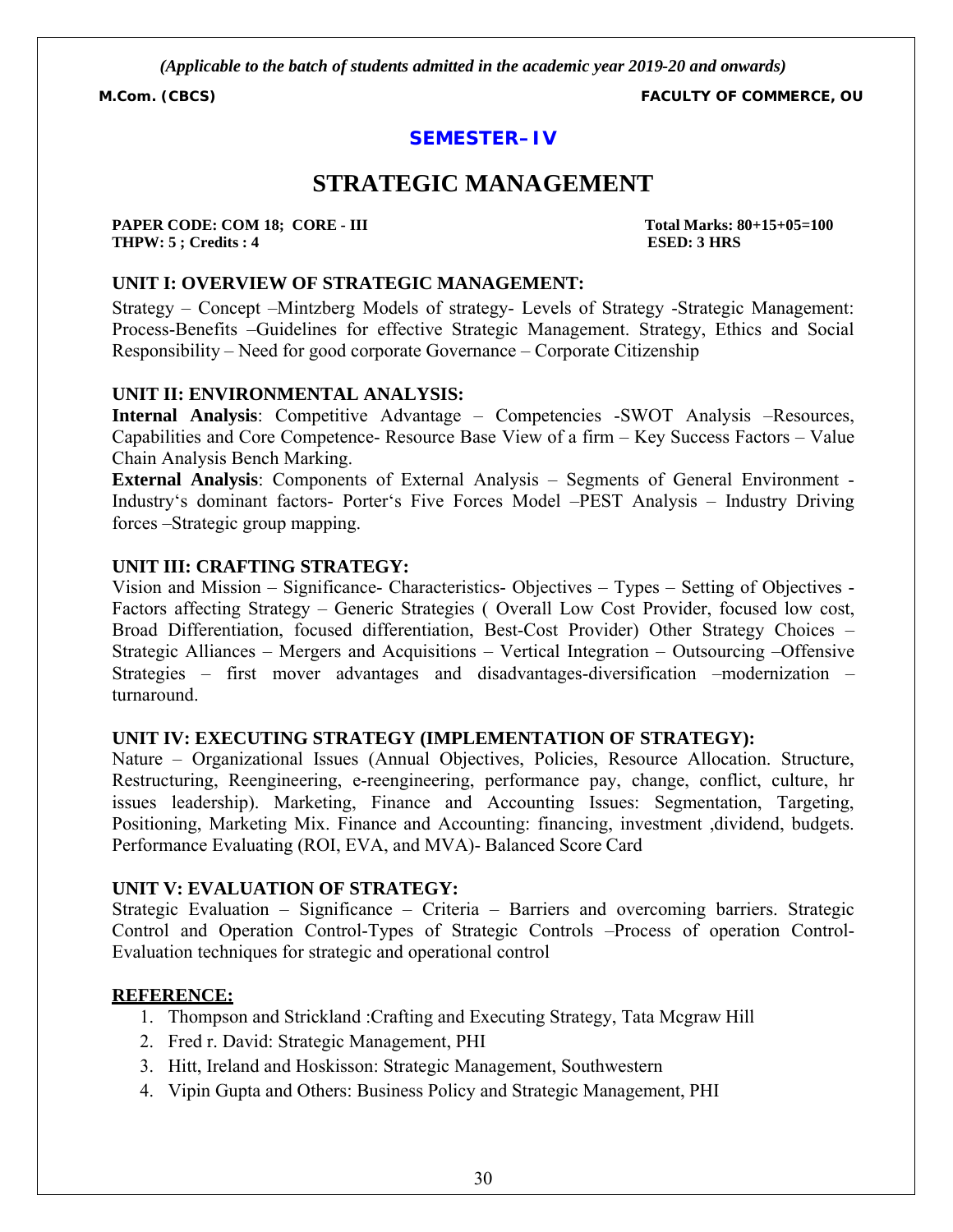**M.Com. (CBCS) FACULTY OF COMMERCE, OU**

### **SEMESTER IV : SPECIALISATION : FINANCE**

#### **FINANCIAL SERVICES**

#### **THPW: 5: Credits :5** ESED: 3 HRS

PAPER CODE: COM 19; F **Total Marks: 80+15+05=100**

**Objective:** To acquaint the student with Innovative financial services offered to met the varied requirement of both the corporate and individual customers.

#### **UNIT-I: INTRODUCTION TO FINANCIAL SERVICES**

**Financial Services:** Meaning and Classification (Theory) **Fund Based Services:** Leasing – Hire Purchase – Factoring – Forfaiting – Bill Discounting – Housing Finance – Insurance Services – Venture Capital – Banking Services – Mutual Fund Services (Theory)

**Fee Based Services:** Corporate Advisory Services – Stock Broking – Custodial Services – Credit Rating – New Financial Products and Services: Merchant Banking – Loan Syndication – Securitization (Theory) (Only Conceptual Clarity)

#### **UNIT-I1: LEASE, HIRE PURCHASE AND HOUSING FINANCE**

**Leasing:** Financial Lease and Operating Lease - Lease Vs. Hire Purchase - Types of Financial Leasing - Advantages of Leasing - Consideration under Lease Vs. Buy Decision - Leasing in India - Problems of Leasing Companies - RBI Guidelines on leasing and finance companies (Theory)

**Hire Purchase:** Terms of the Agreement under Hire Purchase - Types of Hire Purchase – Advantages (Theory)

**Housing Finance:** Housing Finance Policy and Role of National Housing Bank (NHB) - Housing and Urban Development Corporation (HUDCO) - Role of Housing Finance Corporations and the Housing Schemes - Recent Developments (Theory)

#### **UNIT-III: MUTUAL FUNDS**

**Mutual Funds**: Fund Unit Vs. Equity Share - Importance of Mutual Funds - Types of Mutual Funds: Close Ended Funds - Open Ended Funds, Income Funds, Growth Funds - Risks involved - Organization of Firm - Facilities Available to Investors - Guidelines from the Government of India - Recent Reforms in Mutual Funds - Banks Providing Mutual Fund Services - Factors to be considered in Selection of Fund - Reasons for Commercial Banks to offer mutual funds - Scenario of Mutual funds in India - Problems in future prospects (Theory)

#### **UNIT-IV: DISCOUNTING, FACTORING AND FORFAITING**

**Discounting and Factoring:** Meaning of Discounting - Factoring: Meaning, Modus Operandi of factoring scheme, Terms and conditions in factoring agreement - Function of factoring services - Types of factoring - Role of Banks in providing discounting, factoring and forfeiting services, Cost of factoring and pricing of factoring services, Benefit to the clients, Export factoring (Theory)

**Forfeiting:** Factoring Vs. Forfeiting - Advantages and limitations of forfeiting - Forfeiting in India (Theory)

#### **UNIT-V: SECURITISAION OF DEBT**

**Securitization of Debt:** Meaning and Concept of Securitization - Structured Securities Vs. Conventional Securities - Securitization Vs. Factoring - Operational Mechanism of Securitization - Types of Securitized Assets - Securitization and Role of Banks - Advantages and Limitation of Securitization - Future Prospects of Securitization (Theory)

#### **SUGGESTED READINGS**

1. M.Y. Khan: Financial Services, Mc Graw Hill; 2. Gordon: Financial Markets and Services, Himalaya; 3. Gurusamy: Financial Services & Markets, Thomson; 4. Avadhani: Marketing of Financial Services, Himalaya; 5. Madura: Financial Institution & Markets, Thomson; 6. Pathak: Financial Markets and Services, Pearson; 7. Akbar Ali Khan & Sudershan: International Trade & Finance, Himalaya.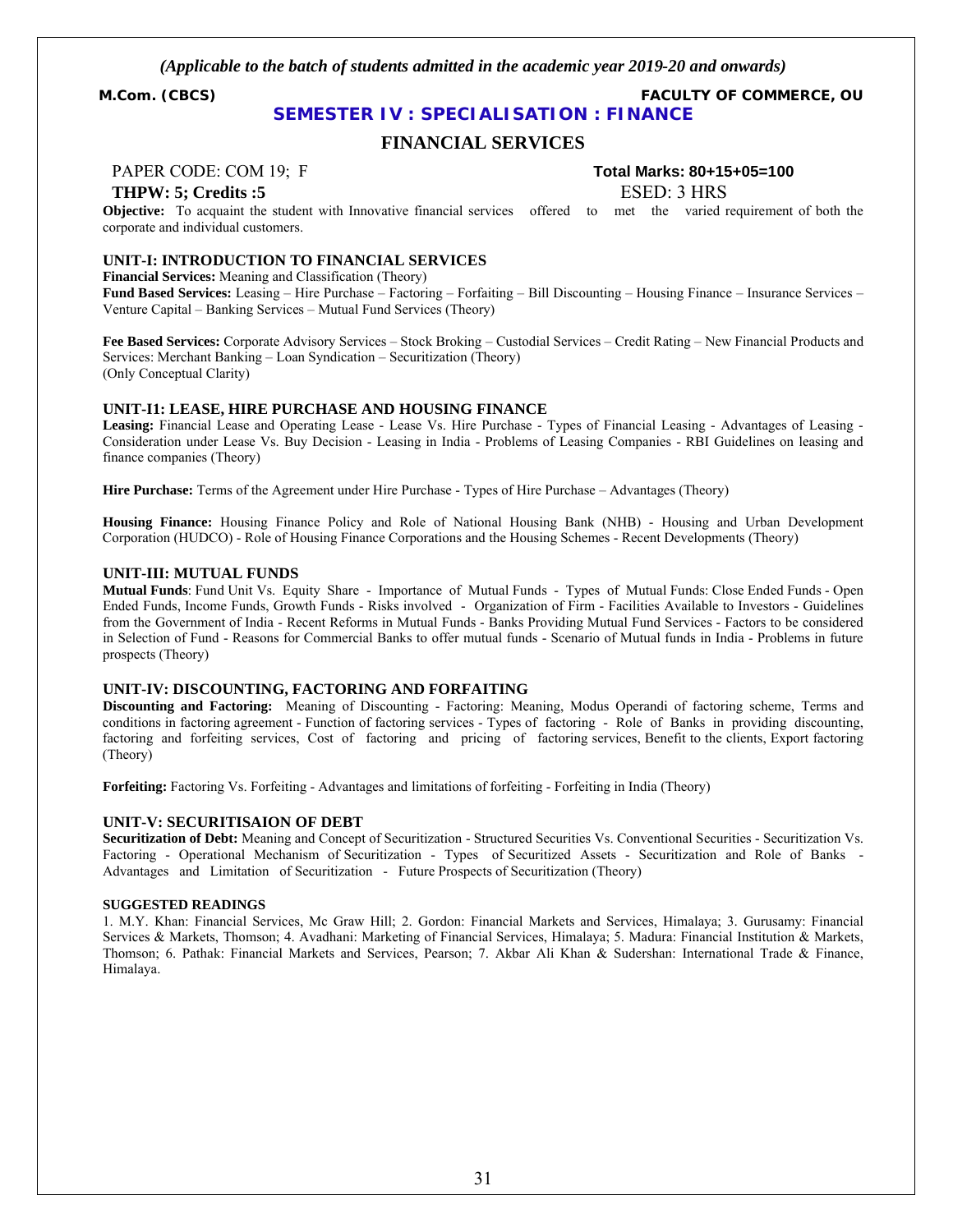**M.Com. (CBCS) FACULTY OF COMMERCE, OU**

### **SEMESTER IV : SPECIALISATION : FINANCE**

#### **FINANCIAL DERIVATIVES**

**THPW: 5; Credits: 5 ESED: 3 HRS** 

PAPER CODE: COM 20; F **Total Marks: 80+15+05=100**

**Objective:** To make student efficient in the area of derivatives, giving them the knowledge of basics in Derivatives such as Forwards, Futures, Options and Swaps etc.

#### **UNIT-I: INTRODUCTION TO FINANCIAL DERIVATIVES**

**Financial Derivatives:** Definition - Features - Types - Uses - Critiques - History of Derivatives Markets - Financial Derivatives Indian Scenario - Evolution of Derivatives in India - Benefits of Derivatives - Equity Derivatives - Derivatives Trading at NSE and BSE - Emerging Structure of Derivatives Markets in India (Theory)

#### **UNIT- II: FORWARDS AND FUTURES**

**Forwards and Futures:** Meaning - Distinction between Forwards and Futures Contracts - Future Terminology and Types of Financial Future Contracts - Future Payoffs - Operation of Traders in Futures Market - Growth of Futures Market in India - Futures Market Trading Mechanism - Forward Market Trading Mechanism - Forward Prices Vs. Future Prices - Determination of Future Prices of Specific Assets - Futures on Commodities - Theory of Futures Prices - Recommendations of L.C Gupta Committee (Theory)

#### **UNIT- III: OPTIONS**

**Options:** Concept of Option - Futures Vs. Options - Determinants of Option Prices - Black Scholes Option Pricing Model - Binomial Pricing Model (Including Problems)

#### **UNIT- IV: SWAPS**

**Swaps:** Concept and Nature - Evolution of Swaps Market - Features of Swaps - Types of Financial Swaps: Currency Swap, Interest Rate Swap, Equity Index Swap, Commodity Swap - Using Swap to Manage Risk - Pricing and Valuing Swaps (Including Problems)

#### **UNIT- V: STOCK INDEX FUTURES**

**Stock Index Futures:** Concept of Stock Index - Stock Index Futures - Stock Index Futures as a Portfolio Management Tool – Speculation and Stock Index Futures - Stock Index - Futures Trading in Indian Stock Market (Including Problems)

#### **SUGGESTED READINGS:**

1. S. L. Gupta: Financial Derivatives: Theory, Concept and Problems, PHI; 2. David A. Dubofsky, Thoamas W Multer, TR: Derivatives Valuation and Risk Management, Oxford; 3. Don M. Chance, Robert Brooks: Derivatives and Risk Management Basics, Cengage; 4. Rjiv Srivastava: Derivatives and Risk Management, Oxford Higher Education; 5. John C Hull: Options, Futures and Other Derivatives, Pearson; 6. Jayanth Rama Varma: Derivatives and Risk Management, TMH; 7. Mishra Financial Derivatives, Excel; 8. Prafulla Kumar Swain: Fundamentals of Financial Derivatives, HPH; 9. R. Amuthan: Financial Derivatives, HPH; 10. Sundaram Janakiramanan: Derivatives and Risk Management, Pearson.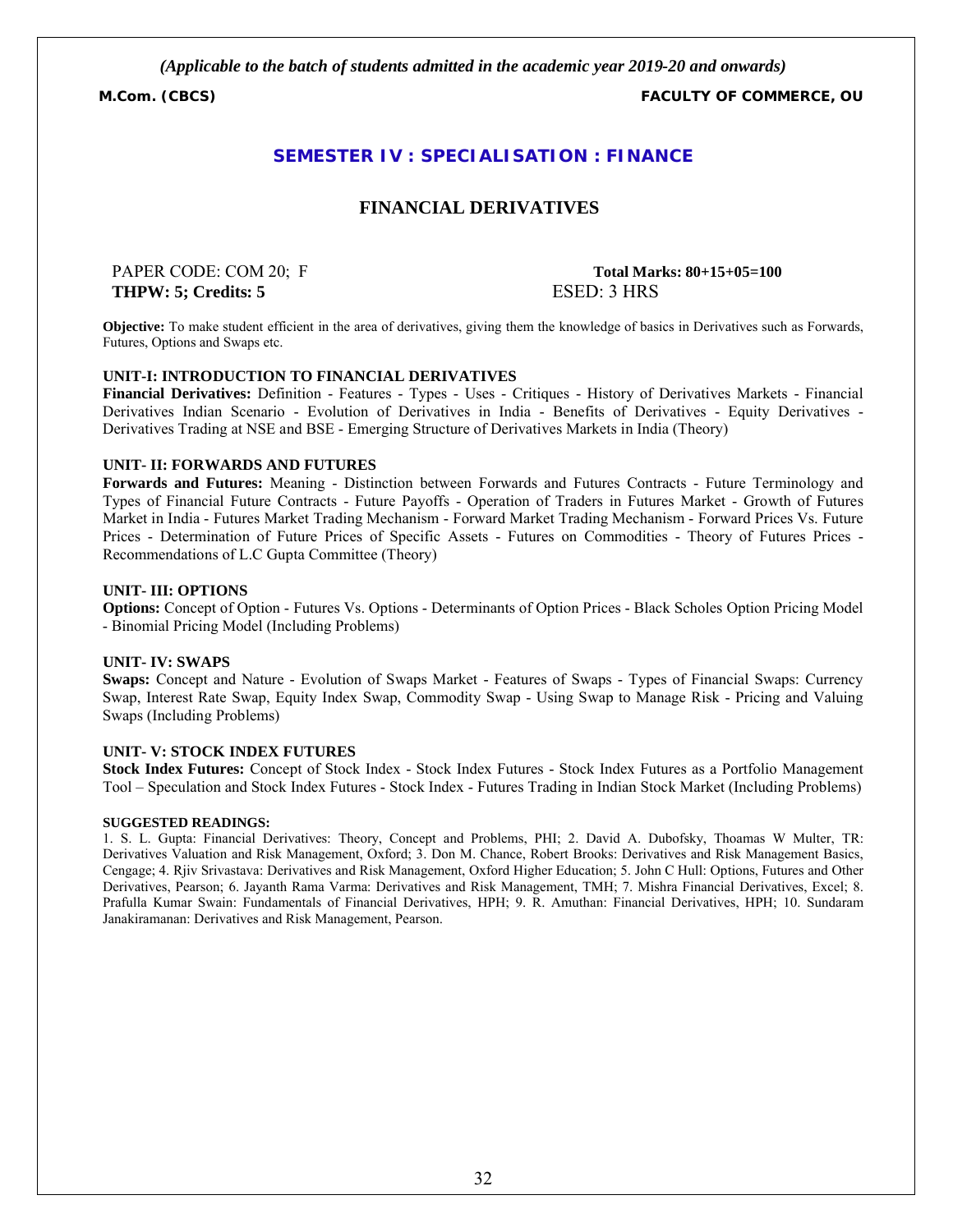**M.Com. (CBCS) FACULTY OF COMMERCE, OU**

#### **SEMESTER IV : SPECIALISATION : ACCOUNTING**

#### **ADVANCED COST ACOUNTING & CONTROL**

#### **PAPER CODE: COM 19 A Total Marks: 80+15+05=100 THPW: 5 Credits :5 ESED: 3 HRS**

OBJECTIVE: *to provide the skills and application of advanced cost accounting techniques for cost control and cost reduction.*

#### **UNIT-I: ACTIVITY BASED COSTING (ABC):**

Inadequacies of traditional methods of overhead absorption - Need for emergence of ABC - Concept of ABC - Kaplan and Cooper's Approach to ABC - Cost Drivers and Cost Pools - Characteristics of ABC - Allocation of Overheads under ABC - Steps in ABC System - Traditional Versus ABC approach to designing a costing system - Implementation of ABC and its Benefits (including problems).

#### **UNIT-II: COSTING OF SERVICE SECTOR:**

Concept - Classification and Collection of Costs in Operating Costing - Transport Costing - Boiler House Costing - Power House Costing - Hospital Costing - Canteen Costing - Hotel Costing (including problems).

#### **UNIT-Ill: UNIFORM COSTING AND INTER-FIRM COMPARISON:**

Uniform Costing: Meaning - Applicability - Scope - Need - Objectives - Areas - Driving forces for applicability - Pre-requisites for installation - Manual - Advantages - Limitations. Inter-Firm Comparison: Procedure - Advantages - Limitations (including problems).

#### **UNIT- IV: COST AUDIT CONCEPT–OBJECTIVES-COST CONTROL AND COST REDUCTION:**

**Cost Audit:** Meaning - Importance - Scope - Functions/Objectives - Types - Advantages - Cost Audit Vs. Financial Audit - Audit Program - Audit Procedure - Audit Report. Auditing Techniques: Vouching - Check Mark and Ticking - Test Checks - Audit Notes and Questionnaires. **Cost Auditor:** Appointment - Disqualification for appointment - Rights - Duties and Responsibilities. **Cost Control:** Meaning - Techniques - Essentials for Success. **Cost Reduction:** Meaning - Characteristics - Program - Cost Control vs. Cost Reduction - Tools and Techniques - Areas covered - Advantages (Theory only).

#### **UNIT-V: TRANSFER PRICING-COST REPORTING & CONTEMPORARY ISSUES :**

**Transfer Pricing:** Meaning –Objectives-Methods-Benefits – Contemporary issues in Costing : Life Cycle Costing- Quality Costing-kaizen Costing –Back Flush Costing (Concepts Only) : Just-in-Time-Meaning - General Principles [Basic Rules] - Reporting to Different Levels of Management - Forms of Reporting - Classification of Reports: According to Form, According to Contents, According to Frequency of Reporting - External Reports - Internal Reports - Review of Reports (Theory only).

#### **SUGGESTED READINGS:**

**1.** Jain S.P & Narang K.L. "Advanced Cost Accounting" Kalyani Publishers;

**2.** Iyengar S.P. "Cost Accounting -Principles & Practice", Sultan Chand & Sons;

**3.** Arora M.N. "Cost Accounting -Principles & Practice" Vikas Publishing House;

**4.** Prashanta Athma, "Cost and Management Accounting" Himalya Publishing,House;

**5.** Khan M.Y & Jain P.K. "Theory and Problems in Cost Accounting"Tata McGraw-Hill;

**6.** Ravi M. Kishore, "Cost Management", Taxmann Allied Services Private Limited;

**7.** Lall Nigam & Jain "Cost Accounting - Principles and Practice" Prentice-Hall of India Private limited;

**8.** Manish Dutta " Cost Accounting - Principles & Practice", Pearson Education Limited;

**9.** Saxena V.K & Vashist C,D. "Advanced Cost & Management Accounting" Sultan Chand & Sons;

**10.** Colin Drury "Management & Cost Accounting" Thomson Asia pvt. Ltd. Allied Services Pvt Ltd.;

**11.** Asish K. Bhattacharyya " Principles and Practice of Cost Accounting". Prentice Hall of India Limited.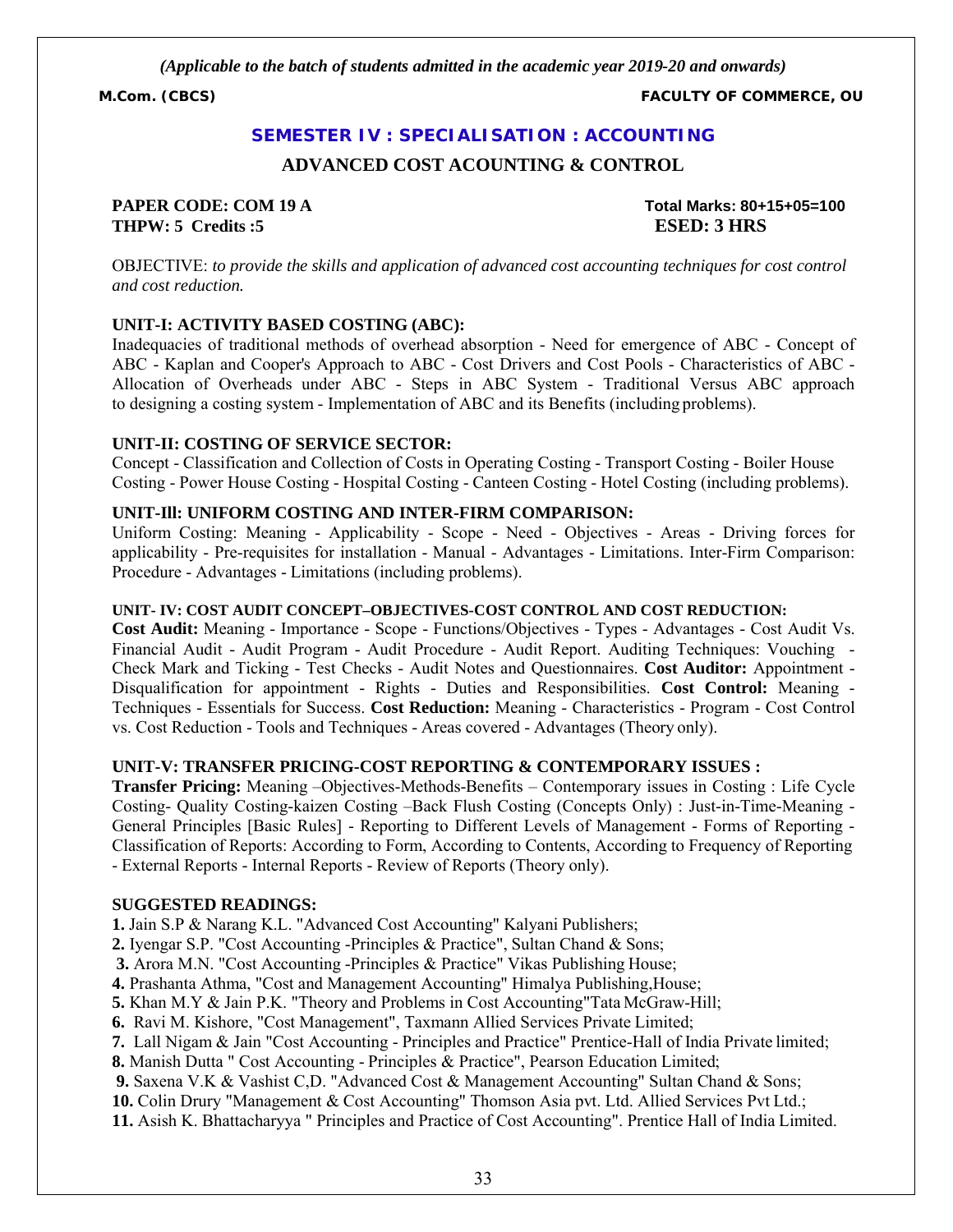**M.Com. (CBCS) FACULTY OF COMMERCE, OU**

#### **SEMESTER IV : SPECIALISATION : ACCOUNTING**

#### **MERGERS AND AQUISITIONS**

#### PAPER CODE: COM 20; A **Total Marks: 80+15+05=100 THPW: 5** ESED: 3 HRS

*OBJECTIVE:* to gain the knowledge on M&As which are essentiality mean to attain greater market share; acquire additional brands; cannibalize competing brands; realize improved infrastructure; create new synergies; capitalize on efficiencies and economies of scale or to globalize in the shortest span of time. The teachers are expected to demonstrate case study methodology.

#### **UNIT-I: INTRODUCTION:**

M&A Concept – Motives for M&As – Stakeholder Expectations in M&As – Forms of M&As – Reasons for Buying a Business – Reasons for Selling a Business – History of Merger Waves – Synergies in M&As – Strategic Approaches to M&As – Strategies for Entering a New Market – Value Creation Strategy in M&As – Growth Strategy through New Project of M&A – Corporate Objectives and Strategy for M&A – Framework for M&A Strategies – Formulating Strategies for M&As (Theory only).

#### **UNIT-II: CORPORATE VALUATION:**

Basics of Valuation – Valuation of Financial Assets – Relative Value Models – Absolute Value Models – Option Pricing Models – Valuation of Firms – Income Approach (Capitalization Method and Discounted Cash Flow Method) – Market Approach (Comparable Company Method) – Assets Approach (Adjusted Book Value Method and Liquidation Method) – Choice of Methods – The Human Aspects of M&As (Including Problems).

#### **UNIT-III: LEGAL ASPECTS AND SEBI REGULATORY:**

Laws and Statues in India – Laws Governing Mergers – The Indian Companies Act, 1956 – The Industries Development and Regulation Act (IRDA) 1951, The Income Tax Act, 1969, The Foreign Exchange Regulation Act, 1973, The Sick Industrial Companies (Special Provisions) Act, 1985, the Competition Act 2002 – Laws Governing Combinations – Regulation of Combinations (Section-5 and 6) – The SEBI (Substantial Acquisition of Shares & Takeovers) Regulations, 1997 (Theory only).

#### **UNIT-IV: ACCOUNTING FOR MERGERS AND ACQUISITIONS:**

Controversies and Dilemma in Accounting for M&A – Accounting for M&As – Features of Pooling Accounting – Criteria for Pooling of Interests – Incentives to Choose Pooling Over Purchase – Accounting Valuation of Goodwill – Accounting for M&A in India – IFRS-3 on International Accounting Standards for M&A – Main Features of the IFRS-3 – The Standards (IFRS-3) for Business Combination – Comparison between Indian GAAP and IFRS-3 (Including Problems).

#### **UNIT-V: DEMERGER:**

Conceptualization of Demerger – Definitions – Procedural Aspects of Demerger Under the Companies Act 1956 – Effects of Demerger – Applicability – Legal Aspects – Taxation Aspects – Demerger Vs. Reconstruction – Demerger Vs. Hiving Off – Advantages of Demerger – Disadvantages of Demerger (Theory Only).

#### **SUGGESTED READINGS:**

**1.**Andrew J Sherman: Mergers & Acquisitions, AMCAM, New York; **2.**Bhangaban Das, Debdas Raskhit and Satya Swaroop Debasish: Corporate Restructuring HPH; **3.**Chandra Shekar Krishnamurthi and Vishwanata S.R.: Mergers and Acquisitions and Corporate Restructuring, Response Publishers; **4.** Fred Weston J, Kwang S Chung: Merger Restructuring and Corporate Control, PHI; **5.**Machiraju H R: Mergers, Acquisitions and Takeovers, New age International (P) Ltd. Publishers; **6.**Manju Gupta: Contemporary Issues in Mergers and Acquisitions, HPH; **7.**Nishikant Jha: Mergers, Acquisitions and Corporate Restructuring, HPM; **8.**Rajinder Aurora, Kavita Shetty and Sharada Kale: Mergers and Acquisitions, oxford University Press; **9.**Ravindhar Vadapalli: Merger, Acquisitions: Strategy, Valuation and Integration, PHI; **10.**Ray Kamal Ghosh: Mergers and Acquisitions: Strategy, Valuation and Integration, PHI.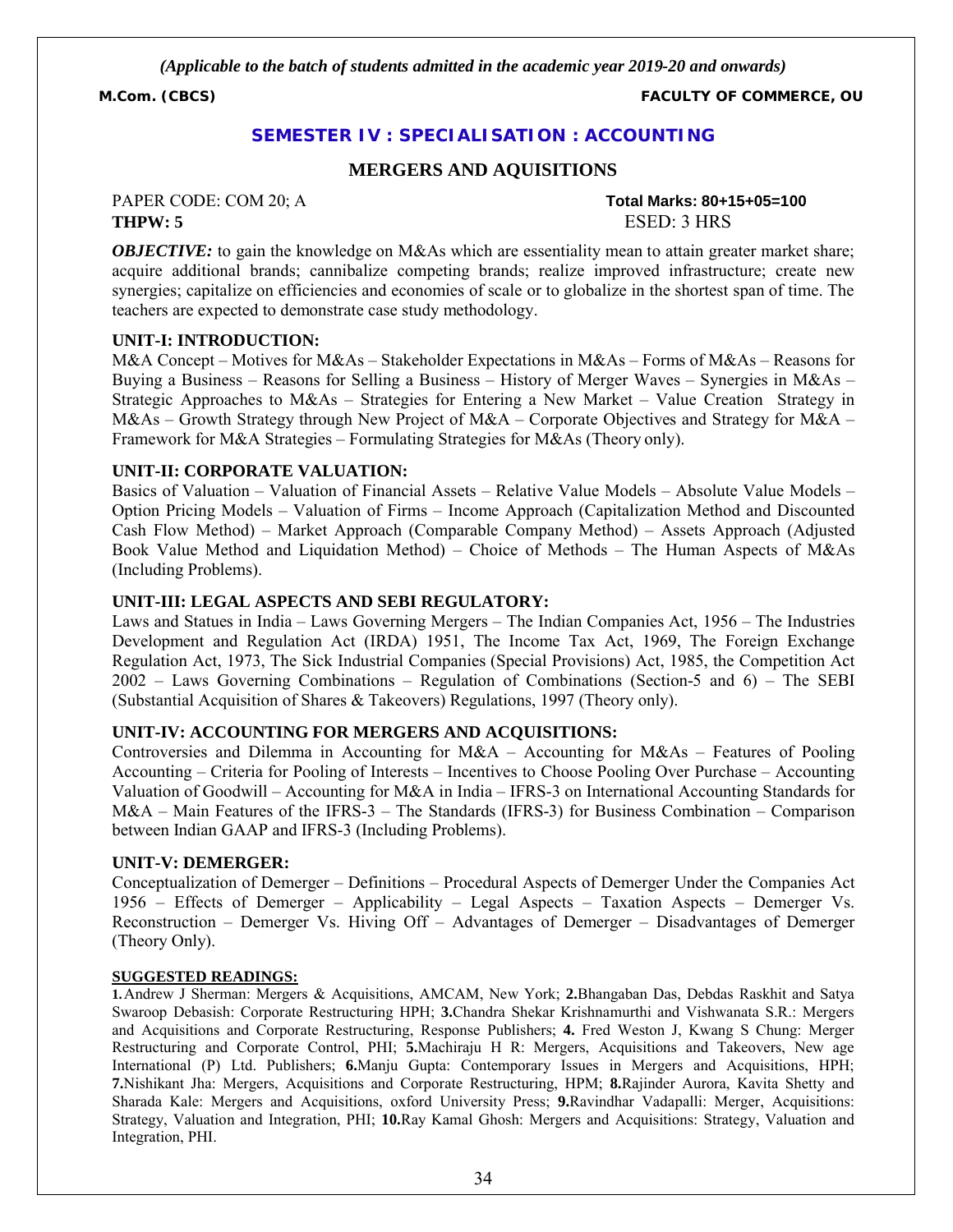**M.Com. (CBCS) FACULTY OF COMMERCE, OU**

#### **SEMESTER IV : SPECIALISATION : MARKETING**

#### **SUPPLY CHAIN MANAGEMENT AND CUSTOMER RELATIONSHIP MANAGEMENT**

PAPER CODE: COM 19; M **Total Marks: 80+15+05=100 THPW: 5; Credits : 5** ESED: 3 HRS

OBJECTIVES: C*ourse enable the students to learn Integrated planning coordination and control of all logistical business processes and to learn a few basic aspects of CRM*

#### **UNIT-I: INTRODUCTION TO SCM:**

Meaning – Need – Origin - Elements of SCM - Future trends in SCM - Purchasing issues in SCM - Role of purchasing in an organization - Purchasing process - Sourcing decisions - Role of supply base - Supplier selection - Purchasing organization - Centralized Vs Decentralized - International purchasing/global sourcing

#### **UNIT-II: SUPPLIER RELATIONSHIP AND SOURCING STRATEGIES:**

Developing successful partnership - Supplier evaluation & certification - Supplier Relationship Management software - Supplier management and alliance Development - Use of E-procurement system - Rewarding Supplier Performance - Bench marking sourcing practices - Third party SCM services.

#### **UNIT-III: OPERATIONS AND DISTRIBUTION ISSUES IN SCM:**

Demand forecasting and collaborative planning, forecasting and replenishment - Matching supply and demand forecasting techniques - Qualitative and Quantitative methods - Software solutions - Domestic and International transportation - Impact of transportation on SCM - Fundamentals of transportations - Warehousing - Transportation management - E-commerce & transportation.

#### **UNIT-IV: INTRODUCTION TO CRM :**

Marketing/Commerce in the  $21<sup>st</sup>$  century - Changing marketing environment - The value Discipline Model - The new (e) marketplace - Its impact on customer loyalty - CRM definition - Components of CRM - CRM concepts - Goals of CRM - CRM functions - Customer Experience Management - Back office and front office functions.

#### **UNIT-V: CRM IN MARKETING**

CRM marketing initiation - Cross-selling and up selling - Behavior prediction - Customer life time value - Call centre and customer care measurement - Analytical CRM - The Concepts of Data Warehouse - Data mining - Click stream analysis - Personalization - Operational CRM.

- **1.** Principles of SCM: Wisner Thomson,
- **2.** Introduction of SCM: Bozarth Y Hand Field.
- **3.** CRM Hand Book: Jylldyche, Pearson Education.
- **4.** CRM: Judith W Kincaid, Pearson Education.
- **5.** Customer Relationship Management: Wagner, Thomson.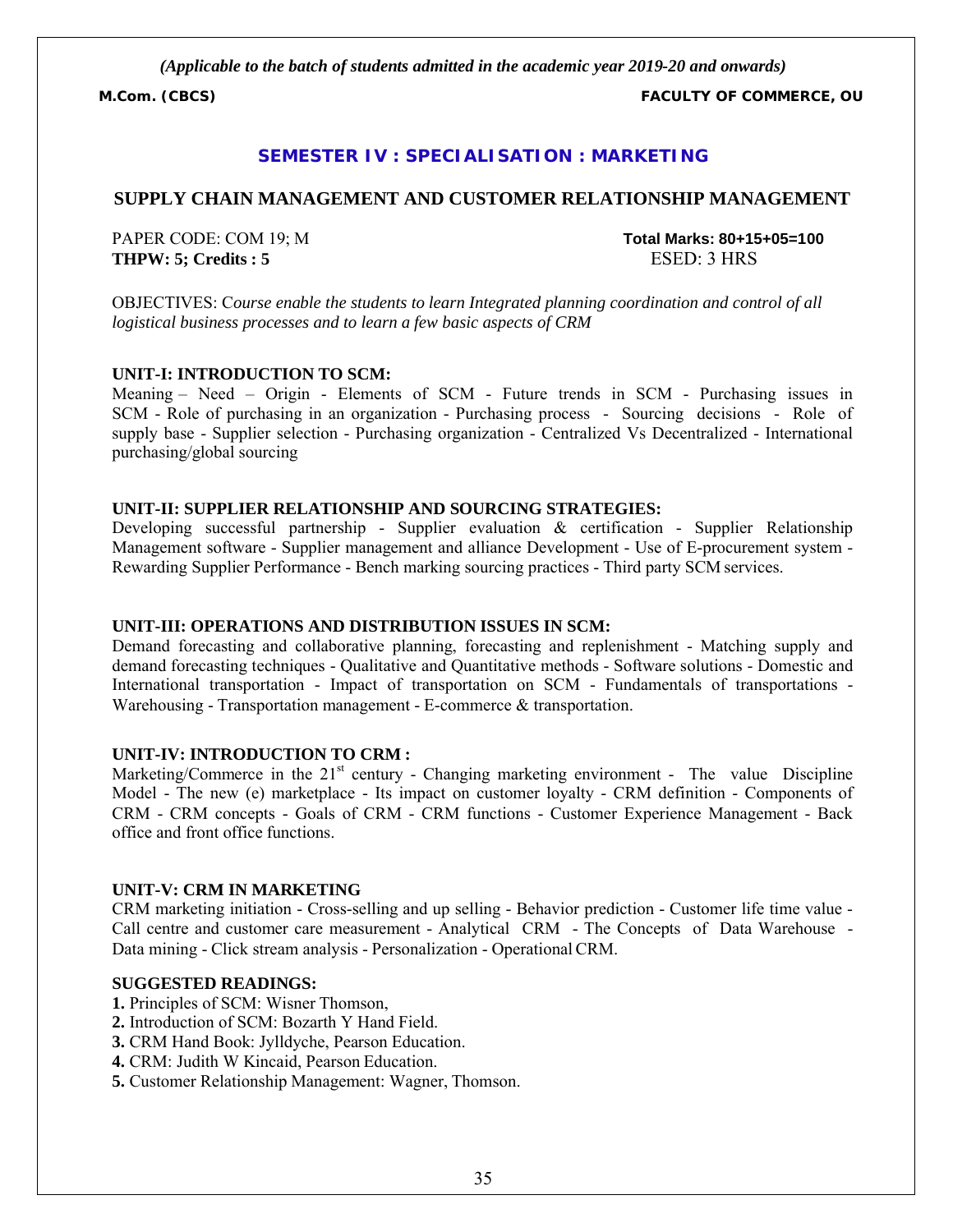**M.Com. (CBCS) FACULTY OF COMMERCE, OU**

#### **SEMESTER IV : SPECIALISATION: MARKETING/INTERNATIONAL BUSINESS**

**INTERNATIONAL MARKETING**

**THPW: 5; Credits : 5** ESED: 3 HRS

# PAPER CODE: COM 20; M/IB **Total Marks: 80+15+05=100**

**UNIT- I: INTRODUCTION TO INTERNATIONAL MARKETING:** Definition - Developing a global awareness – Concepts (Domestic Market, Extension Concept, Multi-domestic Market Concept, and Global Marketing Concept) - Driving forces (Market needs, Technology cost, Quality, Communication and Transportation, Leverage) - Restraining forces (Market differences, History, Myopia, Organizational culture, National controls/ Barriers to entry) - Domestic marketing Vs. International marketing.

**UNIT-IT: INTERNATIONAL MARKETING ENVIRONMENT: Economic Environment:** Economic Systems (Capitalist, Socialist & Mixed) - Market Development (Stages of Market Development, Low-income, High Income, Location of income, Location of population, Marketing of Economic Development) - **Global Environment - Political Environment** - Multiplicity of Political Environments (Foreign Politics Domestic Politics, International Politics) - Types of Political System (Parliamentary, Absolutist, Two-Party, Multi-party, Single Party, Dominated single party) - Political Risks of Global Business - Sovereignty of nations - Stability of government policies. **Legal Environment:**  Multiplicity of legal environment (Domestic, Foreign, and International) - Bases for legal system - Commercial Law within countries (Marketing laws, Green Marketing and Anti-trust) – Bribery - Gray Market – Counterfeiting - Protection of Intellectual Property Rights. **Cultural Environment:** Culture and its characteristics - Elements of culture - Cultural Knowledge - Cultural Values. **Business Customs in International Marketing:** Required Adaptation - Methods of doing business - Business Ethics.

**UNIT-III: INTERNATIONAL MARKETING SEGMENTATION, TARGETING AND FOREIGN MARKET ENTRY STRATEGIES:** Global Segmentation, Targeting and Positioning - Research Process (Defining the problem, establishing research objectives, sources of data etc.) - Research on Internet - Planning for global markets (Company objectives and Resources, International commitment and Planning process) - Criteria for selecting a foreign market entry strategy - Foreign Market Entry Strategies (Exporting, Branches, Subsidiaries, Licensing, Agents and Distributors, Joint Ventures, Manufacturing, Assembly Operations, Management Operations, Management Contracts, Turnkey Operations, Acquisitions, Internet, Franchising, Consortia, Counter-trade, Strategic international alliances, Foreign direct investment, Factoring and forfeiting).

**UNIT-IV: INTERNATIONAL MATRKETING MIX: PRODUCT AND PRICING DECISIONS: Product Decisions:**Product and analysis of Product components -Product adoption - Physical or Mandatory requirements and adaptation - Product alternatives, Screening products for adaptation - Product standardization vs. Product adaptation - Green Marketing and Product Development Brands (Global, National, and Private) – Packaging - Inter-national Product Life Cycle International Product - Promoting Industrial Product - Marketing Services' globally (Services opportunities in global markets, entering global markets, Market environment for business services). **Pricing Decisions:**Approaches to international Pricing (Full cost vs. Variable cost pricing, skimming and Penetration pricing) - Dumping - Types of dumping (Sporadic, Predatory, Persistent and Reverse dumping) - Price distortion – Inflation - Transfer Pricing - Administered Pricing (Cartels, Government influenced pricing) - Counter-trade.

**UNIT- V: INTERNATIONAL MARKETING MIX: DISTRIBUTION & PROMOTION DECISIONS:**

**Distribution Decisions**: Channel Constraints - Channel Terminology - Distribution Patterns. General Patterns ( Middlemen services, Line Breadth, Cost and Margins, Channel length, Non-existence channels, blocked channels, stocking, Power and competition - Retail Patterns (Size Patterns, Direct Marketing) - World Wide Web (Special issues, Promotion) - Alternative middlemen choices (Home country middlemen, Foreign country middlemen, Government affiliated middlemen) - Determinants of Channel types (Legal regulations, Product image, Product characteristics, Middlemen loyalty and conflict, Local customs, Power and Coercion, Control) - Channel structure (Consumer Products, Industrial Products). **Promotion Decisions:** Promotion Mix Concept - Personal Selling (Personal Selling vs. Advertising, Vary quality, inter-cultural negotiations, Motivation, Telemarketing, Expatriate Personnel) - Publicity (Nature, Management, Negative Publicity) - Sales Promotion (Nature, and Restrictions - Overseas Product exhibitions - Global Adverting Concept - Global creative challenges - Internet (A media-mix alternative) - Advertising Agency Standardized international advertising - Developing cultural awareness.

**SUGGESTED READINGS: 1.**Czinkota : International Marketing, Thomson; **2.**Sak Onkvisit and John J. Shaw: International Marketing: Analysis & Strategy, PHI; **3.**Warren J. Keegan: Global Marketing Management, PHI; **4.**Roger Bennet: International Marketing: Strategy. Planning Market Entry & Implementation, Kogan Page Ltd., U.K; **5.**Philip R. Cateora and John L.Graham: International Marketing, TMH; **6.** Doole: International Marketing Strategy, Thomson.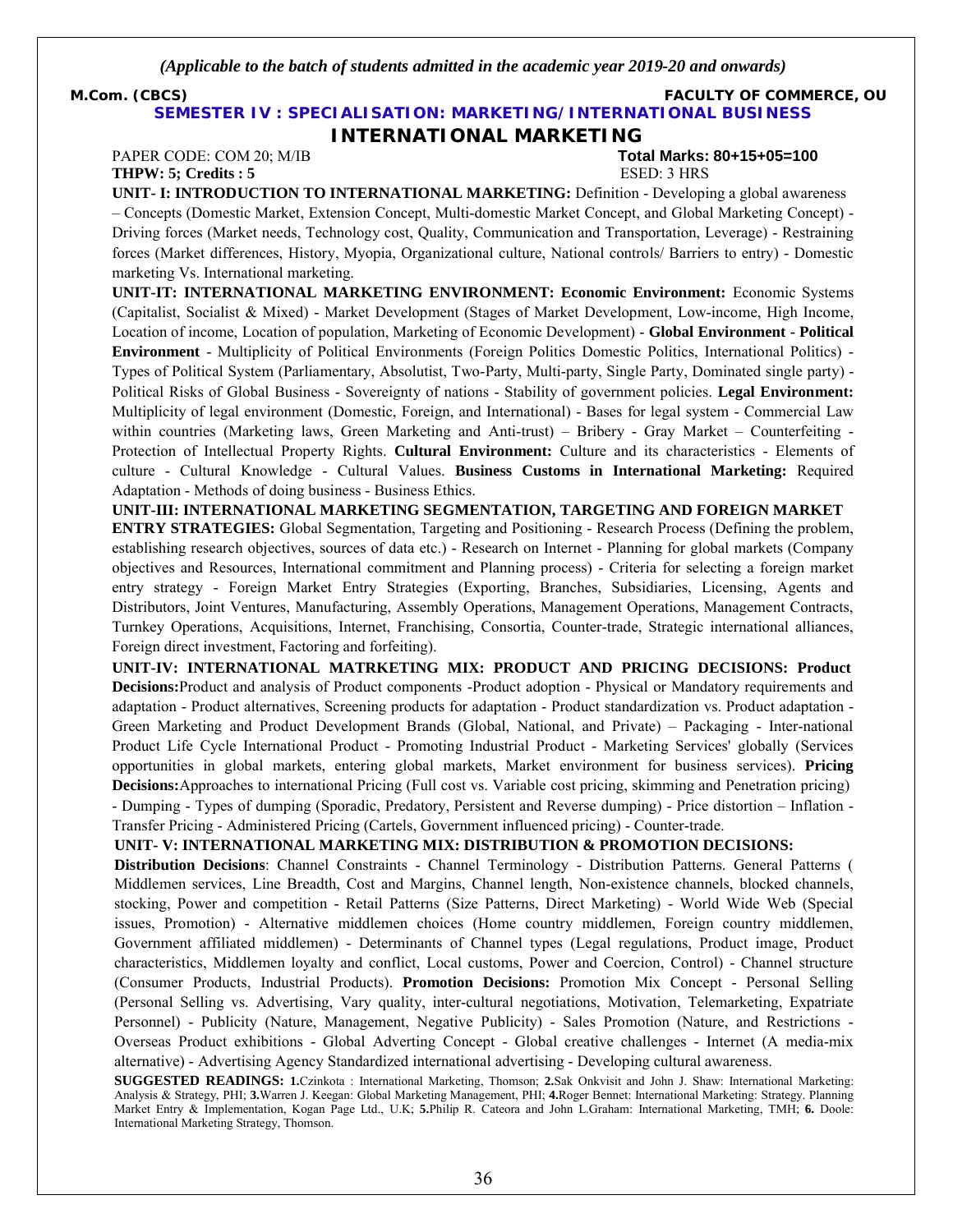**M.Com. (CBCS) FACULTY OF COMMERCE, OU**

# **SEMESTER IV : SPECIALISATION : TAXATION**

# **TAX PLANNING**

#### **PAPER CODE: COM 17: Core-II Total Marks: 80+15+05=100 THPW: 5 ; Credits: 5 ESED: 3 HRS**

OBJECTIVE: t*o acquaint the student with theoretical and practical knowledge of tax planning techniques.*

#### **UNIT-I: INTRODUCTION:**

Nature of tax – Essential components in levy of tax – Principles of taxation laws - Interpretation of statutes – Basic rules and sources for Interpretation - Concepts of Tax Avoidance, Tax Evasion, Tax Management and Tax Planning – Tax Planning in respect of residential status – Resident – Non Resident (Theory Only).

#### **UNIT-II: TAX PLANNING - INDIVIDUALS:**

Planning with reference to all five heads of Income for individuals: Salaries, House property, Profits from Business & Profession, Capital gains and Other Sources - Tax Planning with reference to Relief, Concessions, Rebates, Deductions and Incentives (Problems with special focus on Tax Planning).

#### **UNIT-III: TAX PLANNING – MANAGERIAL DECISIONS:**

Tax considerations arising with regard to specific management decisions: Make/buy, Own/lease, Installment/hire purchase, Retain/replace, Export/local sale, Shut down/continue, Expand or Contract, Merger and Amalgamations - Advance Tax - Payment of Advance Tax - Filing of Returns – Refunds - Penalties for non-compliance.

(Problems on Tax planning with reference to tax liability of Firms and Companies should be worked out)

#### **UNIT-IV:TAX PLANNING-NEW INDUSTRIAL ESTABLISHMENTS & INVESTMENTS**:

Tax planning with reference to New Industrial Establishment – Location - Form - Nature and Capital Structure - Short term loans - Term loans - Public Deposits - Bonus Issues - Dividend Policies (Theory and problems).

#### **UNIT-V: TAX PLANNING – INCENTIVES AND EXPORT PROMOTION:**

Schemes for encouraging exports - Import duty relief schemes - Highlights of Export Oriented Units (EOUs), Special Economic Zones (SEZ), Export Processing Zones (EPZ) - Duty drawback provisions - Types of Drawback rates - Drawback claim procedures - Salient features of Software Technology Park (STP), Electronic Hardware Technology Park (EHTP) - Other export promotion schemes under EXIM policy (Only Theory).

#### **SUGGESTED READINGS:**

**1.** Vinod K. Singhania: - Indirect Tax Laws, Taxmann Publications.

**2.** Bhagawati Prasad: Direct Tax Laws and Practice.

**3.** V. S. Datey: Indirect taxes, Taxman Publications.

**4.** Vinod K. Singhania, Monica Singhania- Corporate Tax Planning and Business Tax Procedure- Tax Procedure - Taxmann Publication Pvt. Ltd.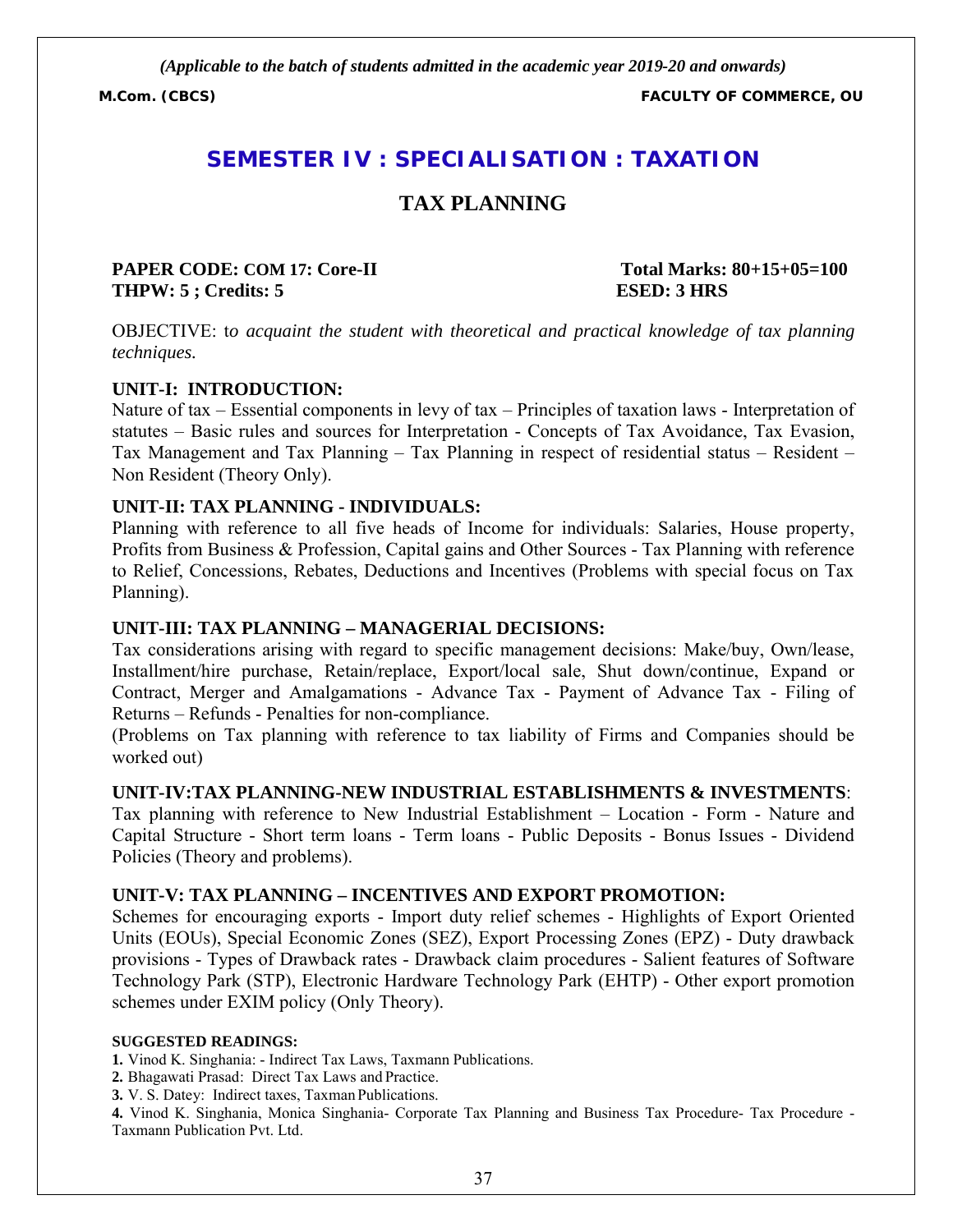**M.Com. (CBCS) FACULTY OF COMMERCE, OU**

### **SEMESTER IV : SPECIALISATION : TAXATION**

#### **INTERNATIONAL TAXATION**

**THPW: 5; Credits : 5** ESED: 3 HRS

PAPER CODE: COM 20; T **Total Marks: 80+15+05=100**

OBJECTIVES: *Course emphasizes on tax treaties and tax laws of various countries and analyses importance of the same.*

#### **UNIT-I: AN OVERVIEW OF INTERNATIONAL TAXATION:**

International Taxation - Definition - Conflicts - Double Taxation - Double Tax treaties - Domestic Tax system - Anti avoidance measures - International Tax Planning - International Tax Law - Definition - International Tax Principles and tax treaties.

#### **UNIT-II: TAX TREATIES:**

Need - Purpose - Nature of work - Relief - Benefits - Historical Overview of tax treaties - Model tax conventions - Work prior to league of nations - League of Nations work - Mexico model convention - London model of convention - OECD work - United Nations work.

### **UNIT-III: IMPACT OF DOMESTIC TAX SYSTEMS:**

Resident Vs Non Resident - Tax residence - Full Vs Limited taxation - Residence of Individuals, Companies and other entities - Domicile under common law. Source of Income / Gain - Rules - Conflicts - Basis of Tax Computation - Tax rate - Base - Accounting policies - Allowances - Disallowances - Incentives - Withholding taxes. Treatment of tax losses: Revenue, Capital, Foreign branch losses - Group taxation (Categories only) - Passive income: Dividend, Interest, Royalty, Capital gains. Foreign tax relief - Expense deduction - Exemption method - Foreign tax credit - Direct, Indirect tax sparing credit limitations - Excess foreign tax credit (Country examples such as India, Asia Pacific Countries, United States of America, UK, Japan, Singapore, Australia, Mauritius).

#### **UNIT-IV: TAX LAWS OF VARIOUS COUNTRIES:**

Salient features of tax laws: Asia Pacific Countries - United States of America - UK - Japan - Singapore - Australia - Mauritius.

#### **UNIT-V: TRANSFER PRICING:**

International transactions - Associated enterprises - Arms length price - Computation of arms length price - Transfer pricing under Domestic Tax Law and under tax treaties - Authorities of advance rulings - Deduction of Tax at Source U/S 195 & DTAA.

#### **SUGGESTED BOOKS:**

- **1.** Basic International Taxation Principles: Roy Rohatgi, Taxmann, Second Edition, Vol. I;
- **2.** Basic International Taxation Practice: Roy Rohatgi, Taxmann, Second Edition, Vol. II;
- **3.** Direct Taxes Law & Practice: Vinod K. Singhania & Kapil Singhania, Taxmann;
- **4.** The Law and Practice of Tax Treaties: An Indian Perspective Nilesh Modi, Rajesh Kadakia, Wolters KluwerIndia Pvt. Ltd.;
- **5.** CCH India Master Tax Guide, PWC;
- **6.** CCH International Master Tax Guide, PWC;
- **7.** Commentary to OECD Model Tax Convention and UN Model Convention;
- **8.** CA Course Material.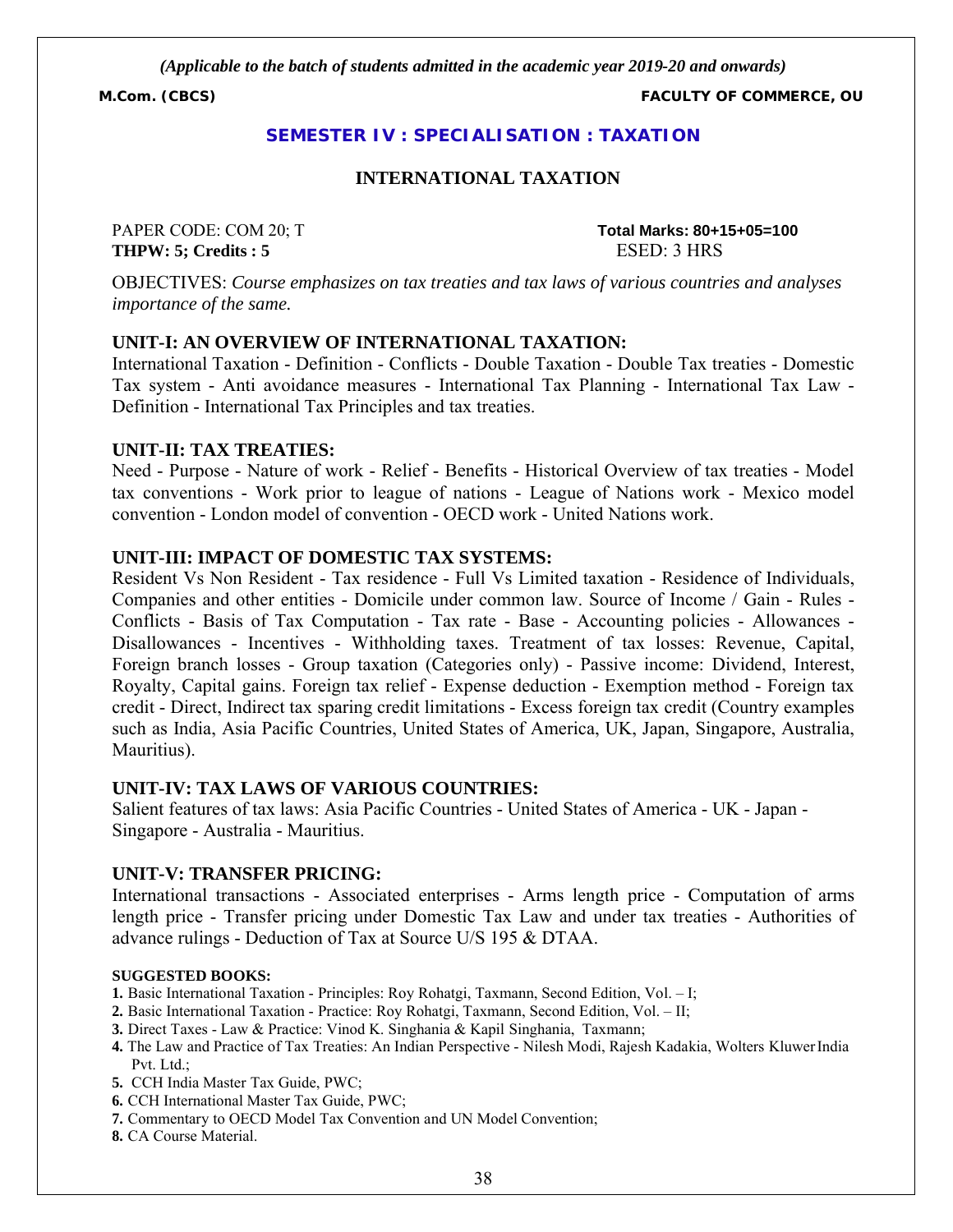**M.Com. (CBCS) FACULTY OF COMMERCE, OU**

#### **SEMESTER IV : SPECIALISATION : INTERNATIONAL BUSINESS**

# **INTERNATIONAL BUSINESS ENVIRONMENT**

#### **THPW: 5; Credits : 5** ESED: 3 HRS

PAPER CODE: COM 19; IB **Total Marks: 80+15+05=100**

OBJECTIVE: *to provide the knowledge of international business environment and strategic management of international business environment.*

#### **UNIT-I: INTRODUCTION TO INTERNATIONAL BUSINESS (IB):**

Concept and process of globalization – Meaning and Importance of IB – Domestic Business Vs. International Business – Factors influencing IB trends – Modes of IB – Determinants of entry modes – Role of MNCs – Problems and Prospects.

#### **UNIT-II: INTERNATIONAL BUSINESS ENVIRONMENT:**

Political environment – Legal environment – Economic environment – Socio environment – Cultural environment – Ethical environment – Environmental forces influencing IB prospects and Challenges involved.

#### **UNIT-III: MANAGEMENT OF INTERNATIONAL BUSINESS OPERATIONS:**

Location for production – Options – Factors influencing location decision – Management of inventory methods – Sourcing of inputs – Modes of Procurement – International Logistics – Transportation issues – Services – Barriers to international Services – Major services – Off shoring of corporate services – Factors influencing – India's status with reference to all the above aspects.

#### **UNIT-IV: STRATEGIC MANAGEMENT OF INTERNATIONAL BUSINESS :-**

Strategies - Different approaches to strategy formulation-porter-pro and Hamel-Yip-levels of strategy formulation: Corporate, Business, Department levels - Strategic Planning Process – Centralized Vs. Recentralized Planning – Organizational structures – Process of control – features of an effective control system.

#### **UNIT-V: GLOBAL TECHNOLOGY MANAGEMENT:**

Technology and IB Meaning – Technology as a strategic asset - Technological strategy – Development – Acquisition – Audit - Problems of Technology management - Production of technology - IT in IS.

#### **SUGGESTED READINGS:**

1. International Business-Concepts, Environment and Stratagy: Vyuptakesh Sharah, Reason;

2. International Business: Michel R.czinrotx, Ilkka A.Ronkainen and Michael H. Mobbelt, South – Western Cangage Learning;

3. International Business-Text and Casses: D.Suffa Ra, Himalaya Publications;

4. Internaitonal Business Envinorment: Sundaram and Black, Prentice Hall;

5. International Business: Francis Cherunika;

6. International Business: Charles Hill;

7. Communicating Globally, Inter cultural communication and IB: Wallace Schmidt, Saya publications; 8.

Cross Cultural Management-Essential Concepts: David Thomas, Saya publications;

9. IB, Competing in the Global Market Place: Irwin, MC Graw Hill.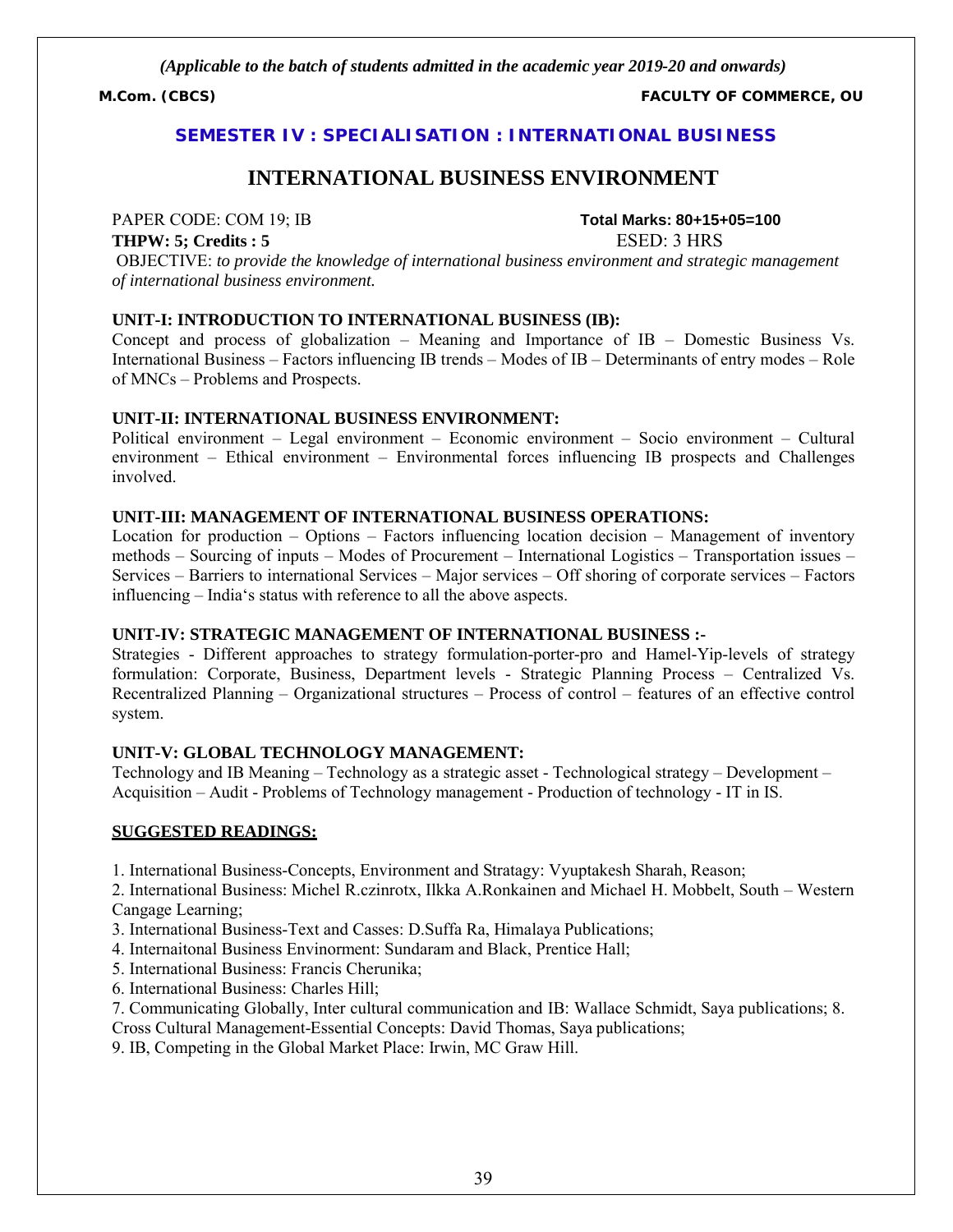**M.Com. (CBCS) FACULTY OF COMMERCE, OU**

# **SEMESTER IV : SPECIALISATION : INSURANCE**

# **INSURANCE: ACTUARIAL SCIENCES**

PAPER CODE: COM 19; I **Total Marks: 80+15+05=100 THPW: 5; Credits 5** ESED: 3 HRS

#### **UNIT-I:**

Introduction to statistics - Random variables Meaning - Central Limit theorem - Derivation – Applications - Probable experience - Actual experience - Law of large numbers - Application of the Law of Insurance.

#### **UNIT-II:**

Probability distributions: Normal, Binomial and Poisson and their essential properties - Probability disribution used in Risk management and Rationale of their use - Estimation: Method of Estimation, Use of Estimates in Insurance - Monte Carlo Simulation: Use of Monte Carlo Method.

#### **UNIT-III:**

Mean - Variance Analysis - Computation of Mean and Variance - Variance as a measure of risk - Discrete Term - Structure models - Modeling stochastic term structure - Interest - Sensitive cash flows - Valuation of Interest - Sensitive cash flows.

#### **UNIT-IV:**

Mortality tables - Probabilities of Survival and Death - Computation of mortality rates - Preparation of mortality tables - Mortality tables for insurance and for annuities - Valuation of Life Insurance Risks and Principles underlying - Determination of Life Reserves: Meaning, Methods of calculation of Life Reserve: Terminal, initial and mean reserves - Acturial Analysis of pension plans.

#### **UNIT-V:**

Regression Theory - Computation of Partial and Multiple Linear regressions - Liability Cash Flows - Modeling Liability Cash Flows. Measuring the effectiveness of Risk Management - Products with basic risk - Credit risk metrics.

- 1. Hossack, LB: J.H. Polland and B. Zehnawirth, Introductory Statistics with Applications in General Insurance, Cambridge University Press; Cambridge, England.
- 2. Babbel, David F. and Graig B.Merrill, Valuation of Interest, Sensitive Financial Instruments, Society of Actuaries, Maringale.
- 3. Whatsham: Futures & Options in Risk Management, Thomson
- 4. Morgan, J.P.: Introduction to Credit Metrics, J.P. Morgan, New York.
- 5. Bell, David E. and Authur Shleifer Jr.: Risk Management.
- 6. Course material and books published by "Insurance Institute of India", Mumbai.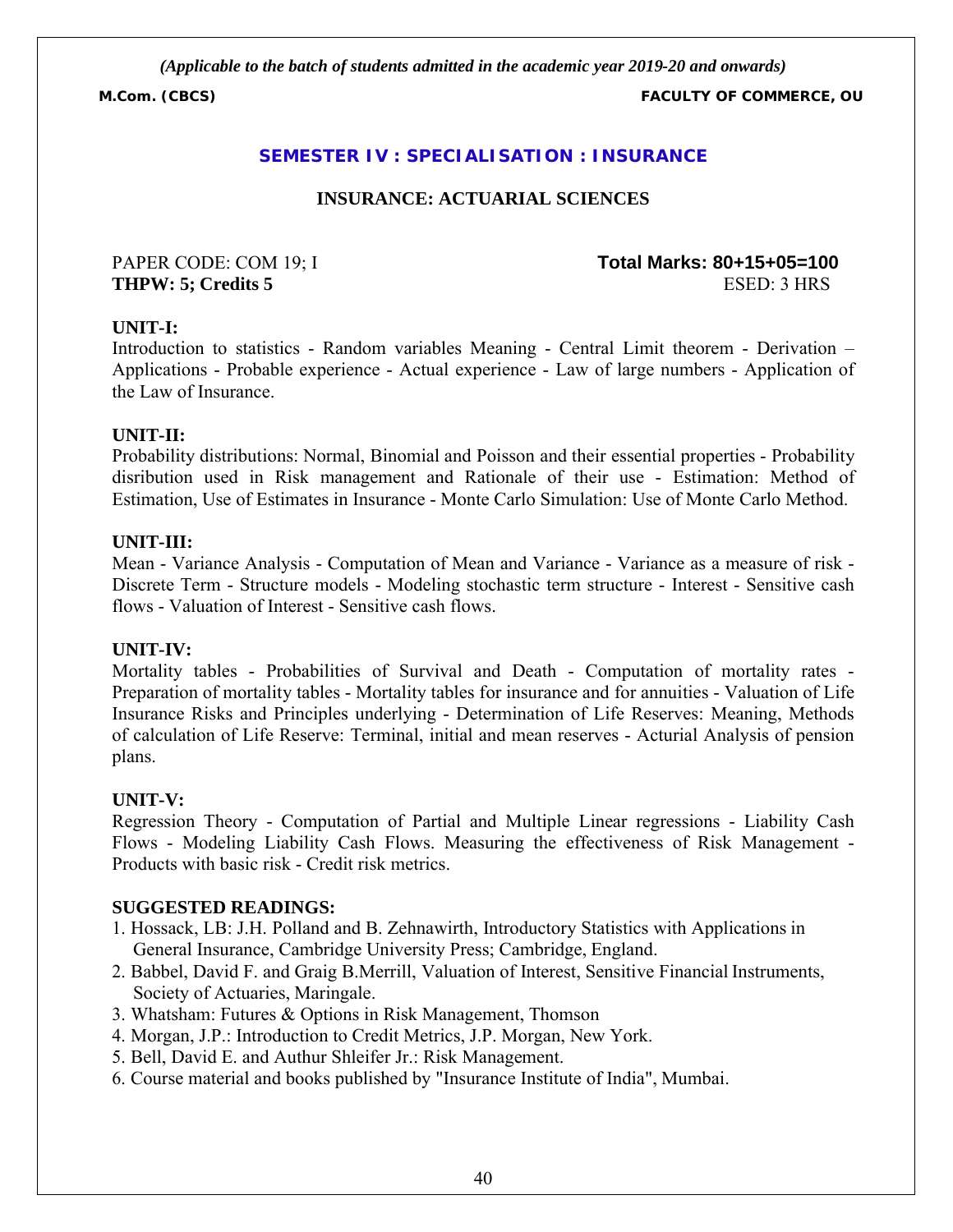**M.Com. (CBCS) FACULTY OF COMMERCE, OU**

# **SEMESTER IV : SPECIALISATIO0N : INSURANCE**

# **RETIREMENT PLANNING**

**THPW: 5; Credits ; 5** ESED: 3 HRS

PAPER CODE: COM 20; I **Total Marks: 80+15+05=100**

### **UNIT-I:**

Historical background to employees benefits in India - Employees State Insurance (ESI) and its schemes - Provident funds and its schemes - Superannuation and gratuity schemes.

#### **UNIT-II:**

Group Insurance schemes - Segments of group insurance market - Origin and development of group schemes - Characteristics of groups - Group underwriting - Rate making and experience rating adjustment.

#### **UNIT-III:**

Gratuity and Super annuity Schemes - Different ways of arranging schemes - Funded schemes and unfunded schemes - Trustee administered and insured schemes - Methods of costing past service benefit and future service benefits - Annual premium and single premium - Method of costing - Definite funding and indefinite funding and controlled funding - Methods - Cash accumulation system of securing gratuity and pension benefits - Determination of contribution - Rates under gratuity and benefit purchase superannuation schemes.

#### **UNIT-IV:**

Legal aspects and taxation treatment of retirement provisions under provident, gratuity and superannuation funds - Documenation of trust deeds and Rules.

#### **UNIT-V:**

Date processing and group schemes.

- 1. Leaflets prepared by the LIC of India.
- 2. LIC Publications Act.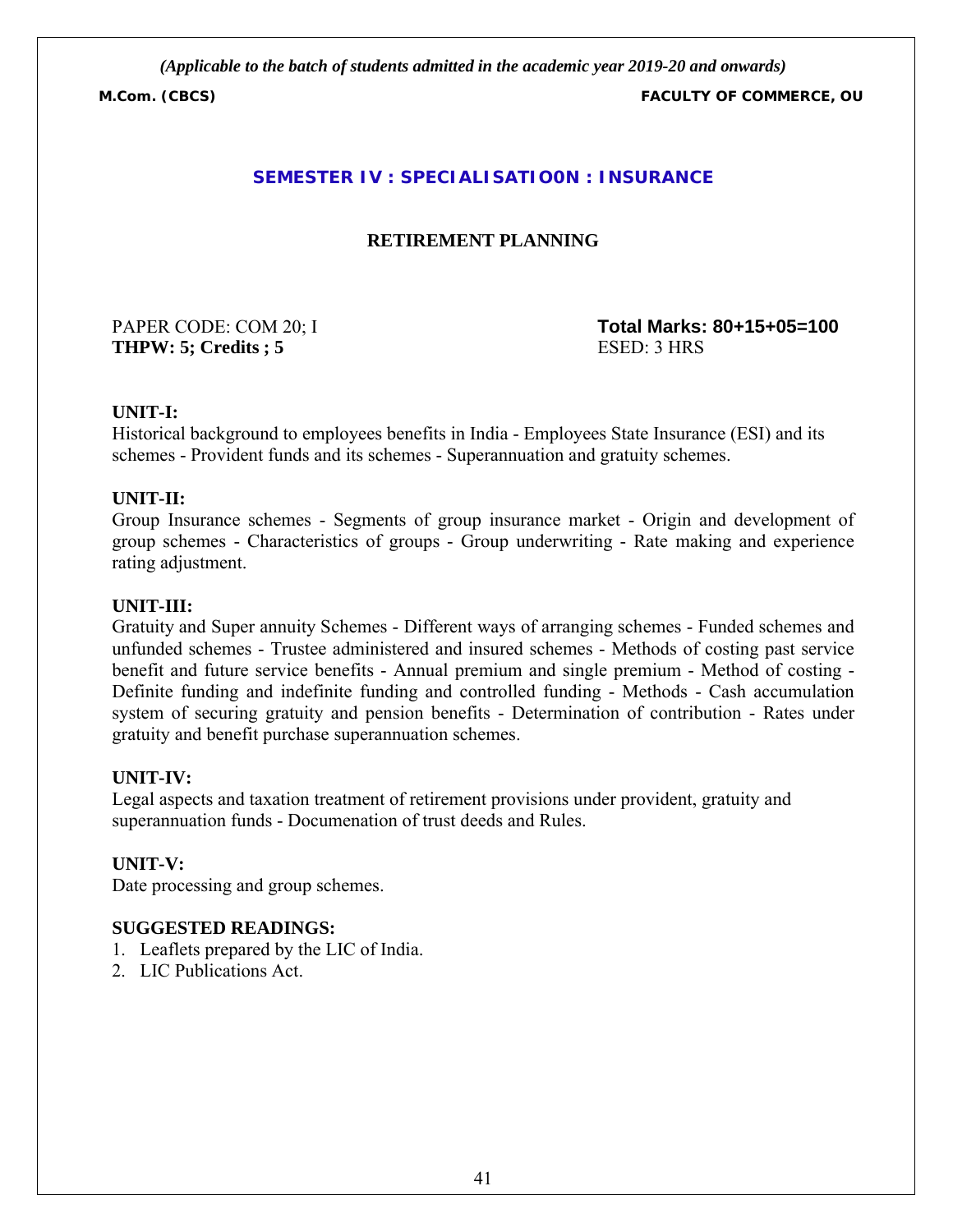**M.Com. (CBCS) FACULTY OF COMMERCE, OU**

# **SEMESTER IV : SPECIALISATION : BANKING**

# **INTERNATIONAL BANKING**

5 ; Credits : 5 ESED: 3 HRS

PAPER CODE: COM 19 : B Total Marks: 80+15+05=100 THPW:

OBJECTIVE: t*o enable the students familiarizing with functions and performance of international financial institutions and operational mechanism of foreign exchange market in India.*

#### **UNIT-I: INTRODUCTION TO INTERNATIONAL BANKING:**

Global Trends and Developments in International Banking – International Financial Centres – Offshore Banking Units – International Financial Institutions – IMF, IBRD, BIS, ADB, NDB, AIIB IFC, MIGA, EGRD, AFDB, AIIB – Legal and Regulatory Aspects of International Banking – Factors driving the internationalization of banking.

#### **UNIT-II: INTERNATIONAL BANKING OPERATIONS:**

Profitability of International Banking Operations - Investment Banking - Correspondent Banking Treasury and Risk Mitigation - FEMA and Regulatory Framework in India - Letter of Credit mechanism and UCPDC / URC / URR Buyer's / Sellers credit - Bilateral trade - counter trade.

#### **UNIT-III: INTERNATIONAL BANKING, LEGAL AND REGULATORY ASPECTS:**

Regulatory Framework – Basel-II - International law - choice of law - conflict of laws jurisdictional issues - Exchange management and controls - International loan agreements covenants and clauses - Anti-money laundering laws.

#### **UNIT-IV: INTERNATIONAL CORPORATE FINANCE:**

Fundamental principles of lending to MNCs - Documentation and monitoring of Corporate Finance - International credit rating agencies and global capital markets - Raising resources and its deployment through ECBs, ADRs, GDRs, ECCBs and other types of Bonds, etc. in international markets.

#### **UNIT-V: PROJECT AND INFRASTRUCTURE FINANCE:**

CRISIL, THE WORLD BANK, - OECD, Larsen & Toubro infrastructure Development Project Limited (L&T IDPL) – Reliance infrastructure Limited – GMR infrastructure Limited, IRB infrastructure Developers Limited, Jai Prakash Associates Limited, Nagarjun Construction Company, Hindustan Construction Company – GVK Power and Infrastructure Limited- LLOYD.

#### **Suggested Readings:**

(1) Indian Institute of Banking and Finance, International Banking Mumbai.

(2) Sayers R.S., Modern Banking, Clarendon Press, Oxford.

(3) Basu S.K., Contemporary Banking Trends, Book Exchange Publishers.

(4)Saxena K.B., International Banking: Banking Theory and Principal Banking Systems.

(5) Naliniprava Tripathy, Investment Banking – Text and Cases, Himalaya Publishing House, Mumbai.

(6) Agarwal O. P., Banking and Insurance, Himalaya Publishing House, Mumbai.

(7) Bank for International Settlement, Committee on the Global Financial System, Basel, Switzerland, july, 2010.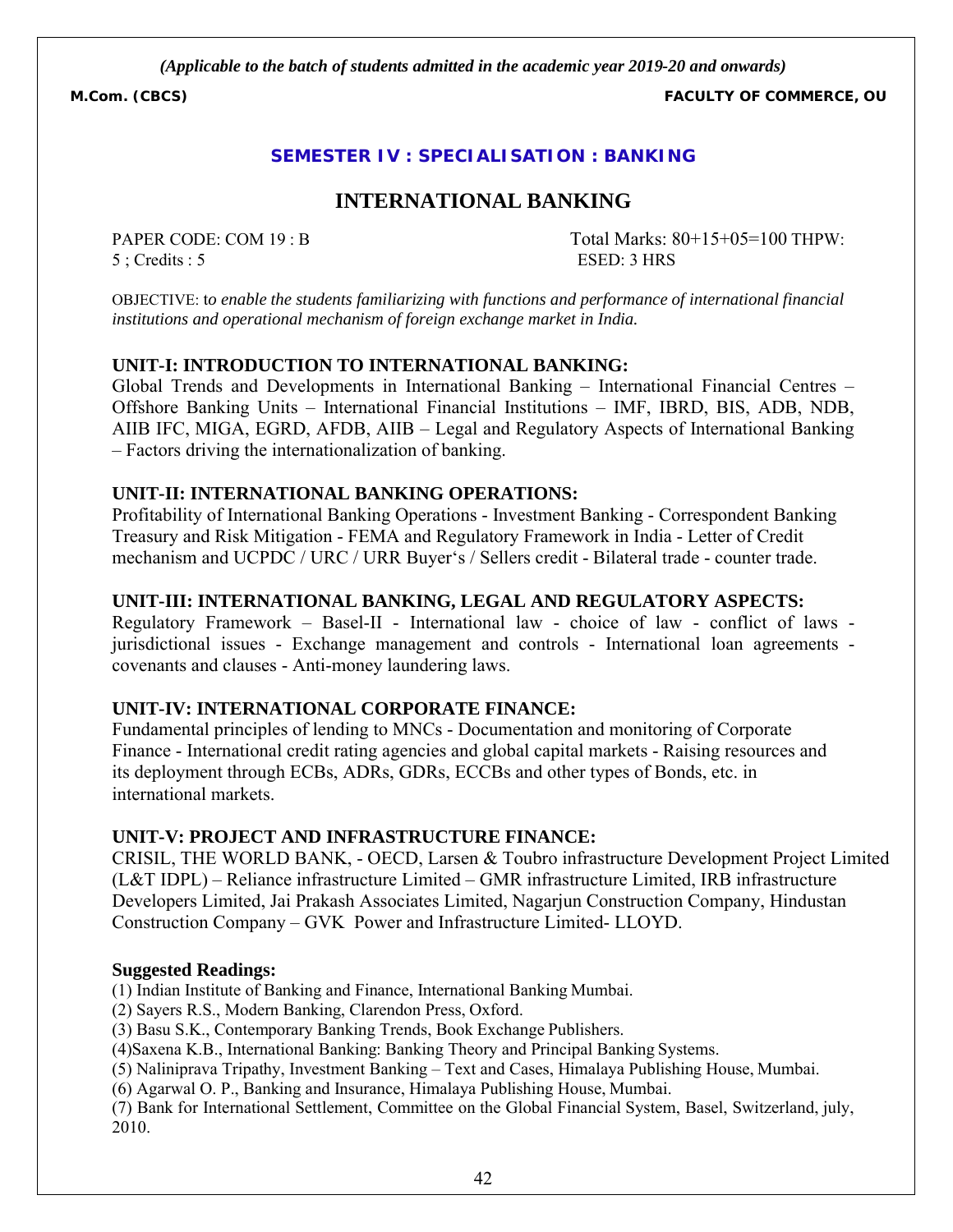**M.Com. (CBCS) FACULTY OF COMMERCE, OU**

# **SEMESTER IV : SPECIALISATION : BANKING**

# **CENTRAL BANKING**

**THPW: 5 ; Credits : 5 ESED: 3 HRS**

**PAPER CODE: COM 20 : B Total Marks: 80+15+05=100**

**OBJECTIVE**: to familiarize the students with functions and performance of Central banks in general and central banks in USA, UK, European Union and India in particular.

# **UNIT-I: EVOLUTION AND FUNCTIONS OF CENTRAL BANKING:**

Introduction – Development of Central Banks in Developed and Developing Countries – Functions of a Central Bank – Regulatory and Developmental Functions.

### **UNIT-II: CENTRAL BANKING IN USA AND RUSSIA:**

Introduction - Organizational Evolution – Constitution and Governance – Role – Functions – Performance – Recent Developments.

# **UNIT-III: CENTRAL BANKING IN UK AND EUROPE:**

Introduction – Organizational Evolution – Constitution and Governance – Role – Functions – Performance – Recent Developments.

#### **UNIT-IV: CENTRAL BANKING IN CHINA AND BRAZIL:**

Introduction – Organizational Evolution – Constitution and Governance – Role – Functions – Performance – Recent Developments.

#### **UNIT-V: CENTRAL BANKING IN INDIA:**

Introduction - Organizational Evolution – Constitution – Governance – Major Organizational and Functional Developments – RBI Act – Banking Regulation Act – Foreign Exchange Management Act – Banking Ombudsman Scheme – Financial Sector Reforms – Recent Developments – The BASEL Norms – Prudential Norms – Effect of Liberalization and Globalization on Financial Stability.

#### **SUGGESTED READINGS:**

(1) Khan M.Y., Indian Financial System, Tata McGraw Hill Publishing Company Ltd., New Delhi.

(2) Decock M H., Central Banking, UBS Publisher Distributors Pvt. Ltd., New Delhi.

(3) Vasudevan A., Central Banking for Emerging Market Economies, Academic Foundation, New Delhi.

(4) Hawtrey, The Art of Central Banking, Augustus M Kelley Publishers, New York.

(5) Charles Albert Goodhart, Evolution of Central Banks: A Natural Development?, London School of Economics & Political Science, London.

- (6) Indian Institute of Banking & Finance, Central Banking, Mumbai.
- (7) RBI, History and Evolution of Central Banking in India, Mumbai.
- (8) Srivastava P.K. Dr., Banking Theory and Practice, Himalaya Publishing House, Mumbai.
- (9) Agarwal O. P., Banking and Insurance, Himalaya Publishing House, Mumbai.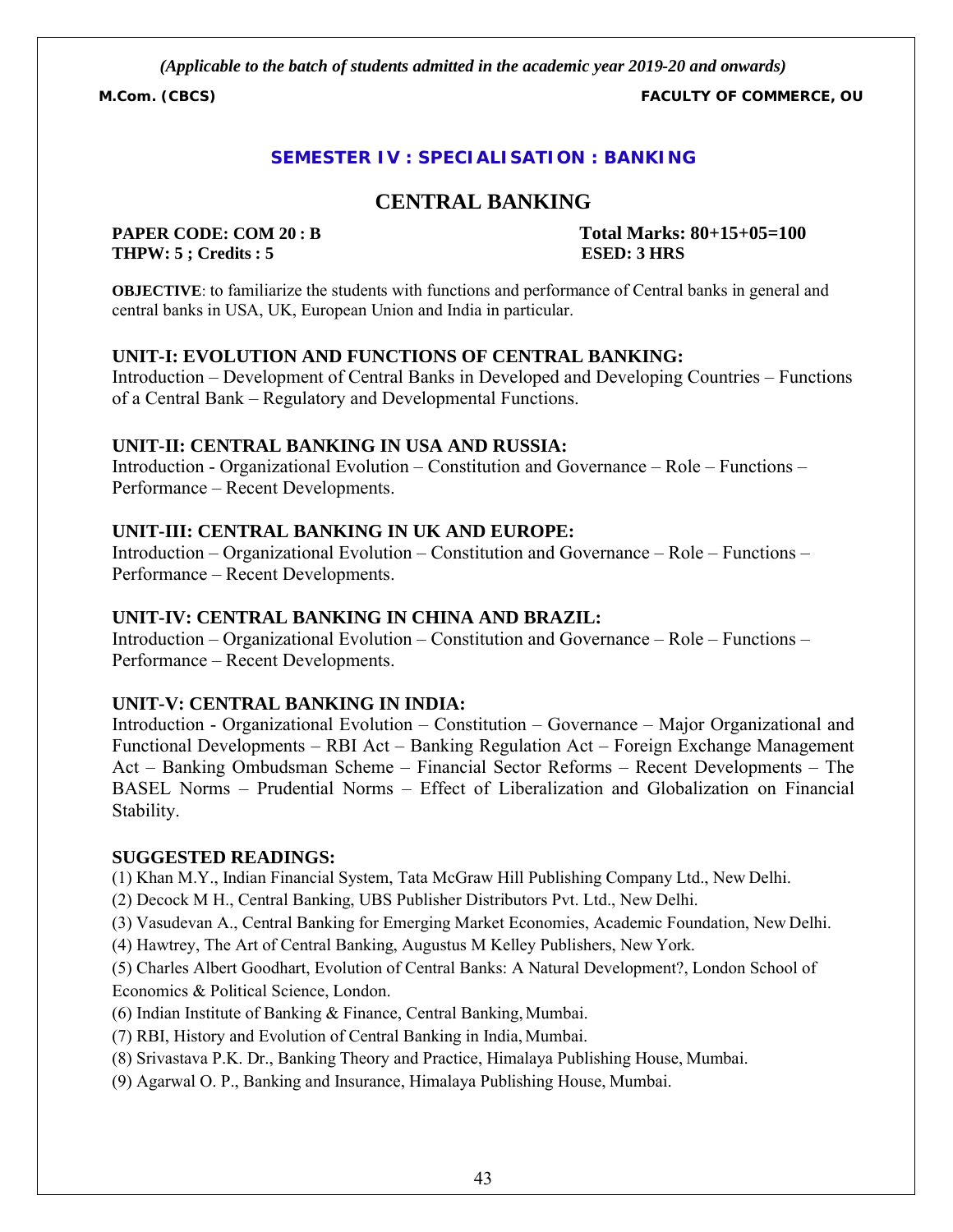*.*

**M.Com. (CBCS) FACULTY OF COMMERCE, OU**

### **SEMESTER IV : SPECIALISATION : E-COMMERCE**

# **BUSINESS MODELS FOR E-COMMERCE**

# **PAPER CODE: COM:19; E-Com: MAXIMUM MARKS: 80+15+05 THPW: 5; Credits : 5 EXAM DURATION: 3 HOURS**

OBJECTIVE: *to enable the students to learn different elements and models for E-Commerce.*

### **UNIT-I: INTRODUCTION TO ELECTRONIC COMMERCE:**

Introduction – Meaning – Need – Significance – Scope - Eight unique features of E-Commerce – Difference between E-Commerce and E-Business - Advantages of E-Commerce – Disadvantages of E-Commerce – Electronic Commerce Vs. Traditional Commerce – Prospects of E-Commerce in India.

#### **UNIT-II: C2C, G2C, THE ELEMENTS OF E-COMMERCE:**

Elements – E-Visibility – The E-shop – Online Payments – Delivering the Goods – After-Sales Service – Internet E-Commerce Security-Amazon, PayTM, Gpay etc.

#### **UNIT-III: BUSINESS TO BUSINESS (B2B) ELECTRONIC COMMERCE:**

Inter Organization Transactions: Introduction – Credit Transactions and Trade Cycle – Variety of Transactions; Electronic Markets: Markets – Electronic Markets Usage of Electronic Markets – Advantages and Disadvantages – Future of Electronic Markets; Inter Organizational E-Commerce: Inter Organizational Transactions – Purchasing online – After Sales Online – E-Commerce in Desktop Facilities Management.

#### **UNIT-IV: BUSINESS TO CONSUMER (B2C) ELECTRONIC COMMERCE:**

Consumer Trade Transactions: Internet E-Commerce – The E-Shop – Internet Shopping and Trade Cycle – Advantages and Disadvantages of Consumer E-Commerce.

#### **UNIT-V: E-BUSINESS:**

Introduction – Internet Books Shop – Grocery Supplies – Software Supplies and Support – Electronic Newspapers – Internet Banking – Virtual Auctions – Online Share Dealing E-delivery.

- 1) **David Whiteley**, E-Commerce, Strategy, Technologies and Applications, Tata McGraw-Hill Edition.
- 2) **G.S.V.Murthy**, E-Commerce Concepts, Models, Strategies, Himalaya Publishing House.
- 3) Ward Hanson and Kirthi Kalyanan, Internet Marketing and E-Commerce.
- 4) **Bharat Bhaskar,** Electronic Commerce, Tata Mc-Graw Hill Publications.
- 5) **Parag Diwan & Sunil Sharma**, E-Commerce A Manager's Guide to E-Business, Excel Books.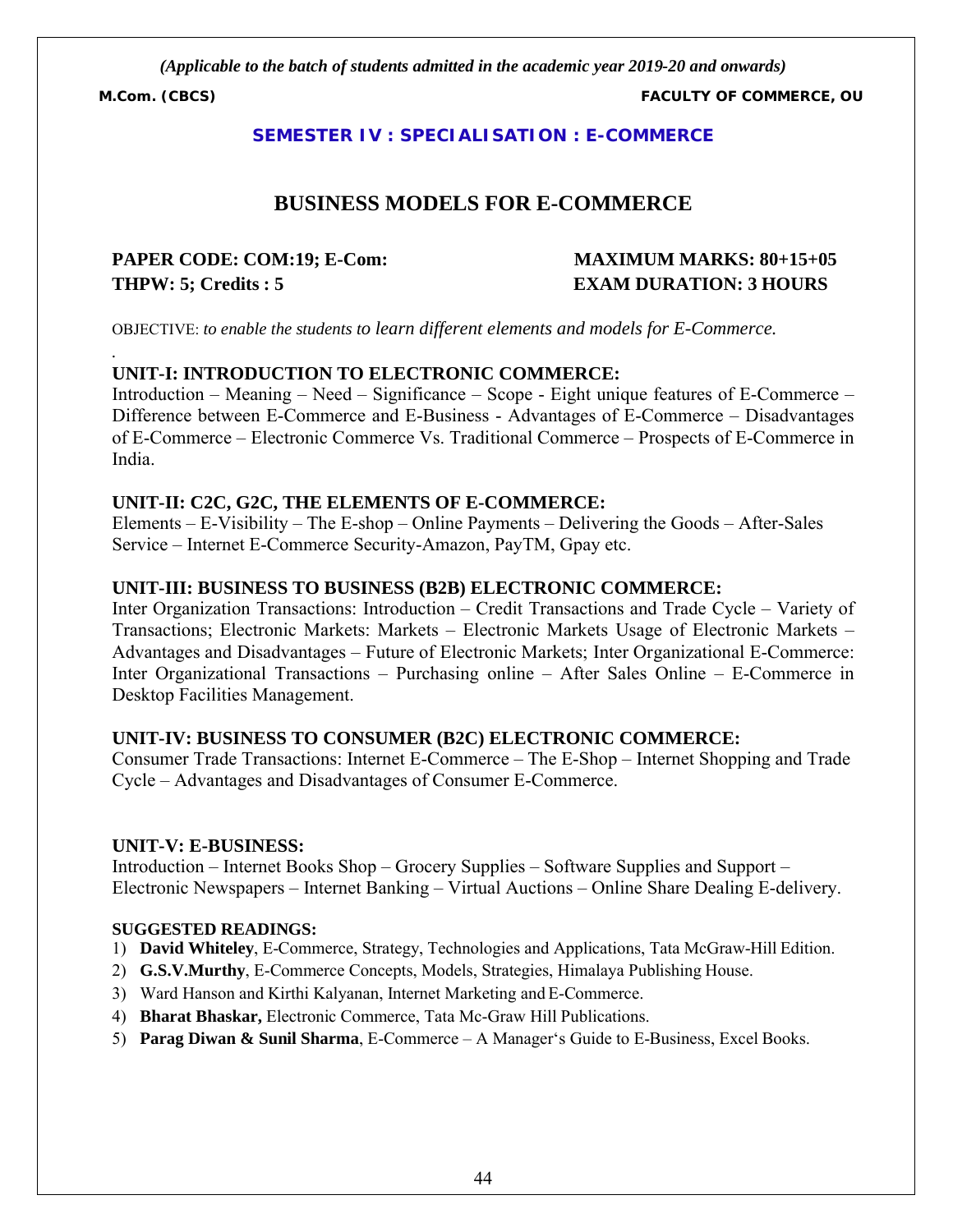**M.Com. (CBCS) FACULTY OF COMMERCE, OU**

#### **SEMESTER IV : SPECIALISATION : E-COMMERCE**

# **LEGAL SECURITY IN E-COMMERCE**

# **THPW: 5; Credits : 5 EXAM DURATION: 3 HOURS**

# **PAPER CODE: COM:20; E-Com MAXIMUM MARKS: 80+15+05**

OBJECTIVE: t*o familiarize the students with e-security and cyber laws.*

**UNIT-I: INTRODUCTION TO COMPUTER CRIMES:** Computer Crimes – Types of Computer Crimes – Specific Threats – Attacks on Computer Systems – Major Types of Security Problems – Computer Frauds and Abuse Techniques – Characteristics and Types of Computer Frauds – Preventing Computer Frauds and Ethical Considerations – E-Commerce Security Issues - Risk Involved in E-Commerce – Protecting E-Commerce System.

**UNIT-II: E-SECURITY:** Introduction – Security Requirements – Types of Intruders – Attacking Methods – Hackers and Crackers – Computer Viruses – Spam – Denial of Services – Security Policy – Secure E-Transactions – Types of Information Systems Controls – General Controls – Physical Controls – Access Controls – Biometric Controls – Data Security Controls and Application Controls – Security Tools and Methods – Password – Authentication – Access Control - Encryption – Firewall – Antivirus Software – Digital Identity and Digital Signature – Secure Electronic Transaction Protocols.

**UNIT-III: CYBER LAWS:** Introduction – Meaning – Scope – Online Contracts – Legal Aspects of E-Contracts (offer and acceptance in e-form) – Cyber Laws & Legal Issues (Cyber Jurisprudence, & Sovereignty, Net Neutrality, Freedom of Speech in Cyber Space) - Information Technology Act – 2002, Part-I: Digital Signature (Sections4-9), E-Records (Sections 11-16) – Part-II: Penalties for Cyber Wrongs and Adjudication (Sections 43-47, Cyber Regulation Appellate Tribunal (Procedure and Powers Sections 48-51), Offences by Companies (Section 85).

**UNIT-IV: THE COPYRIGHT ACT, 1957:** Introduction – Evolution of the Law on Copy Right – Meaning – Scope and Characteristics of Copyright – Object of Copyright – Works in which Copyright Subsists – Qualification for Copyright Subsistence – Author and Ownership of Copyright and Rights of the Owner – International Copyright (Sections 40-43).

**UNIT-V: THE DESIGNS ACT 2000:** Industrial Designs: Introduction and Meaning – Register ability of a Design – Application for Registration of a Design (Section 3-10) – Copyright in Registered Designs (Section 11 to 20) – Infringement (Piracy) of Copyright in Design (Section 22) – Defenses which may be set up by the Defendant.

- 1) Dr. U.S. Pandey, Rahul Srivastavan and Saurabh Shukla, E-Commerce and its Applications, S. Chand & Company, New Delhi.
- 2) Dr. Sushila Madan, Management Information and Control Systems, Taxmann.
- 3) Elias M Awad, Electronic Commerce, Pearson Education.
- 4) D. P. Mittal, Law of Information Technology (Cyber Law), Taxmann.
- 5) B Y Rohnay D, Guide to Cyber Laws.
- 6) Justice Yatindra Singh, Cyber Laws, Universal Law Publishing Company.
- 7) D.P. Mittal, Law of Information Technology.
- 8) Krishnakumar , Cyber Laws.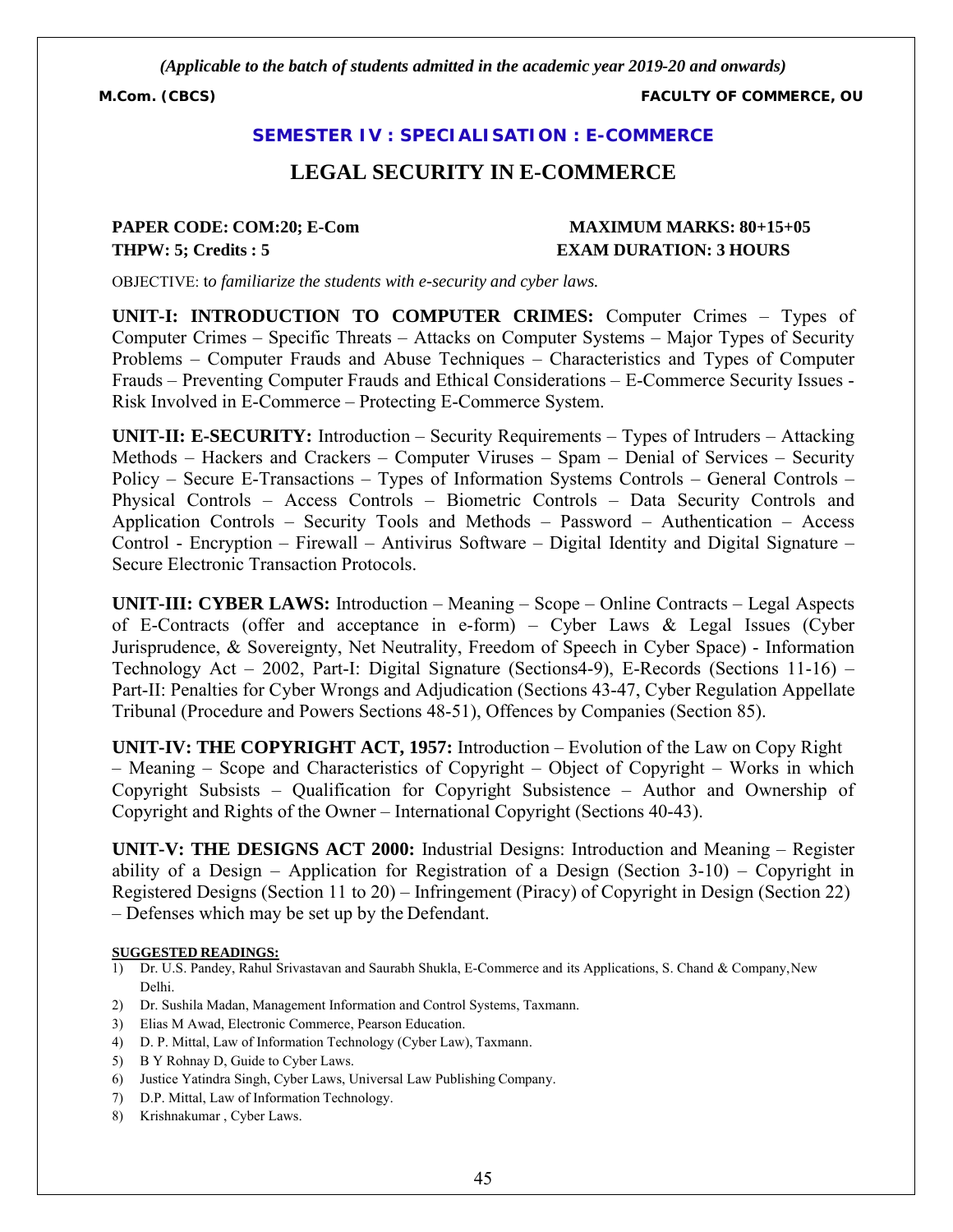**M.Com. (CBCS) FACULTY OF COMMERCE, OU SEMESTER IV : SPECIALISATION : COMPUTER APPLICATIONS**

# **ADVANCED EXCEL**

**THPW: 4T+2P ; Credits : 5 ESED: 3 HRS**

**PAPER CODE: COM 19 CA Total Marks: 50EE+15IA+35LPE=100** 

**OBJECTIVE:** To impart the knowledge of excel in data presentation and financial and statistical analysis.

**UNIT-I: UNDERSTANDING EXCEL:** Excel's Files, Ribbon and shortcut, Create a workbook, Enter data in a worksheet, Format a worksheet, Format numbers in a worksheet, Create an Excel table, Filter data by using an Auto filter, Sort data by using an AutoFilter. Essential worksheet Operations: Using Short cut keys, Key board shortcuts. Working with Cells and Ranges: Formatting Cells, Name Manager. Visualizing Data Using Conditional Formatting: Apply conditional formatting. Printing Your Work: Print a worksheet, Using Print Preview and other utilities

**UNIT-II: DATES AND TIMES & TEXT:** Working with Dates & Time, Creating Formulas that Manipulate text – Upper, Proper, Lower, Concatenate, Text to Column. Creating Formulas that Count, Sum, Subtotal - Create a formula, Use a function in a formula. Creating Formulas that Look up Values: VLookup, Hlookup, Match & index.

**UNIT-III : CUSTOM NUMBER FORMATS:** Format Cells Window. Using Data Tab and Data Validation: Getting external Data, Remove Duplicates, Apply data validation & using utilities from Data Tab. Protecting Your Work using Review Tab utilities. Performing Spreadsheet What-If Analysis. Create a macro, Activate and use an add-in.

**UNIT-IV : FINANCIAL APPLICATIONS:** Introduction to formulas: PV, NPV, IRR, PMT, IPMT, NPER, RATE, Creating Balance Sheet, Investment Calculations, Depreciation calculations. Creating charts and Graphics. Chart the data, Creating Sparkline Graphics, Using Insert Tab utilities.

**UNIT-V : ANALYSING DATA:** Random Number Generation, Validation of data, reduction data, reliability of the data and rotation, Histogram, Descriptive Statistics, Rank and Pearson Correlation, Covariance, Regression, t-test, Z-test, F-Test and Anova.

- **1.** Charts and Graphs Microsoft Excel 2013 **Bill Felen Pearson Publication.**
- **2.** Statistics made simple do it yourself on PC **KVS Sarma 2nd Edition PHI.**
- **3.** Microsoft Office 2007- Essential Concepts and Techniques  **Shelly Cashman Vermaat Cengage Learning.**
- **4.** PC software Under Windows **Puneet Kumar Kalyani Publishers.**
- **5.** 100 statistical Tests in R  **N.D. Lewis Healthes Hills Press, New Delhi.**